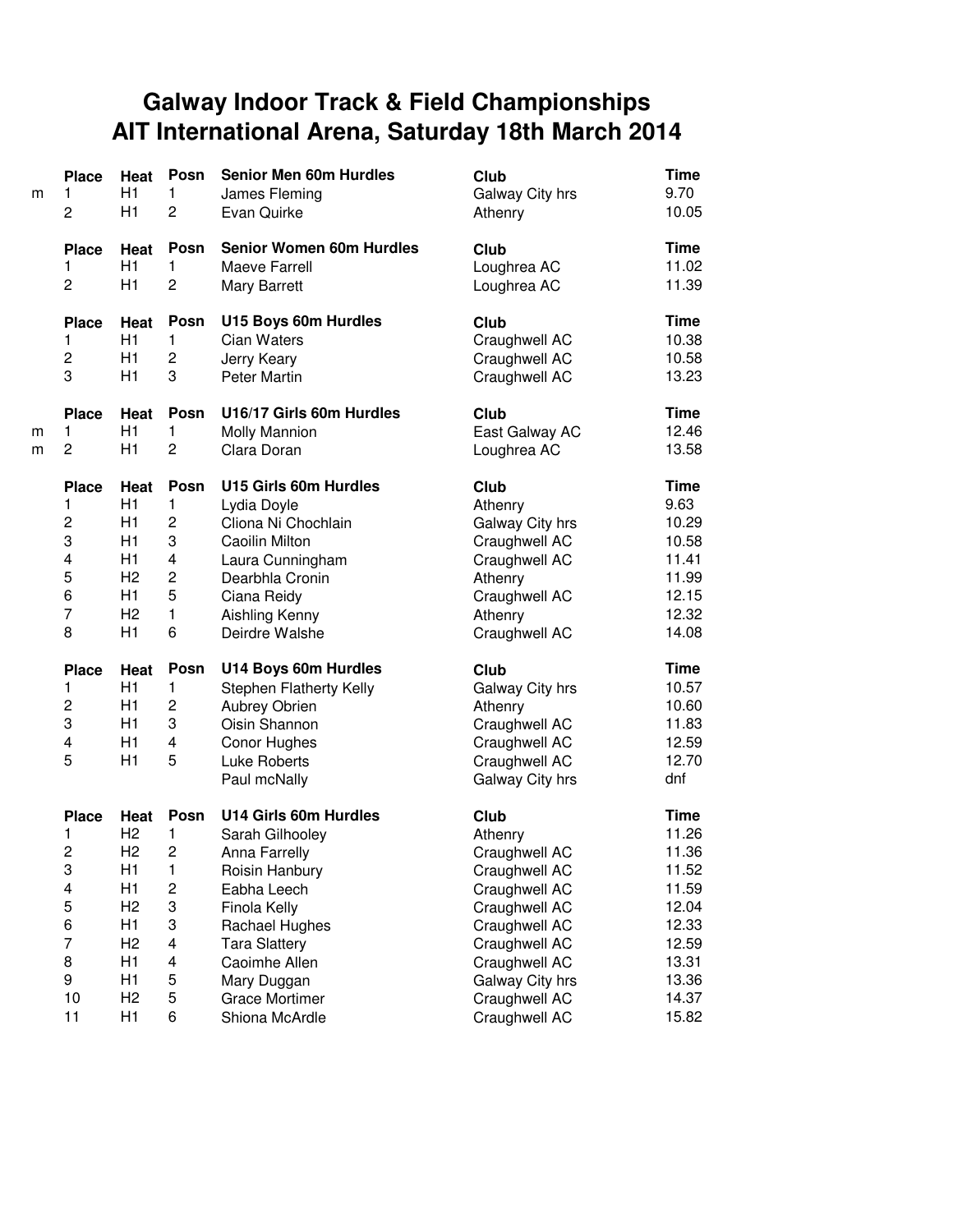| <b>Place</b>   | Heat           | Posn                    | U13 Girls 60m Hurdles | Club            | <b>Time</b> |
|----------------|----------------|-------------------------|-----------------------|-----------------|-------------|
| 1              | H <sub>3</sub> | 1                       | Zoe Moore             | Galway City hrs | 11.20       |
| 2              | H <sub>3</sub> | $\overline{c}$          | Mia Waters            | Craughwell AC   | 11.92       |
| 3              | H <sub>3</sub> | 3                       | Ciara Mc Donagh       | Athenry         | 12.872      |
| 4              | H2             | $\mathbf{1}$            | Caoimhe Gilligan      | Craughwell AC   | 12.877      |
| 5              | H <sub>2</sub> | $\overline{c}$          | Aoilbhe Deeley        | Athenry         | 12.99       |
| 6              | H1             | $\mathbf{1}$            | Sarah McCartin        | Craughwell AC   | 13.31       |
| 6              | H <sub>2</sub> | 3                       | Jennifer Hughes       | Craughwell AC   | 13.31       |
| 8              | H <sub>2</sub> | 4                       | Chloe Higgins         | East Galway AC  | 13.36       |
| 9              | H1             | $\overline{\mathbf{c}}$ | Jessica Reilly        | Athenry         | 13.42       |
| 10             | H <sub>3</sub> | $\overline{\mathbf{4}}$ | Sinead Lyons          | Athenry         | 13.45       |
| 11             | H1             | 3                       | Caoimhe Kelleher      | South Galway    | 13.48       |
| 12             | H1             | 4                       | Kirby Dooley          | Craughwell AC   | 13.55       |
| 13             | H <sub>2</sub> | 5                       | Savina Maloney        | Craughwell AC   | 13.81       |
| 14             | H <sub>3</sub> | 5                       | Sinead Keane          | Craughwell AC   | 14.16       |
| 15             | H1             | 5                       | Sarah Woods           | Craughwell AC   | 14.46       |
| 16             | H <sub>2</sub> | 6                       |                       | Craughwell AC   | 15.92       |
| 17             | H1             | 6                       | Eabha Schukat         |                 | 16.23       |
|                |                |                         | Shauna Finn           | South Galway    |             |
| 18             | H <sub>3</sub> | 6                       | Number 16             |                 | 19.81       |
| <b>Place</b>   | Heat           | Posn                    | U13 Boys 60m Hurdles  | Club            | <b>Time</b> |
| 1              | H <sub>2</sub> | 1                       | Jonathon McGrath      | Galway City hrs | 11.15       |
| $\overline{c}$ | H1             | 1                       | Ryan Gallagher        | Craughwell AC   | 11.34       |
| 3              | H1             | $\overline{c}$          | <b>Ruairi Collins</b> | Athenry         | 11.46       |
| 4              | H1             | 3                       | Sean Cannon           | Craughwell AC   | 11.75       |
| 5              | H <sub>2</sub> | $\overline{c}$          | Cian Garman           | Craughwell AC   | 11.77       |
| 6              | H <sub>2</sub> | 3                       | Eli Sheedy            | South Galway    | 12.09       |
| 7              | H1             | $\overline{\mathbf{4}}$ | Alex Evans            | Craughwell AC   | 12.48       |
| 8              | H <sub>2</sub> | $\overline{\mathbf{4}}$ | <b>Garvin Surlis</b>  | Craughwell AC   | 13.02       |
| 9              | H <sub>2</sub> | 5                       | Kyle Moorhead         | Craughwell AC   | 13.06       |
| 10             | H1             | 5                       | Brandon Morgan        | Craughwell AC   | 13.60       |
| 11             | H1             | 6                       | Aidan Bermingham      | South Galway    | 13.82       |
|                | H <sub>2</sub> | 6                       | Shea Hennessy         | Athenry         | dnf         |
|                |                |                         |                       |                 |             |
| <b>Place</b>   | Heat           | Posn                    | U13 Girls 60m         | Club            | <b>Time</b> |
| 1              | H1             | $\mathbf{1}$            | Jane Trehy            | Craughwell AC   | 9.12        |
| $\overline{c}$ | H4             | 1                       | Zoe Moore             | Galway City hrs | 9.15        |
| 3              | H <sub>3</sub> | 1                       | <b>Chloe Casey</b>    | Loughrea AC     | 9.27        |
| 4              | H <sub>2</sub> | $\mathbf{1}$            | Freya Bohan           | Athenry         | 9.35        |
| 5              | H1             | $\overline{\mathbf{c}}$ | Ciara Mc Donagh       | Athenry         | 9.36        |
| 6              | H <sub>2</sub> | $\overline{\mathbf{c}}$ | Niamh Niland          | Craughwell AC   | 9.41        |
| 7              | H <sub>4</sub> | $\overline{c}$          | Eabha Hernon          | Galway City hrs | 9.51        |
| 8              | H <sub>4</sub> | 3                       | Mia Waters            | Craughwell AC   | 9.52        |
| 9              | H <sub>4</sub> | 4                       | Leanagh Gilligan      | Craughwell AC   | 9.62        |
| 10             | H <sub>3</sub> | $\overline{c}$          | Aoilbhe Deeley        | Athenry         | 9.68        |
| 11             | H <sub>3</sub> | 3                       | Eva Kelly             | Craughwell AC   | 9.78        |
| 12             | H <sub>2</sub> | 3                       | Zoe Gilligan          | Craughwell AC   | 9.83        |
| 13             | H4             | 5                       | Chloe Higgins         | East Galway AC  | 9.86        |
| 14             | H1             | 3                       | Caoimhe Gilligan      | Craughwell AC   | 9.91        |
| 15             | H1             | 4                       | Alice McMahon         | Craughwell AC   | 9.93        |
| 16             | H <sub>3</sub> | 4                       | Number 93             |                 | 9.96        |
| 17             | H <sub>3</sub> | 5                       | Elaine Dolphin        | South Galway    | 10.11       |
| 18             | H1             | 5                       | Amber Whelton         | Craughwell AC   | 10.21       |
| 19             | H1             | 6                       | Shauna Finn           | South Galway    | 10.29       |
| 20             | H <sub>2</sub> | $\overline{\mathbf{4}}$ | Emer Mulveen          | Craughwell AC   | 10.36       |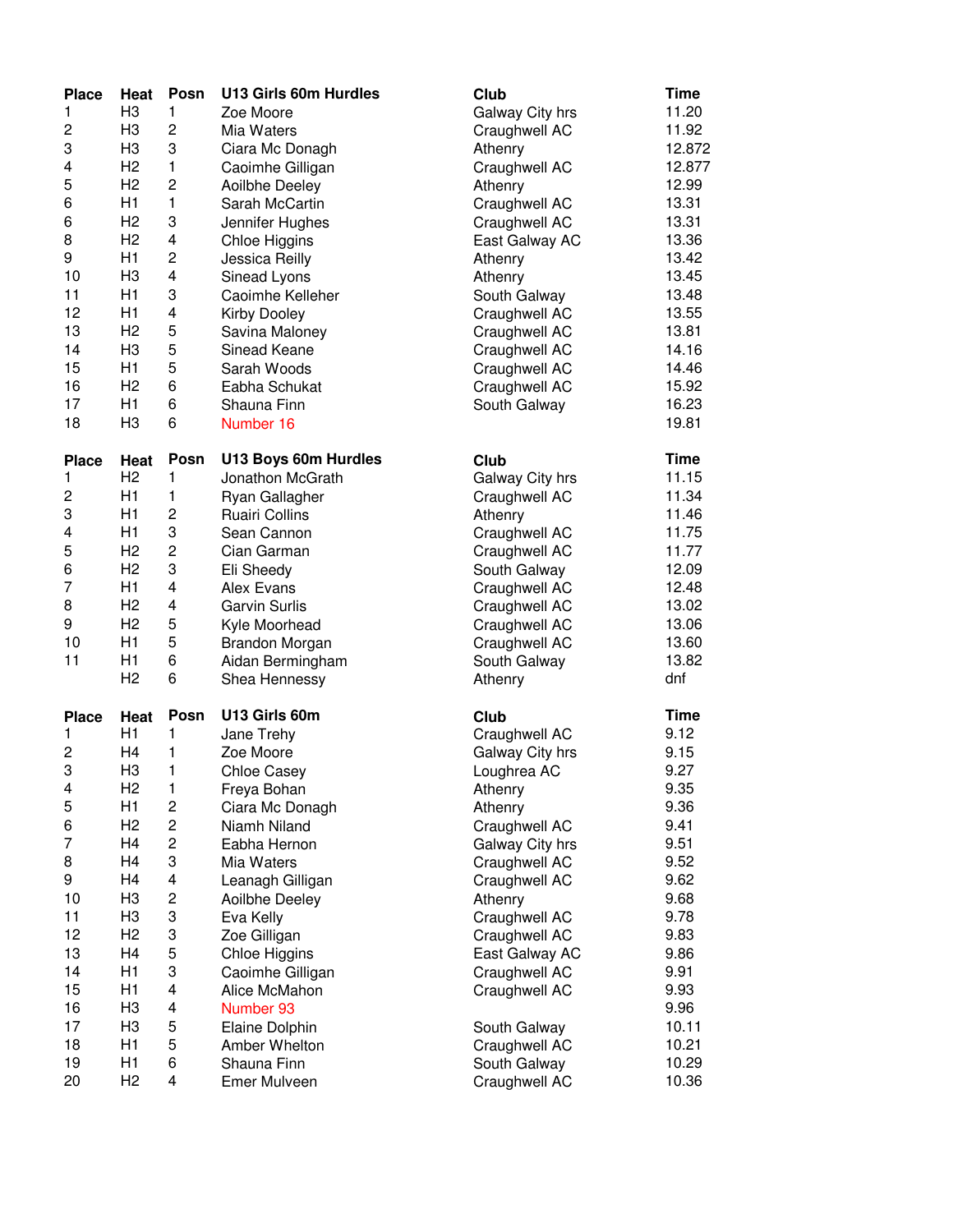| 21                      | H <sub>2</sub>         | 5              | Ava Power                              | Loughrea AC                   | 10.38       |
|-------------------------|------------------------|----------------|----------------------------------------|-------------------------------|-------------|
| 22                      | H1                     | $\overline{7}$ | Sinead Keane                           | Craughwell AC                 | 10.40       |
| 23                      | H <sub>2</sub>         | 6              | Sinead Lyons                           | Athenry                       | 10.45       |
| 24                      | H4                     | 6              | Colma Ni Cheidigh                      | Galway City hrs               | 10.46       |
| 25                      | H <sub>4</sub>         | $\overline{7}$ | Jessica Reilly                         | Athenry                       | 10.49       |
| 26                      | H <sub>3</sub>         | 6              | <b>AILISH FITZPATRICK</b>              | C.L.Conamara                  | 10.57       |
| 27                      | H <sub>3</sub>         | $\overline{7}$ | Aifric Ni Ghibne                       | Galway City hrs               | 10.63       |
| 28                      | H <sub>4</sub>         | 8              | Emer Donnellan                         | Loughrea AC                   | 10.67       |
| 29                      | H <sub>3</sub>         | 8              | Eabha Schukat                          | Craughwell AC                 | 10.69       |
| 30                      | H <sub>2</sub>         | $\overline{7}$ | Rebecca Shiel                          | Loughrea AC                   | 10.78       |
|                         |                        | Posn           | U13 Boys 60m                           | Club                          | <b>Time</b> |
| <b>Place</b><br>1       | Heat<br>H <sub>3</sub> | 1              |                                        | Galway City hrs               | 8.81        |
| $\overline{\mathbf{c}}$ | H1                     | 1              | Robert McDonnell<br>Jonathon McGrath   | Galway City hrs               | 8.98        |
| $\overline{c}$          | H <sub>2</sub>         | $\mathbf{1}$   | Kristan Flaherty                       | Galway City hrs               | 8.98        |
| 4                       | H <sub>2</sub>         | $\overline{c}$ | Shea Hennessy                          | Athenry                       | 9.09        |
| 5                       | H <sub>2</sub>         | 3              | Ryan Gallagher                         | Craughwell AC                 | 9.16        |
| 6                       | H1                     | $\overline{c}$ | <b>Niall Costello</b>                  | Galway City hrs               | 9.17        |
| 7                       | H1                     | 3              | Alex Evans                             | Craughwell AC                 | 9.23        |
| 8                       | H <sub>2</sub>         | 4              | Riain Kelly                            | Galway City hrs               | 9.27        |
| 9                       | H1                     | 4              | <b>Ruairi Collins</b>                  | Athenry                       | 9.40        |
| 10                      | H <sub>2</sub>         | 5              | Eli Sheedy                             | South Galway                  | 9.41        |
| 11                      | H <sub>3</sub>         | 2              | Tom Fitzpatrick                        | <b>Ballinasloe &amp; Dist</b> | 9.50        |
| 12                      | H <sub>3</sub>         | 3              | Kyle Moorhead                          | Craughwell AC                 | 9.59        |
| 13                      | H <sub>3</sub>         | 4              | Cian Garman                            | Craughwell AC                 | 9.63        |
| 14                      | H <sub>2</sub>         | 6              | Finbarr McFadden                       | Craughwell AC                 | 9.67        |
| 15                      | H <sub>3</sub>         | 5              |                                        | East Galway AC                | 9.97        |
| 16                      | H4                     | $\mathbf{1}$   | Thomas Brogan<br>Liam Scully           | Galway City hrs               | 9.99        |
| 17                      | H <sub>2</sub>         | $\overline{7}$ |                                        | Loughrea AC                   | 10.01       |
| 18                      | H <sub>3</sub>         | 6              | Darragh Conaghan<br><b>Adam Reilly</b> | Athenry                       | 10.20       |
| 19                      | H1                     | 5              | Gavin Headd                            | Loughrea AC                   | 10.24       |
| 20                      | H <sub>3</sub>         | $\overline{7}$ | Cillian Jordan                         | Galway City hrs               | 10.26       |
| 21                      | H1                     | 6              | <b>Brandon Morgan</b>                  | Craughwell AC                 | 10.30       |
| 22                      | H1                     | $\overline{7}$ | Aidan Bermingham                       | South Galway                  | 10.78       |
|                         |                        |                |                                        |                               |             |
| <b>Place</b>            | Heat                   | Posn           | U14 Girls 60m                          | Club                          | <b>Time</b> |
| 1                       | H <sub>3</sub>         | 1.             | Laoise Geraghty                        | Galway City hrs               | 8.47        |
| 2                       | H3                     | $\overline{c}$ | Siona Lawless                          | Craughwell AC                 | 8.91        |
| 3                       | H1                     | 1              | Mary Duggan                            | Galway City hrs               | 9.11        |
| 4                       | H1                     | $\overline{c}$ | Eabha Leech                            | Craughwell AC                 | 9.22        |
| 5                       | H <sub>2</sub>         | $\mathbf{1}$   | <b>Andrea Trill</b>                    | Galway City hrs               | 9.26        |
| 6                       | H1                     | 3              | Anna Farrelly                          | Craughwell AC                 | 9.32        |
| 7                       | H <sub>3</sub>         | 3              | Carol Allison                          | Loughrea AC                   | 9.63        |
| 8                       | H2                     | $\overline{c}$ | Katie Fallon                           | Loughrea AC                   | 9.80        |
| 9                       | H1                     | 4              | Roisin Hanbury                         | Craughwell AC                 | 9.87        |
| 10                      | H <sub>3</sub>         | 4              | Kate Moran                             | East Galway AC                | 9.97        |
| 11                      | H1                     | 5              | Sinéad Healy                           | East Galway AC                | 9.98        |
| 12                      | H <sub>2</sub>         | 3              | Caoimhe Allen                          | Craughwell AC                 | 10.00       |
| 12                      | H <sub>3</sub>         | 5              | <b>ELAINE NEE</b>                      | C.L.Conamara                  | 10.00       |
| 14                      | H <sub>3</sub>         | 6              | Ailbhe Conaghan                        | Craughwell AC                 | 10.12       |
| 15                      | H1                     | 6              | <b>AISLING LYDON</b>                   | C.L.Conamara                  | 10.18       |
| 16                      | H <sub>2</sub>         | 4              | <b>Grace Mortimer</b>                  | Craughwell AC                 | 10.22       |
| 17                      | H <sub>2</sub>         | 5              | <b>Tracey Ryan</b>                     | East Galway AC                | 10.24       |
| 18                      | H1                     | $\overline{7}$ | Hannah Shalvey                         | Loughrea AC                   | 10.60       |
| 19<br>20                | H <sub>2</sub>         | 6              | Aoife Fogarty                          | Loughrea AC                   | 10.64       |
|                         | H <sub>3</sub>         | $\overline{7}$ | Honor Cure                             | South Galway                  | ΝT          |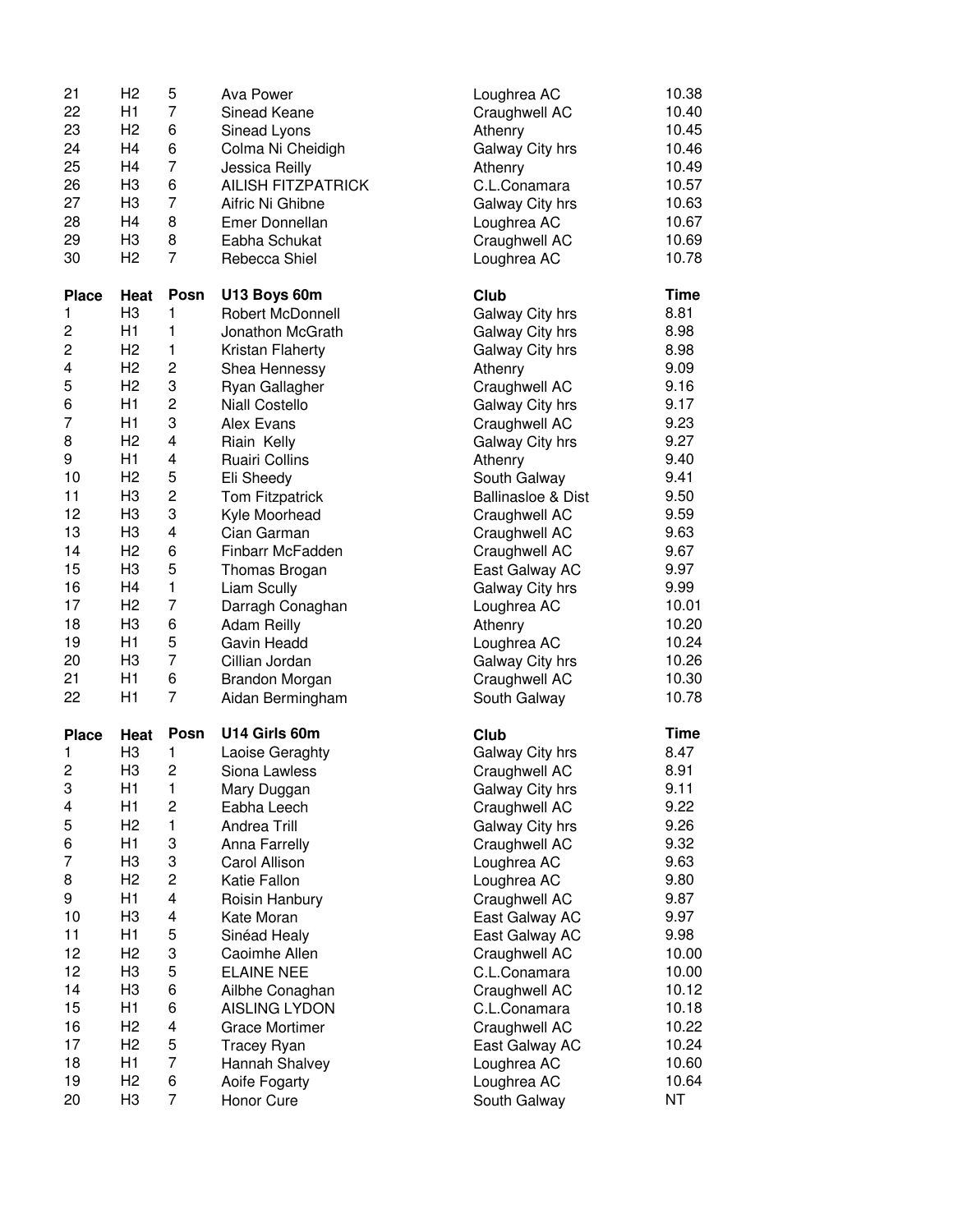|   | <b>Place</b>            | Heat           | Posn                    | U14 Boys 60m                   | Club                          | <b>Time</b> |
|---|-------------------------|----------------|-------------------------|--------------------------------|-------------------------------|-------------|
|   | 1                       | H <sub>2</sub> | $\mathbf{1}$            | <b>Diarmuid Kilcommins</b>     | Galway City hrs               | 8.43        |
|   | $\overline{c}$          | H <sub>2</sub> | $\overline{c}$          | Shane Jennings                 | <b>Ballinasloe &amp; Dist</b> | 8.68        |
|   | 3                       | H1             | $\mathbf{1}$            | <b>Stephen Flatherty Kelly</b> | Galway City hrs               | 8.81        |
|   | 4                       | H1             | $\overline{c}$          | <b>Aubrey Obrien</b>           | Athenry                       | 9.01        |
|   | 5                       | H1             | 3                       | CHRISTOPHER CONNOLLY           | C.L.Conamara                  | 9.09        |
|   | 6                       | H <sub>2</sub> | 3                       | Oisin Shannon                  | Craughwell AC                 | 9.12        |
|   | $\overline{7}$          | H1             | 4                       | <b>Cathal Walshe</b>           | Craughwell AC                 | 9.30        |
|   | 8                       | H2             | 4                       | Joseph Madison                 | South Galway                  | 9.38        |
|   | 9                       | H1             | 5                       | Osin McCormack                 | <b>Ballinasloe &amp; Dist</b> | 9.39        |
|   | 10                      | H1             | 6                       | Daniel O Malley                | Loughrea AC                   | 9.51        |
|   | 11                      | H1             | $\overline{7}$          | James Burke                    | <b>Ballinasloe &amp; Dist</b> | 9.71        |
|   | 12                      | H <sub>2</sub> | 5                       | Conor Hughes                   | Craughwell AC                 | 9.89        |
|   | 13                      | H <sub>2</sub> | 6                       | Rowan Harley                   | <b>Ballinasloe &amp; Dist</b> | 10.09       |
|   | <b>Place</b>            | Heat           | Posn                    | U15 Girls 60m                  | Club                          | <b>Time</b> |
|   | 1                       | H1             | 1                       | Lydia Doyle                    | Athenry                       | 8.37        |
|   | 2                       | H <sub>3</sub> | 1                       | Cliona Ni Chochlain            | Galway City hrs               | 8.69        |
|   | 3                       | H2             | 1                       | Emma Reynolds                  | Loughrea AC                   | 8.74        |
|   | $\overline{\mathbf{4}}$ | H2             | $\overline{c}$          | Siobhan McGrath                | Loughrea AC                   | 8.76        |
|   | 5                       | H2             | 3                       | Niamh Hannon                   | Athenry                       | 8.81        |
|   | 6                       | H <sub>3</sub> | $\overline{c}$          | <b>Arlene Earls</b>            | Loughrea AC                   | 8.94        |
|   | $\overline{7}$          | H <sub>3</sub> | 3                       | <b>Erica Leslie</b>            | Loughrea AC                   | 8.95        |
|   | 8                       | H2             | $\overline{\mathbf{4}}$ | Laura Nally                    | Galway City hrs               | 9.03        |
|   | 9                       | H1             | $\overline{c}$          | Lorraine Delaney               | Craughwell AC                 | 9.12        |
|   | 10                      | H <sub>3</sub> | 5                       | Maeve Cannon                   | Craughwell AC                 | 9.24        |
|   | 11                      | H <sub>3</sub> | $\overline{\mathbf{4}}$ | Ciara Murphy                   | Craughwell AC                 | 9.30        |
|   | 12                      | H1             | 3                       | Jean Brennan                   | Galway City hrs               | 9.36        |
|   | 13                      | H1             | 4                       | Lauren Stewart                 | Loughrea AC                   | 9.40        |
|   | 14                      | H <sub>2</sub> | 5                       | Honor Cure                     | South Galway                  | 9.41        |
|   | 15                      | H1             | 5                       | Shauna Tobin                   | Craughwell AC                 | 10.06       |
|   | 16                      | H1             | 6                       | Ailish Hickey                  | Loughrea AC                   | 10.84       |
|   | 17                      | H2             | 6                       | Michelle Keane                 | Craughwell AC                 | 11.01       |
|   | <b>Place</b>            | Heat           | Posn                    | U15 Boys 60m                   | Club                          | <b>Time</b> |
|   | 1                       | H1             | 1                       | Dylan Corr                     | Galway City hrs               | 8.21        |
| m | $\overline{c}$          | H1             | $\overline{c}$          | Daniel Callanan-Forde          | Craughwell AC                 | 8.38        |
| m | 3                       | H1             | 3                       | Luke Connors                   | South Galway                  | 8.58        |
|   | 4                       | H1             | 4                       | Shane Donnellnan               | Loughrea AC                   | 8.71        |
|   | 5                       | H1             | 5                       | Stephen Doran                  | Loughrea AC                   | 9.06        |
|   | 6                       | H1             | 6                       | Gavin Forde                    | Craughwell AC                 | 9.51        |
|   |                         |                |                         | <b>Brian O'Malley</b>          | Galway City hrs               |             |
|   |                         |                |                         | <b>Colin Dobey</b>             | Galway City hrs               |             |
|   | <b>Place</b>            | Heat           | Posn                    | U16/17 Girls 60m               | Club                          | <b>Time</b> |
|   | 1                       | H1             | 1                       | Michelle Duggan                | Craughwell AC                 | 8.25        |
|   | $\overline{c}$          | H1             | $\overline{\mathbf{c}}$ | <b>Tara McNally</b>            | Craughwell AC                 | 8.36        |
| m | 3                       | H1             | 3                       | Leah O'Halloran                | Galway City hrs               | 8.94        |
|   | $\overline{\mathbf{4}}$ | H1             | 4                       | Mary Dunphy                    | Craughwell AC                 | 9.11        |
|   | 5                       | H1             | 5                       | <b>Molly Mannion</b>           | East Galway AC                | 9.19        |
|   | 6                       | H1             | 6                       | <b>CAOIMHE DUNNE</b>           | C.L.Conamara                  | 12.54       |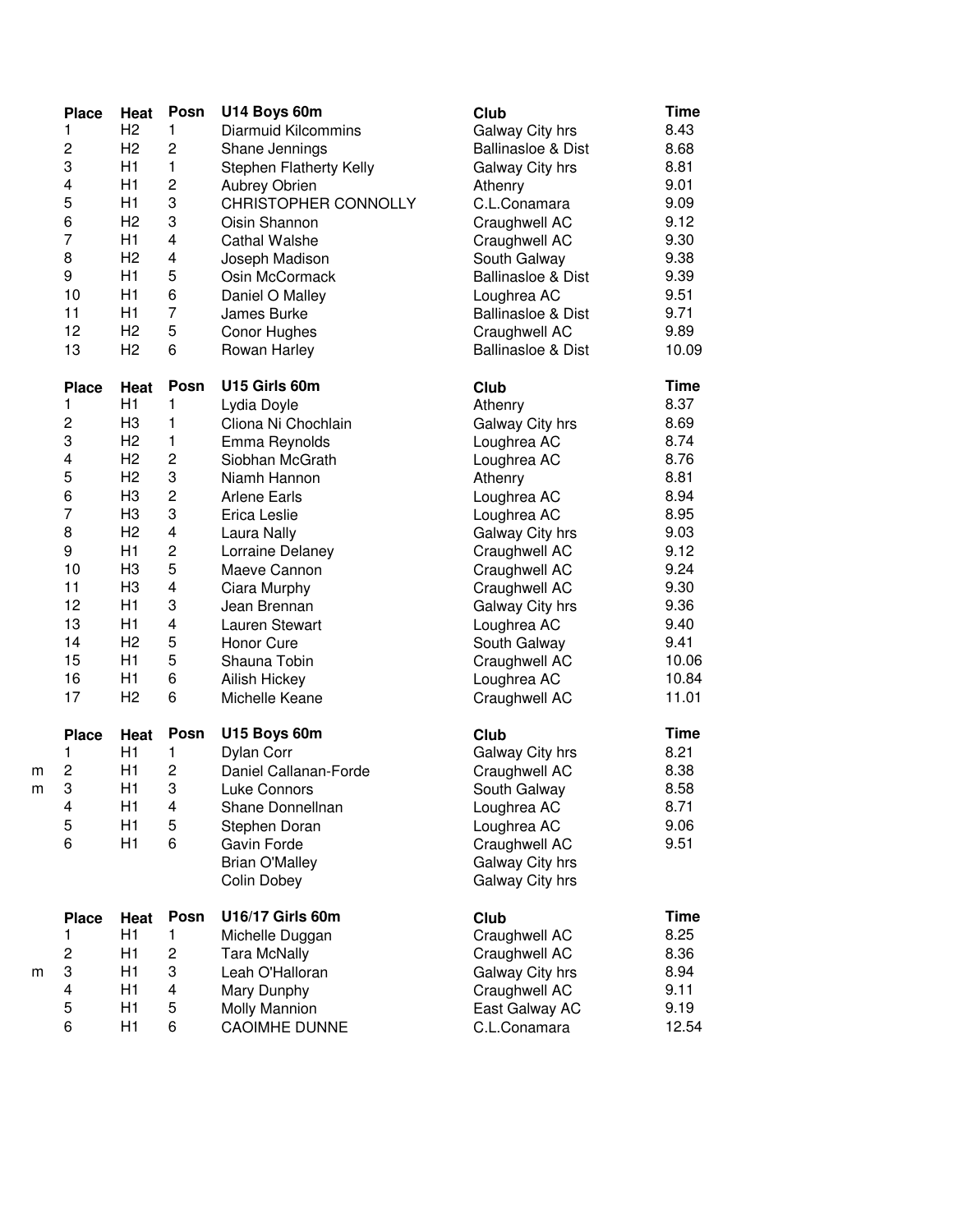|   | <b>Place</b>     | Heat           | Posn                    | U16/17 Boys 60m         | Club                             | <b>Time</b> |
|---|------------------|----------------|-------------------------|-------------------------|----------------------------------|-------------|
|   | $\mathbf{1}$     | H1             | 1                       | <b>Jack Dempsey</b>     | Galway City hrs                  | 7.63        |
|   | $\overline{c}$   | H1             | $\overline{c}$          | Sean Kilmartin          | Galway City hrs                  | 7.70        |
|   | 3                | H1             | 3                       | Eoghan Dobey            | Galway City hrs                  | 7.73        |
|   | 4                | H1             | 4                       | David Brown             | Loughrea AC                      | 7.77        |
|   | 5                | H1             | 5                       | Luke O'Shaughnessy      | Galway City hrs                  | 7.90        |
|   | 6                | H1             | 6                       | Liam Jennings           | Galway City hrs                  | 8.55        |
|   | <b>Place</b>     | Heat           | Posn                    | Senior Women 60m        | Club                             | <b>Time</b> |
|   | $\mathbf{1}$     | H1             | 1                       | <b>Sinead Treacy</b>    | Craughwell AC                    | 8.043       |
| m | $\overline{c}$   | H1             | 2                       | Laura ann Costello      | Galway City hrs                  | 8.050       |
|   |                  | H1             | 3                       | Aisling Watters (Guest) | Navan AC                         | 8.31        |
| m | 3                | H1             | 4                       | Rachel Mannion          | East Galway AC                   | 9.51        |
|   | 4                | H1             | 5                       | Siobhan Glynn           | Loughrea AC                      | 10.16       |
|   | 5                | H1             | 6                       | Ruthann Sheahan         | Athenry                          | 10.18       |
|   | 6                | H1             | $\overline{7}$          | Ann-Marie O'Hara        | Galway City hrs                  | 10.49       |
|   | <b>Place</b>     | Heat           | Posn                    | Senior Men 60m          | Club                             | <b>Time</b> |
|   | 1                | H <sub>2</sub> | 1                       | Conor Duggan            | Craughwell AC                    | 7.28        |
|   | $\overline{c}$   | H <sub>2</sub> | 2                       | James Mitchell          | Galway City hrs                  | 7.33        |
|   |                  | H1             | 1                       | Conor Wilson (Guest)    | AIT AC                           | 7.35        |
| m | 3                | H <sub>2</sub> | 3                       | Robert Meagher          | Galway City hrs                  | 7.36        |
|   |                  | H1             | $\overline{c}$          | Nick Ennis (Guest)      | <b>Crusaders AC</b>              | 7.37        |
|   |                  | H <sub>2</sub> | 4                       | Daniel Bennett (Guest)  | Tullamore                        | 7.41        |
|   | 4                | H2             | 5                       | Simon O'Shaughnessy     | Galway City hrs                  | 7.46        |
|   | 5                | H <sub>2</sub> | 6                       | <b>Aidan Conneely</b>   | Craughwell AC                    | 7.51        |
|   | 6                | H1             | 3                       | Ronan Esslement         | Galway City hrs                  | 7.70        |
|   | $\boldsymbol{7}$ | H <sub>2</sub> | $\overline{7}$          | Geoff Dempsey           | Galway City hrs                  | 7.76        |
|   | 8                | H1             | 4                       | <b>RYAN MAHER</b>       | C.L.Conamara                     | 8.05        |
|   | 9                | H1             | 5                       | Ciara Mc Donagh         | Athenry                          | 8.81        |
|   | 10               | H <sub>2</sub> | 8                       | Cormac O'Connor         | Galway City hrs                  | 8.90        |
|   |                  | H1             | 6                       | Richard O'Hanlon        | Galway City hrs                  | <b>DNF</b>  |
|   | <b>Place</b>     | Heat           | Posn                    | U10 Girls 60m           | Club                             | <b>Time</b> |
|   | $\mathbf{1}$     | H <sub>3</sub> | 1                       | Ava McKeon              | <b>Ballinasloe &amp; Dist</b>    | 9.80        |
|   | $\overline{c}$   | H <sub>3</sub> | 2                       | Sadbh Mc Donagh         | Athenry                          | 9.96        |
|   | 3                | H <sub>4</sub> | 1                       | Sarah Byrne             | Craughwell AC                    | 10.46       |
|   | 4                | H <sub>3</sub> | 3                       | Number 2733             | <b>Ballinasloe &amp; Dist ??</b> | 10.64       |
|   | 5                | H1             | 1                       | Sophie Farrell          | South Galway                     | 10.67       |
|   | 6                | H1             | 2                       | Aoibheann Fitzpatrick   | <b>Ballinasloe &amp; Dist</b>    | 10.74       |
|   | $\overline{7}$   | H <sub>3</sub> | 4                       | Rachel Diskin           | East Galway AC                   | 10.75       |
|   | 8                | H <sub>2</sub> | 1                       | Caoimhe Ni Thuairisg    | <b>Ballinasloe &amp; Dist</b>    | 10.79       |
|   | 9                | H <sub>4</sub> | 2                       | Hannah Jennings         | Craughwell AC                    | 10.85       |
|   | 10               | H1             | 3                       | Rachel O Malley         | Loughrea AC                      | 10.94       |
|   | 11               | H <sub>4</sub> | 3                       | Sharon Dolphion         | South Galway                     | 10.97       |
|   | 12               | H <sub>6</sub> | $\mathbf{1}$            | Ellen Birmingham        | South Galway                     | 11.06       |
|   | 13               | H <sub>2</sub> | $\overline{c}$          | Aisling Dolphin         | South Galway                     | 11.14       |
|   | 13               | H <sub>5</sub> | $\mathbf{1}$            | Sophie Davitt           | Galway City hrs                  | 11.14       |
|   | 13               | H <sub>6</sub> | $\overline{\mathbf{c}}$ | Mairead Tucker          | Craughwell AC                    | 11.14       |
|   | 16               | H <sub>2</sub> | 3                       | Ruth Mannion            | East Galway AC                   | 11.15       |
|   | 16               | H4             | 4                       | Erin Kelly              | Craughwell AC                    | 11.15       |
|   | 18               | H <sub>2</sub> | 4                       | Jade Welton             | Craughwell AC                    | 11.18       |
|   | 19               | H <sub>5</sub> | $\overline{c}$          | Leah Hanley             | South Galway                     | 11.21       |
|   | 20               | H <sub>5</sub> | 3                       | Aoibhe Fahy             | Craughwell AC                    | 11.22       |
|   | 21               | H4             | 5                       | Leah Moran              | East Galway AC                   | 11.32       |
|   | 22               | H <sub>6</sub> | 3                       | Niamh Lennon            | East Galway AC                   | 11.42       |
|   | 23               | H <sub>6</sub> | 4                       | Leonore Church          | Athenry                          | 11.45       |
|   | 24               | H <sub>5</sub> | 4                       | Niamh Healy             | East Galway AC                   | 11.47       |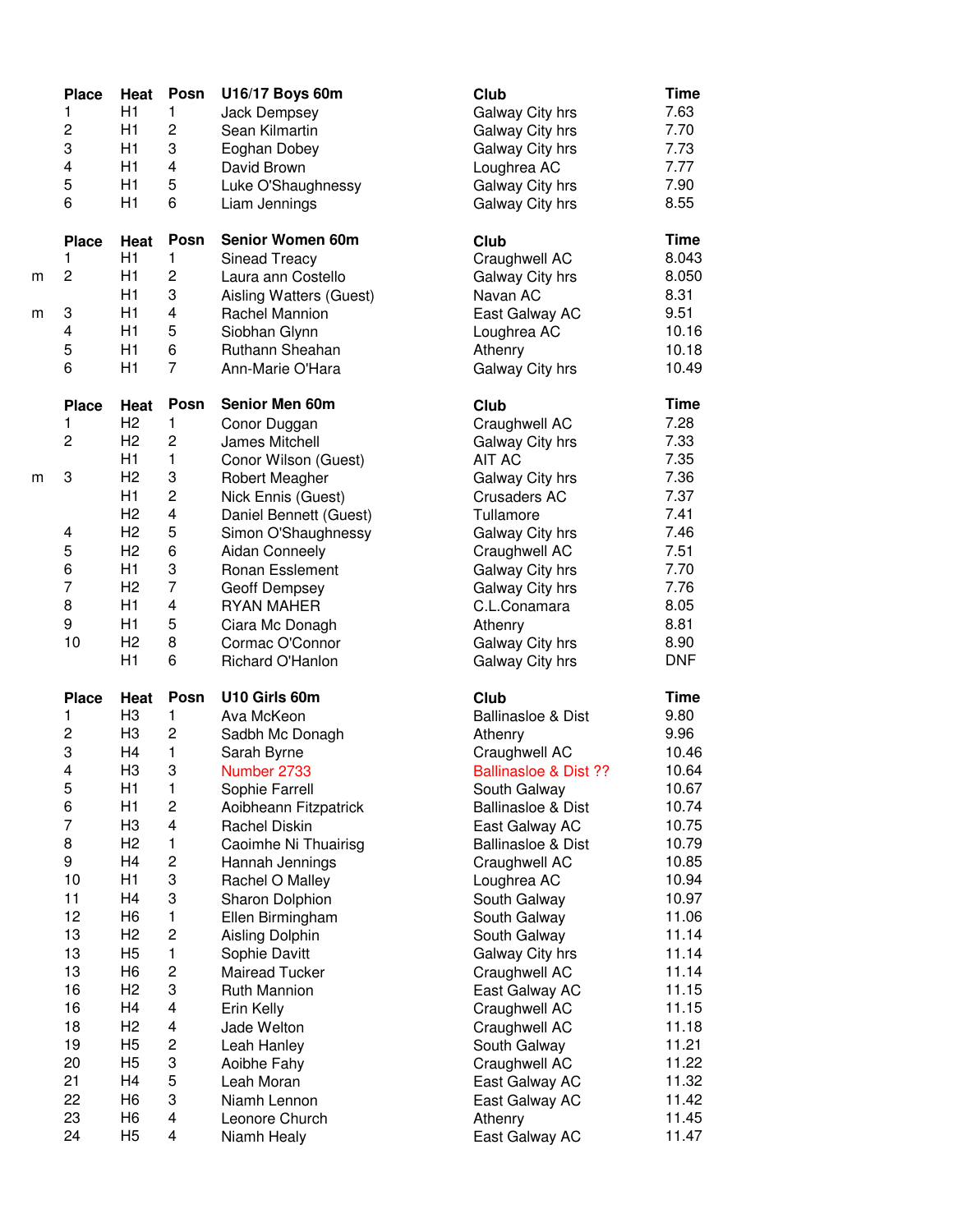| 25                  | H <sub>2</sub> | 5                       | Maria Porter                | Loughrea AC                    | 11.57          |
|---------------------|----------------|-------------------------|-----------------------------|--------------------------------|----------------|
| 26                  | H <sub>6</sub> | 5                       | Grace Leen                  | Craughwell AC                  | 11.58          |
| 27                  | H4             | 6                       | Abigail O Shea              | Athenry                        | 11.71          |
| 28                  | H <sub>3</sub> | 5                       | Ella Lyons                  | Craughwell AC                  | 11.82          |
| 29                  | H <sub>2</sub> | 6                       | Holly Corcorcan             | South Galway                   | 11.83          |
| 30                  | H1             | 4                       | Ella Bergin                 | South Galway                   | 11.86          |
| 31                  | H1             | 5                       | <b>Emily Derrane</b>        | South Galway                   | 11.87          |
| 31                  | H <sub>3</sub> | 6                       | Ava Monaghan                | South Galway                   | 11.87          |
| 31                  | H <sub>5</sub> | 5                       | RÓISÍN NÍ CHLOCHARTAIGH     | C.L.Conamara                   | 11.87          |
| 34                  | H1             | 6                       | Jeccica Moran               | Athenry                        | 11.88          |
| 35                  | H <sub>6</sub> | 6                       | Abbie Rooney                | Craughwell AC                  | 11.99          |
| 36                  | H1             | $\overline{7}$          | Alana Grogan                | Craughwell AC                  | 12.02          |
| 37                  | H <sub>2</sub> | $\overline{7}$          | Evanna Finn                 | Loughrea AC                    | 12.04          |
| 37                  | H <sub>3</sub> | $\overline{7}$          | Helen Callaghan             |                                | 12.04          |
| 39                  | H1             | 8                       |                             | Craughwell AC                  | 12.07          |
|                     |                |                         | Aoibhe Stephens             | Craughwell AC                  |                |
| 40                  | H <sub>5</sub> | 6                       | Chloe Allen                 | Craughwell AC                  | 12.09          |
| 41                  | H <sub>4</sub> | $\overline{7}$          | Rosemary Maduka             | Craughwell AC                  | 12.10          |
| 42                  | H <sub>2</sub> | 8                       | Molly Garrard               | Craughwell AC                  | 12.20          |
| 43                  | H <sub>6</sub> | $\overline{7}$          | Megan Gilligan              | Craughwell AC                  | 12.60          |
| 44                  | H <sub>5</sub> | $\overline{7}$          | Aleisha Callanan            | Craughwell AC                  | 12.86          |
| 45                  | H <sub>3</sub> | 8                       | Ailbhe Madden               | Craughwell AC                  | 13.59          |
| <b>Place</b>        | Heat           | Posn                    | U10 Boys 60m                | Club                           | <b>Time</b>    |
| $\mathbf{1}$        | H <sub>4</sub> | 1                       | Stephen Mannion             | South Galway                   | 9.79           |
| 2                   | H <sub>3</sub> | $\mathbf{1}$            | David Mannion               | South Galway                   | 9.81           |
| 3                   | H1             | 1                       | Sean Cunningham             | South Galway                   | 9.91           |
|                     |                |                         |                             |                                |                |
| 4                   | H4             | $\overline{c}$          | Mark Kilkenny               | <b>Ballinasloe &amp; Dist</b>  | 10.08          |
| 5                   | H <sub>2</sub> | $\mathbf{1}$            | Ficra Bond                  |                                | 10.11          |
|                     | H <sub>4</sub> |                         |                             | Craughwell AC                  | 10.12          |
| 6<br>$\overline{7}$ | H <sub>4</sub> | 3<br>4                  | JACOB CONROY                | C.L.Conamara                   |                |
|                     | H1             |                         | Cian Lavan                  | Craughwell AC                  | 10.30          |
| 8                   |                | 2                       | Kevin Brogan                | East Galway AC                 | 10.48          |
| 8                   | H3             | $\overline{c}$          | <b>Cathal Duffy</b>         | Loughrea AC                    | 10.48          |
| 10                  | H1             | 3                       | Sean Duggan                 | Galway City hrs                | 10.50          |
| 11                  | H1             | 4                       | Eoin Connell                | <b>Ballinasloe &amp; Dist</b>  | 10.52          |
| 11                  | H1             | 5                       | Daniel Galvin               | Craughwell AC                  | 10.52          |
| 13                  | H <sub>4</sub> | 5                       | Daniel Keane                | Loughrea AC                    | 10.53          |
| 14                  | H <sub>2</sub> | $\overline{c}$          | Sean Dunne                  | Galway City hrs                | 10.72          |
| 15                  | H1             | 6                       | Odhran Gilligan             | Craughwell AC                  | 10.76          |
| 16                  | H2             | 3                       | Ryan McDonnell              | Craughwell AC                  | 10.83          |
| 17                  | H4             | 6                       | Conor Murphy                | South Galway                   | 10.86          |
| 18                  | H <sub>3</sub> | 3                       | Shane Concannon             | Craughwell AC                  | 10.93          |
| 19                  | H <sub>2</sub> | $\overline{\mathbf{4}}$ | Niall Jennings              | Ballinasloe & Dist             | 11.11          |
| 20                  | H1             | $\overline{7}$          | Dillon Corcoran             | South Galway                   | 11.14          |
| 21                  | H <sub>3</sub> | $\overline{\mathbf{4}}$ | Kenneth O'Connor            | Craughwell AC                  | 11.47          |
| 22                  | H4             | $\overline{7}$          | Darragh Diskin              | East Galway AC                 | 11.55          |
| 23                  | H <sub>3</sub> | 5                       | <b>MARK CONNOLLY</b>        | C.L.Conamara                   | 11.56          |
| 24                  | H <sub>2</sub> | 5                       | Evan Quinn                  | Craughwell AC                  | 11.61          |
| 25                  | H <sub>2</sub> | 6                       | Sean Malone                 | South Galway                   | 11.66          |
| 26                  | H <sub>2</sub> | $\overline{7}$          | Darragh Byrne               | South Galway                   | 11.75          |
| 27                  | H <sub>3</sub> | 6                       | Lucas Sheedy                | South Galway                   | 11.81          |
| 28<br>29            | H4<br>H3       | 8<br>$\overline{7}$     | Killan Walsh<br>Arran Flynn | Craughwell AC<br>Craughwell AC | 11.96<br>12.81 |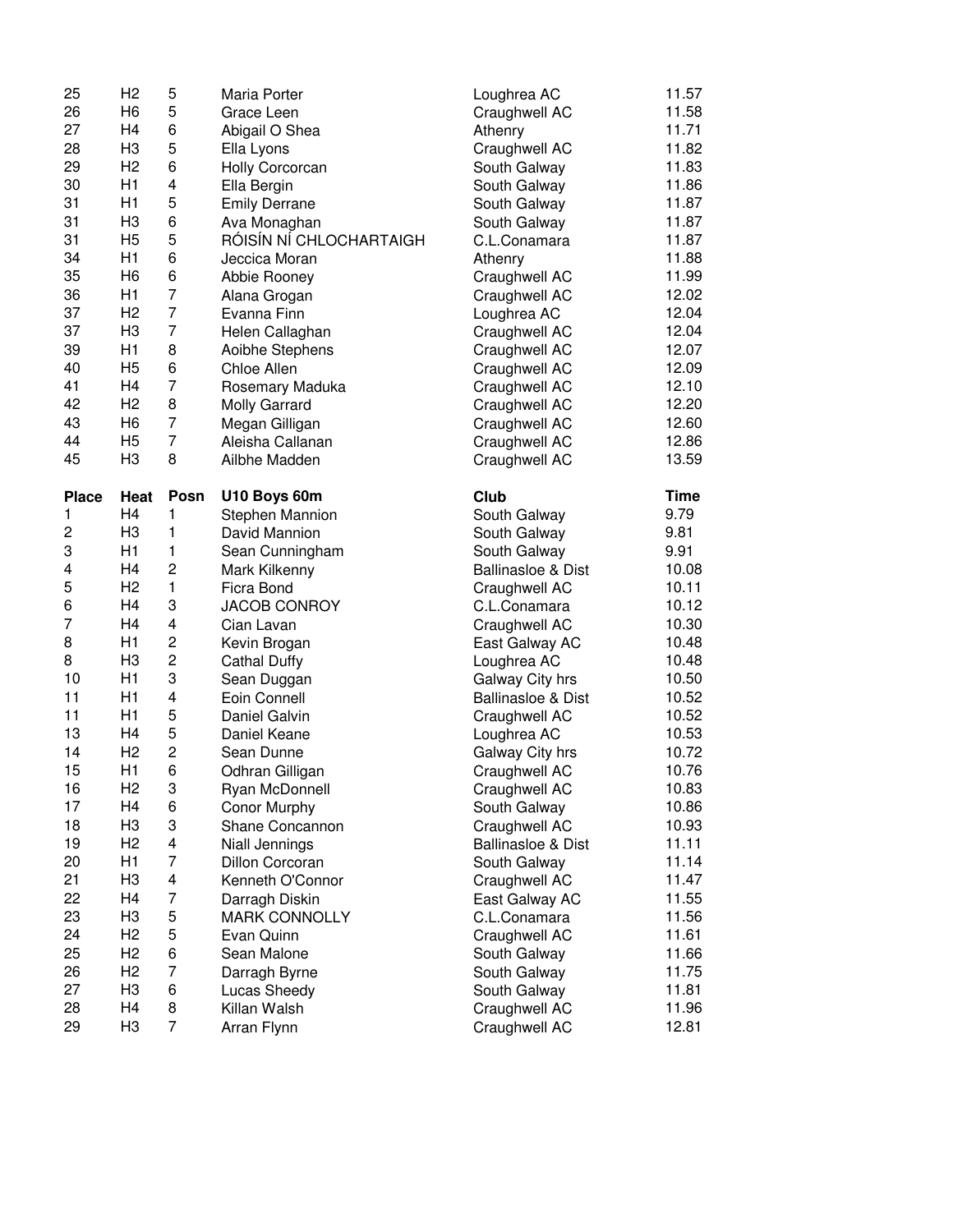| <b>Place</b>            | Heat                 | Posn                    | U11 Girls 60m              | Club                            | <b>Time</b>    |
|-------------------------|----------------------|-------------------------|----------------------------|---------------------------------|----------------|
| 1                       | H <sub>3</sub>       | $\mathbf{1}$            | Emma moore                 | Galway City hrs                 | 9.47           |
| $\overline{\mathbf{c}}$ | H4                   | $\mathbf{1}$            | Roisin Dalton              | South Galway                    | 9.98           |
| 3                       | H <sub>3</sub>       | $\overline{\mathbf{c}}$ | Aoife Wall                 | Athenry                         | 10.14          |
| 4                       | H4                   | $\overline{c}$          | Gillian McGrath            | Galway City hrs                 | 10.21          |
| 5                       | H <sub>3</sub>       | 3                       | Leah Mulchair              | South Galway                    | 10.23          |
| 6                       | H1                   | 1                       | Aoibhínn Keane             | East Galway AC                  | 10.34          |
| 6                       | H <sub>2</sub>       | 1                       | Aoibheann Costello         | Galway City hrs                 | 10.34          |
| 8                       | H4                   | 3                       | Hannah Whelan              | Craughwell AC                   | 10.36          |
| 9                       | H4                   | 4                       | Shauna Mitchell            | <b>Ballinasloe &amp; Dist</b>   | 10.38          |
| 10                      | H <sub>2</sub>       | $\overline{c}$          |                            |                                 | 10.42          |
|                         |                      | $\overline{c}$          | Hannah O'Grady             | Galway City hrs                 |                |
| 11                      | H1                   |                         | Ava O'Riordan              | Galway City hrs                 | 10.47          |
| 12                      | H1                   | 3                       | Zoe Griffin                | Athenry                         | 10.48          |
| 12                      | H <sub>3</sub>       | 4                       | Rebecca Lynch              | Craughwell AC                   | 10.48          |
| 14                      | H <sub>2</sub>       | 3                       | Olivia Cure                | South Galway                    | 10.52          |
| 15                      | H <sub>3</sub>       | 5                       | Claire Egan                | Loughrea AC                     | 10.65          |
| 16                      | H2                   | 4                       | Georgia Mcdonnell          | Loughrea AC                     | 10.69          |
| 17                      | H <sub>2</sub>       | 5                       | Emma Ryan                  | East Galway AC                  | 10.72          |
| 18                      | H <sub>2</sub>       | 6                       | Hannah Hynes               | Craughwell AC                   | 10.77          |
| 19                      | H <sub>3</sub>       | 6                       | Ella Murphy                | South Galway                    | 10.94          |
| 20                      | H <sub>3</sub>       | $\overline{7}$          | Roisin Farrally            | Loughrea AC                     | 11.20          |
| 21                      | H4                   | 5                       | <b>Bridget Prendergast</b> | Loughrea AC                     | 11.32          |
| 21                      | H <sub>4</sub>       | 6                       | Carla Noone                | Loughrea AC                     | 11.32          |
| 23                      | H <sub>2</sub>       | $\overline{7}$          | <b>Roisin Morris</b>       | Athenry                         | 11.47          |
| 24                      | H <sub>2</sub>       | 8                       | Regina Maduka              | Craughwell AC                   | 11.62          |
| 25                      | H4                   | $\overline{7}$          | SHAUNADH NÍ CHLOCHARTAIGH  | C.L.Conamara                    | 11.72          |
| 26                      | H <sub>4</sub>       | 8                       | <b>KERINA CASEY</b>        | C.L.Conamara                    | 11.85          |
| 27                      | H <sub>3</sub>       | 8                       | Cait Daly                  | Craughwell AC                   | 12.77          |
| $\boldsymbol{?}$        | H1                   |                         | Emma Mitchell              | <b>Ballinasloe &amp; Dist</b>   | nt             |
| $\ddot{?}$              | H1                   |                         | <b>ROSA KELLY</b>          | C.L.Conamara                    | nt             |
| $\ddot{?}$              | H1                   |                         | Siun McInernay             | Craughwell AC                   | nt             |
| $\boldsymbol{?}$        | H1                   |                         | Olivia Komav               | Craughwell AC                   | nt             |
| $\overline{?}$          | H1                   |                         |                            | South Galway                    | nt             |
|                         |                      |                         | <b>Tara Scully</b>         |                                 |                |
| <b>Place</b>            | Heat                 | Posn                    | U11 Boys 60m               | Club                            | <b>Time</b>    |
| 1                       | H4                   | 1                       | Shane Fitzpatrick          | <b>Ballinasloe &amp; Dist</b>   | 9.14           |
| $\overline{c}$          | H <sub>2</sub>       | 1                       | Charlie Naughton           | <b>Ballinasloe &amp; Dist</b>   | 9.26           |
| 3                       | H1                   | 1                       | Calum Healey               | Athenry                         | 9.38           |
| 4                       | HЗ                   | 1                       | <b>Conor Harley</b>        | <b>Ballinasloe &amp; Dist</b>   | 9.60           |
| 5                       | H1                   | $\overline{c}$          | Conor Hoade                | Craughwell AC                   | 9.63           |
| 6                       | H <sub>5</sub>       |                         | Finn McIntyre              | Athenry                         | 9.74           |
| $\overline{7}$          | H <sub>2</sub>       | $\overline{\mathbf{c}}$ | Darragh McNelis            | Athenry                         | 9.84           |
| 8                       |                      |                         |                            |                                 |                |
| 9                       |                      |                         |                            |                                 |                |
|                         | H1                   | 3                       | Darragh Donohue            | Loughrea AC                     | 9.86           |
|                         | H1                   | $\overline{\mathbf{4}}$ | Leon Connaire              | Loughrea AC                     | 9.87           |
| 10                      | H <sub>2</sub>       | 3                       | Lukas Schukat              | Craughwell AC                   | 9.97           |
| 11                      | H <sub>3</sub>       | $\overline{c}$          | Liam Mulveen               | Craughwell AC                   | 9.99           |
| 12                      | H <sub>3</sub>       | 3                       | <b>Adam Molloy</b>         | Athenry                         | 10.00          |
| 13                      | H1                   | 5                       | Gerard O'Riordan           | Galway City hrs                 | 10.01          |
| 13                      | H <sub>3</sub>       | $\overline{\mathbf{4}}$ | <b>Niall Cummins</b>       | Craughwell AC                   | 10.01          |
| 15                      | H4                   | $\overline{c}$          | Liam McDonagh              | Craughwell AC                   | 10.14          |
| 16                      | H <sub>2</sub>       | 4                       | Daithi Kilcommins          | Galway City hrs                 | 10.18          |
| 17                      | H4                   | 3                       | Robert Urquhart            | Craughwell AC                   | 10.22          |
| 18                      | H <sub>2</sub>       | 5                       | Mattie Kennedy             | Craughwell AC                   | 10.23          |
| 19                      | H4                   | 4                       | Conor Knight               | Athenry                         | 10.30          |
| 20<br>21                | H <sub>5</sub><br>H4 | 5                       | Ryan Trill<br>Lorcan Walsh | Galway City hrs<br>South Galway | 10.32<br>10.33 |

m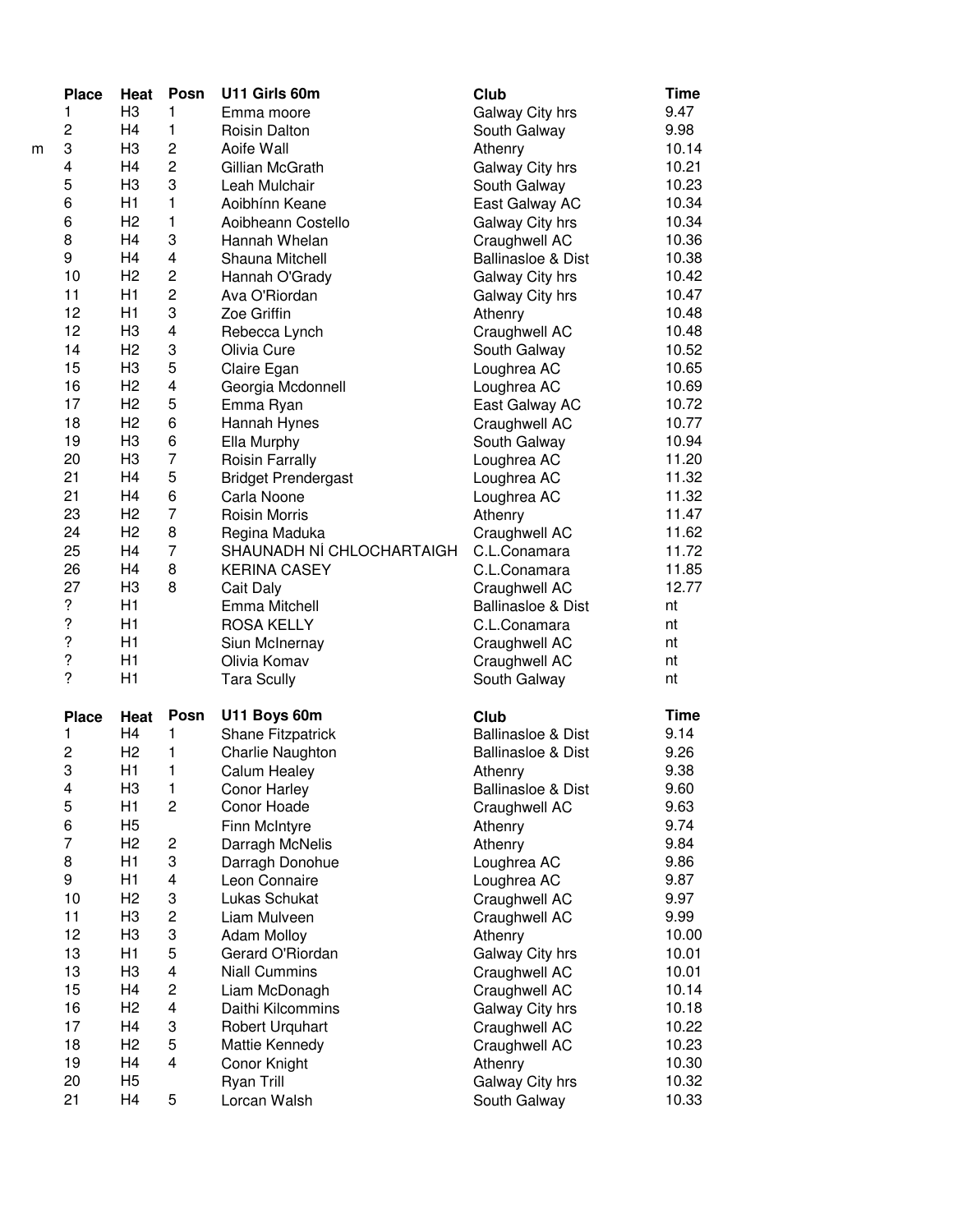| 22           | H1             | 6                       | <b>Adam Stewart</b>   | Craughwell AC   | 10.49       |
|--------------|----------------|-------------------------|-----------------------|-----------------|-------------|
| 23           | H <sub>5</sub> |                         | Nigel Kelly           | Craughwell AC   | 10.55       |
| 24           | H <sub>5</sub> |                         | Cian Daly             | Craughwell AC   | 10.64       |
| 25           | H <sub>3</sub> | 5                       | Odhran Keane          | Craughwell AC   | 10.66       |
| 26           | H <sub>2</sub> | 6                       | Cathal Kelly          | Craughwell AC   | 10.71       |
| 27           | H <sub>2</sub> | $\overline{7}$          | <b>Jack Kinane</b>    | Craughwell AC   | 10.73       |
| 28           | H1             | $\overline{7}$          | Oisin Keane           | Craughwell AC   | 10.75       |
| 29           | H <sub>5</sub> |                         | Michael Leahy         | South Galway    | 10.77       |
| 30           | H <sub>4</sub> | 6                       | Fabian Fleetwood      | Craughwell AC   | 10.81       |
| 31           | H <sub>3</sub> | 6                       | Aaron Shannon         | Craughwell AC   | 10.86       |
| 32           | H1             | 8                       | Noah Keane            |                 | 11.03       |
| 33           | H <sub>2</sub> | 8                       |                       | Craughwell AC   | 11.13       |
|              |                | $\overline{7}$          | OÍSÍN FITZPATRICK     | C.L.Conamara    |             |
| 34           | H <sub>3</sub> |                         | Ólin Murray           | East Galway AC  | 11.21       |
| 35           | H <sub>5</sub> |                         | Oisin Quirke          | Craughwell AC   | 11.68       |
| 36           | H <sub>4</sub> | $\overline{7}$          | <b>Ben Cunniffe</b>   | Craughwell AC   | 11.80       |
| <b>Place</b> | Heat           | Posn                    | U12 Girls 60m         | Club            | <b>Time</b> |
| 1            | H <sub>5</sub> | 1                       | <b>Chellene Trill</b> | Galway City hrs | 9.24        |
| 2            | H <sub>6</sub> | 1                       | Kara McCleane         | Galway City hrs | 9.30        |
| 3            | H <sub>5</sub> | $\overline{c}$          | Sinead Duggan         | Galway City hrs | 9.31        |
| 4            | H1             | $\mathbf{1}$            | Aoibhin Farrell       | Loughrea AC     | 9.38        |
| 5            | H <sub>6</sub> | $\overline{\mathbf{c}}$ | <b>JESSICA CONROY</b> | C.L.Conamara    | 9.60        |
| 6            | H1             | $\overline{\mathbf{c}}$ | Ava McCleane          | Galway City hrs | 9.87        |
| 7            | H <sub>2</sub> | $\mathbf{1}$            | Abbie Callanan        | South Galway    | 9.87        |
| 8            | H <sub>6</sub> | 3                       | Ailish Larkin         | Loughrea AC     | 9.93        |
| 9            | H <sub>4</sub> | 1                       | Roisin Kelly          | Loughrea AC     | 9.95        |
| 10           | H <sub>4</sub> | $\overline{c}$          | Ailbhe-Lisa Hanney    | Galway City hrs | 9.98        |
| 11           | H1             | 3                       | Aine Kelly            | Craughwell AC   | 9.99        |
| 12           | H <sub>6</sub> | 4                       | Hannah King           | Galway City hrs | 10.00       |
| 13           | H <sub>6</sub> | 5                       | Kate Reilly           | Craughwell AC   | 10.03       |
| 13           | H <sub>2</sub> | $\overline{c}$          | Emma Stewart          | Loughrea AC     | 10.08       |
| 15           | H <sub>5</sub> | 3                       | Ellie Cronin          | Athenry         | 10.10       |
| 16           | H <sub>2</sub> | 3                       | Emma Jane Moran       | Craughwell AC   | 10.12       |
| 17           | H <sub>3</sub> | $\mathbf{1}$            | Saoirse Healey        | Athenry         | 10.12       |
| 18           | H <sub>4</sub> | 3                       |                       | Athenry         | 10.15       |
| 19           | H <sub>3</sub> | $\overline{c}$          | Kaci Moran            |                 | 10.17       |
| 20           | H <sub>5</sub> | $\overline{4}$          | Ailbhe Doyle          | Craughwell AC   |             |
|              |                |                         | Denise Deely          | Loughrea AC     | 10.24       |
| 21           | H1             | $\overline{\mathbf{4}}$ | Leanne Lynskey        | Craughwell AC   | 10.25       |
| 22           | H <sub>4</sub> | $\overline{\mathbf{4}}$ | Ciara Dunne           | Galway City hrs | 10.31       |
| 23           | H <sub>6</sub> | 6                       | Ciara Hughes          | Craughwell AC   | 10.35       |
| 24           | H <sub>3</sub> | 3                       | Joanna Healy          | Galway City hrs | 10.37       |
| 25           | H <sub>2</sub> | $\overline{\mathbf{4}}$ | Laoise Bond           | Craughwell AC   | 10.39       |
| 26           | H <sub>4</sub> | 5                       | Iseult Connaughtan    | Craughwell AC   | 10.43       |
| 27           | H <sub>2</sub> | 5                       | Laura Kenny           | Athenry         | 10.54       |
| 28           | H <sub>3</sub> | 4                       | Ella Farrell          | South Galway    | 10.57       |
| 29           | H <sub>4</sub> | 6                       | Claire Lebranche      | Loughrea AC     | 10.58       |
| 30           | H <sub>5</sub> | 5                       | Lauren McNally        | Craughwell AC   | 10.63       |
| 31           | H1             | 5                       | Ciara Griffin         | Athenry         | 10.69       |
| 32           | H <sub>3</sub> | 5                       | <b>Edel Farrelly</b>  | Craughwell AC   | 10.70       |
| 33           | H <sub>2</sub> | 6                       | Aifric Ni Ghibne      | Galway City hrs | 10.75       |
| 34           | H <sub>5</sub> | 6                       | Katie Porter          | Loughrea AC     | 11.03       |
| 35           | H1             | 6                       | AOIFE DUNWORTH        | C.L.Conamara    | 11.08       |
| 36           | H <sub>3</sub> | 6                       | Katie Gilchrist       | Loughrea AC     | 11.09       |
| 37           | H <sub>5</sub> | $\overline{7}$          | Laura Daley           | Craughwell AC   | 11.24       |
| 38           | H <sub>2</sub> | $\overline{7}$          | Jessica Duffy         | Loughrea AC     | 11.71       |
| 39           | H1             | $\overline{7}$          | Ava Hackett           | Loughrea AC     | 11.77       |
| 40           | H <sub>3</sub> | $\overline{7}$          | Alisha Noone          | Loughrea AC     | 11.92       |
| 41           | H <sub>4</sub> | $\overline{7}$          | Gillian Forde         | Craughwell AC   | 14.55       |
|              |                |                         |                       |                 |             |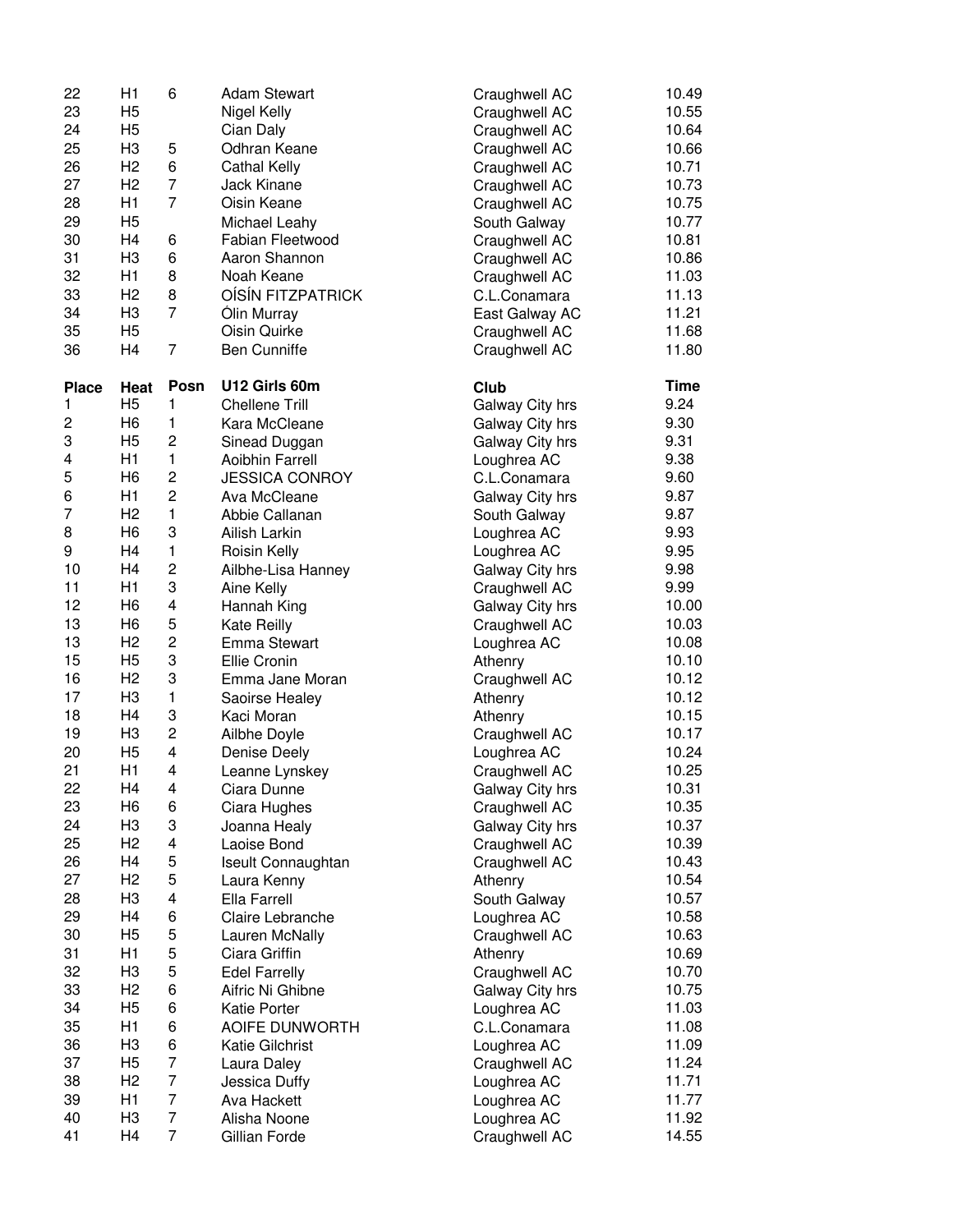| <b>Place</b> | Heat           | Posn           | U12 Boys 60m          | Club            | Time  |
|--------------|----------------|----------------|-----------------------|-----------------|-------|
| 1            | H <sub>3</sub> | 1              | Louis Corr            | Galway City hrs | 9.06  |
| 2            | H <sub>2</sub> | 1              | Shaun Gilligan        | Craughwell AC   | 9.08  |
| 3            | H <sub>2</sub> | $\overline{c}$ | <b>Rory Connors</b>   | South Galway    | 9.14  |
| 4            | H <sub>3</sub> | $\overline{c}$ | Sam O'Neill           | Craughwell AC   | 9.44  |
| 5            | H1             | 1              | Darragh Burke         | East Galway AC  | 9.55  |
| 6            | H <sub>2</sub> | 3              | Geordan Mangan        | Athenry         | 9.61  |
| 7            | H1             | $\overline{c}$ | Padraig Martyn        | Craughwell AC   | 9.64  |
| 8            | H1             | 3              | Gavin Lee             | Craughwell AC   | 9.65  |
| 9            | H3             | 3              | Lennan Doyle          | East Galway AC  | 9.70  |
| 9            | H4             | 1              | Thady Moran           | East Galway AC  | 9.70  |
| 11           | H <sub>2</sub> | 4              | Gavin Kelly           | Craughwell AC   | 9.77  |
| 12           | H1             | 4              | Liam Lennon           | East Galway AC  | 9.78  |
| 13           | H1             | 5              | Liam Leen             | Craughwell AC   | 9.86  |
| 13           | H4             | $\overline{c}$ | <b>Ben Lawlor</b>     | Craughwell AC   | 10.08 |
| 15           | H <sub>3</sub> | 4              | Dara Sheeran          | Craughwell AC   | 10.10 |
| 16           | H4             | 3              | Oisin Davis           | Craughwell AC   | 10.14 |
| 17           | H <sub>2</sub> | 5              | Jamie Burke           | East Galway AC  | 10.16 |
| 18           | H <sub>2</sub> | 6              | Conor Trehy           | Craughwell AC   | 10.21 |
| 19           | H <sub>3</sub> | 5              | <b>Braon Shannon</b>  | Craughwell AC   | 10.40 |
| 20           | H1             | 6              | <b>MATTHEW NEE</b>    | C.L.Conamara    | 10.49 |
| 21           | H <sub>3</sub> | 6              | <b>Vincent Cannon</b> | Loughrea AC     | 10.52 |
| 22           | H4             | 4              | <b>Ben Mulchair</b>   | South Galway    | 10.58 |
| 23           | H <sub>3</sub> | 7              | Kieran Byrne          | South Galway    | 10.64 |
| 24           | H <sub>2</sub> | $\overline{7}$ | <b>Ethan Earls</b>    | Loughrea AC     | 10.73 |
| 25           | H1             | $\overline{7}$ | Calum Holly           | Athenry         | 10.96 |
| 25           | H4             | 5              | Liam Gaughan          | South Galway    | 10.96 |
| 27           | H4             | 6              | LUCAS Ó CEALLACHÁIN   | C.L.Conamara    | 11.17 |
| 28           | H1             | 8              | Daniel Malone         | South Galway    | 11.68 |
| 29           | H4             | $\overline{7}$ | Ludhaigh Morgan       | Craughwell AC   | 12.09 |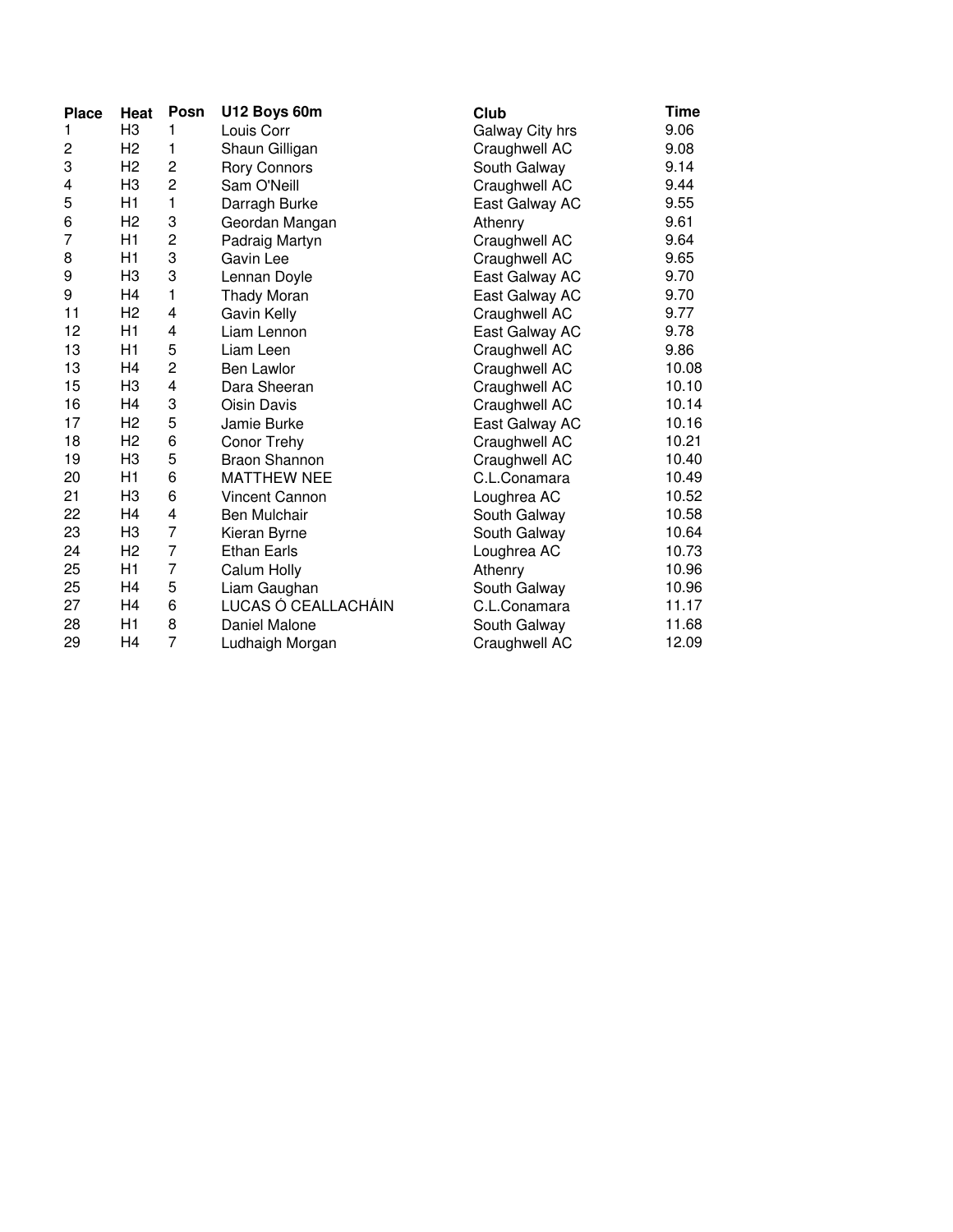|        | Place Heat<br>1<br>$\overline{c}$<br>3<br>4<br>5<br>6<br>7<br>8<br>9<br>10 | H1<br>H <sub>2</sub><br>H <sub>2</sub><br>H1<br>H1<br>H <sub>2</sub><br>H1<br>H <sub>2</sub><br>H <sub>2</sub><br>H1 | Posn<br>1<br>$\mathbf{1}$<br>$\overline{c}$<br>$\overline{c}$<br>3<br>3<br>4<br>4<br>5<br>5 | <b>U13 Girls 4x100m</b> | Club<br>Athenry<br>Craughwell AC<br>Craughwell AC<br>Loughrea<br>Craughwell AC<br>Loughrea<br>Craughwell AC<br><b>Galway City Harriers</b><br>South Galway<br>Craughwell AC | <b>Time</b><br>1.01.0<br>1.01.4<br>1.02.8<br>1.04.0<br>1.04.6<br>1.04.6<br>1.05.0<br>1.06.1<br>1.06.8<br>1.11.2 |
|--------|----------------------------------------------------------------------------|----------------------------------------------------------------------------------------------------------------------|---------------------------------------------------------------------------------------------|-------------------------|-----------------------------------------------------------------------------------------------------------------------------------------------------------------------------|-----------------------------------------------------------------------------------------------------------------|
|        | <b>Place</b><br>1<br>$\overline{c}$<br>3<br>4                              | Heat<br>F<br>F<br>F<br>F                                                                                             | Posn<br>1<br>$\overline{c}$<br>3<br>$\overline{\mathbf{4}}$                                 | <b>U13 Boys 4x100m</b>  | Club<br><b>Galway City Harriers</b><br>Craughwell AC<br>Craughwell AC<br>Loughrea AC                                                                                        | <b>Time</b><br>0.56.5<br>1.00.2<br>1.01.7<br>1.05.8                                                             |
|        | <b>Place</b><br>1<br>2<br>3<br>4<br>5<br>6<br>7                            | Heat<br>H1<br>H1<br>H1<br>H1<br>H <sub>2</sub><br>H <sub>2</sub><br>H <sub>2</sub>                                   | Posn<br>1<br>$\overline{c}$<br>3<br>4<br>1<br>$\overline{c}$<br>3                           | U14 Girls 4x200m        | Club<br>Craughwell AC<br><b>Galway City Harriers</b><br>East Galway AC<br>Loughrea AC<br>Craughwell AC<br>Craughwell AC<br>Loughrea AC                                      | <b>Time</b><br>2.04.2<br>2.05.0<br>2.11.6<br>2.12.3<br>2.20.6<br>2.23.4<br>2.23.7                               |
|        | Place Heat<br>1<br>2<br>3                                                  | F<br>F<br>F                                                                                                          | Posn<br>1<br>$\overline{c}$<br>3                                                            | <b>U14 Boys 4x200m</b>  | Club<br><b>Galway City Harriers</b><br>Ballinasloe & Dist<br>Craughwell AC                                                                                                  | <b>Time</b><br>1.57.0<br>2.01.3<br>2.04.9                                                                       |
|        | <b>Place</b><br>1<br>2<br>3<br>4<br>5<br>6                                 | Heat<br>H1<br>H1<br>H1<br>H1<br>H <sub>2</sub><br>H <sub>2</sub>                                                     | Posn<br>1<br>2<br>3<br>4<br>1<br>$\overline{c}$                                             | U15 Girls 4x200m        | Club<br>Loughrea<br><b>Galway City Harriers</b><br>Athenry<br>Craughwell AC<br>Craughwell AC<br>Loughrea                                                                    | <b>Time</b><br>1.56.8<br>1.59.4<br>2.00.0<br>2.02.2<br>2.03.9<br>2.11.5                                         |
| m<br>m | Place Heat<br>1<br>$\overline{c}$                                          | F<br>F                                                                                                               | Posn<br>1.<br>$\overline{c}$                                                                | <b>U15 Boys 4x200m</b>  | Club<br>Craughwell AC<br>Craughwell AC                                                                                                                                      | <b>Time</b><br>1.53.3<br>2.05.2                                                                                 |
| m      | Place Heat<br>1<br>2<br>3                                                  | F<br>F<br>F                                                                                                          | Posn<br>1<br>2<br>3                                                                         | U16/17 Girls 4x200m     | Club<br>Craughwell AC<br><b>GCH</b><br>Craughwell AC                                                                                                                        | <b>Time</b><br>1.51.7<br>1.54.9<br>2.02.9                                                                       |
|        | <b>Place</b>                                                               | Heat                                                                                                                 | Posn                                                                                        | U16/17 Boys 4x200m      | Club                                                                                                                                                                        | Time<br>1.40.3                                                                                                  |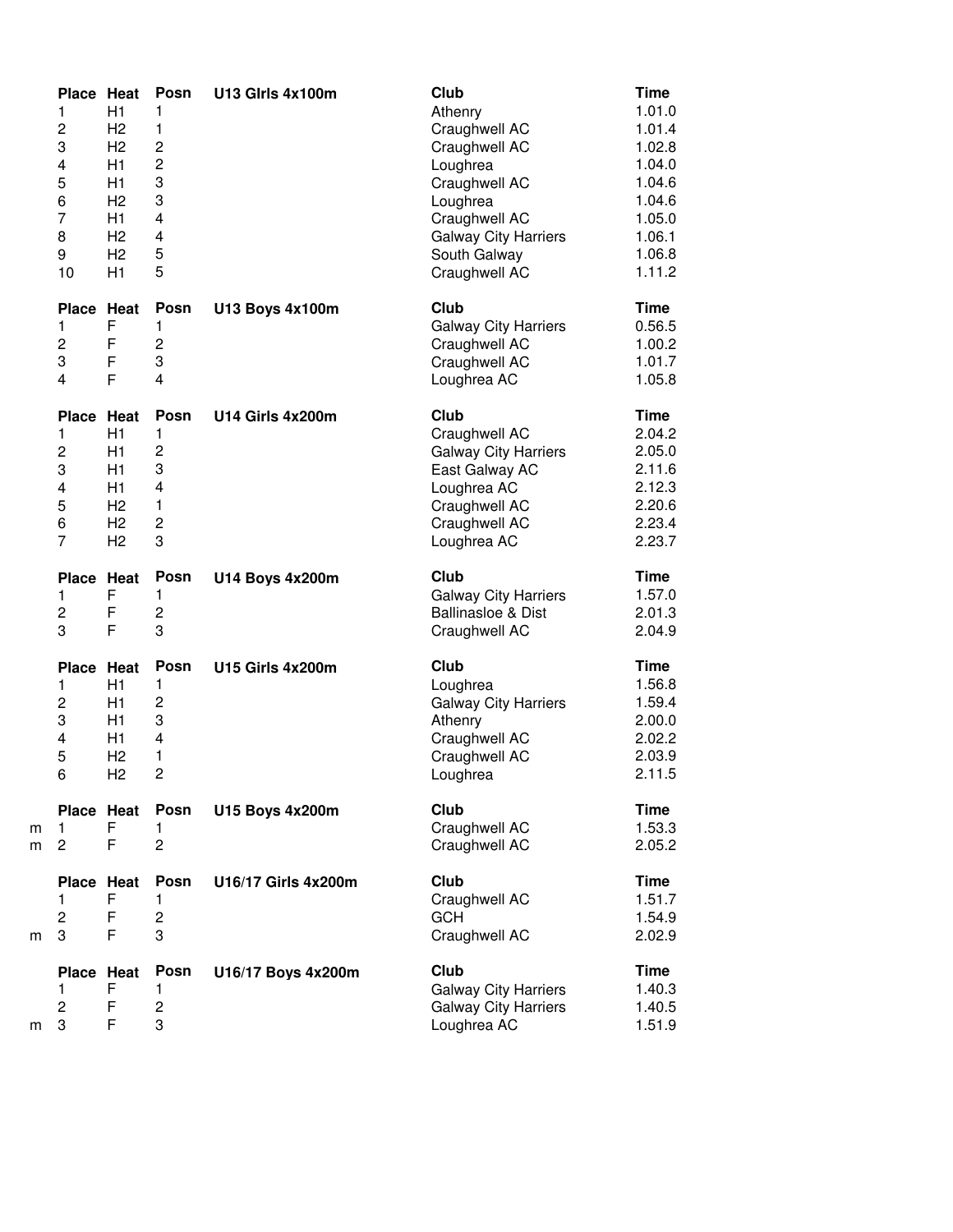|             | Place Heat<br>1                                                                                                             | F                                                                                                                                                                                                                          | Posn<br>1                                                                                                                        | Senior Women 4x200m                                                                                                                                                                                                                                                                                                                | Club<br>Loughrea AC                                                                                                                                                                                                                                                                                 | <b>Time</b><br>2.14.3                                                                                                                                               |
|-------------|-----------------------------------------------------------------------------------------------------------------------------|----------------------------------------------------------------------------------------------------------------------------------------------------------------------------------------------------------------------------|----------------------------------------------------------------------------------------------------------------------------------|------------------------------------------------------------------------------------------------------------------------------------------------------------------------------------------------------------------------------------------------------------------------------------------------------------------------------------|-----------------------------------------------------------------------------------------------------------------------------------------------------------------------------------------------------------------------------------------------------------------------------------------------------|---------------------------------------------------------------------------------------------------------------------------------------------------------------------|
|             | <b>Place Heat</b><br>1<br>$\overline{c}$<br>3                                                                               | F<br>F<br>F<br>F<br>F                                                                                                                                                                                                      | Posn<br>1<br>$\overline{c}$<br>3<br>$\overline{\mathbf{4}}$<br>5                                                                 | Senior Men 4x200m                                                                                                                                                                                                                                                                                                                  | Club<br><b>Galway City Harriers</b><br>Craughwell AC<br>AIT AC (Guest)<br>Loughrea<br>GCH U18 Girls (Guest)                                                                                                                                                                                         | <b>Time</b><br>1.35.4<br>1.38.7<br>1.39.3<br>1.44.0<br>1.48.6                                                                                                       |
| m<br>m<br>m | Place Heat<br>1<br>$\overline{c}$<br>3<br>1J<br>2J                                                                          |                                                                                                                                                                                                                            | <b>Posn</b>                                                                                                                      | Junior/Senior Women 3000m<br>Caroline Whiriskey<br>Niamh Hennelly<br>Judith Roche<br>Caron Ryan<br>Ciara Greene                                                                                                                                                                                                                    | Club<br>Loughrea AC<br><b>Galway City Harriers</b><br>Loughrea AC<br>Craughwell AC<br>Craughwell AC                                                                                                                                                                                                 | Time<br>11.04.0<br>11.51.1<br>14.04.8<br>14.09.1<br>15.27.2                                                                                                         |
| m<br>m<br>m | Place Heat<br>1<br>1J<br>2<br>3<br>4<br>5<br>6<br>$\overline{7}$                                                            |                                                                                                                                                                                                                            | <b>Posn</b>                                                                                                                      | Junior/Senior Men 3000m<br>Peter O'Sullivan<br>Robert Murphy (Guest)<br>Jamie Fallon<br><b>Vincent Mc Guinness</b><br>John Moroney<br>Damien Larkin<br>Adrien Gerard (Guest)<br><b>COLM CONWAY</b><br>James Lundon<br><b>TJ Beatty</b>                                                                                             | Club<br>Loughrea AC<br>Rathfarnham WASAF A.C.<br>Craughwell AC<br>Loughrea AC<br><b>Galway City Harriers</b><br>Craughwell AC<br><b>AIT AC</b><br>C.L.Conamara<br>Athenry<br>Loughrea AC                                                                                                            | <b>Time</b><br>9.05.1<br>9.06.6<br>9.07.2<br>9.41.1<br>9.42.5<br>10.26.4<br>11.20.8<br>11.30.0<br>12.42.3<br>12.52.7                                                |
|             | Place Heat<br>1<br>$\overline{c}$                                                                                           | F<br>F                                                                                                                                                                                                                     | Posn<br>1<br>$\overline{c}$                                                                                                      | 1000m Walk<br>Peter Mannion<br>Callum Reddington                                                                                                                                                                                                                                                                                   | Club<br><b>Galway City Harriers</b><br>Loughrea AC                                                                                                                                                                                                                                                  | <b>Time</b><br>4.51.0<br>7.07.0                                                                                                                                     |
|             | Place Heat<br>1<br>$\overline{c}$<br>3<br>4<br>5<br>6<br>$\overline{7}$<br>8<br>9<br>10<br>11<br>12<br>13<br>14<br>15<br>16 | H <sub>1</sub><br>H1<br>H <sub>2</sub><br>H <sub>2</sub><br>H1<br>H <sub>2</sub><br>H1<br>H1<br>H1<br>H <sub>2</sub><br>H <sub>2</sub><br>H <sub>2</sub><br>H <sub>2</sub><br>H <sub>2</sub><br>H1<br>H1<br>H <sub>2</sub> | Posn<br>1<br>$\overline{c}$<br>1<br>$\overline{c}$<br>3<br>3<br>4<br>5<br>6<br>4<br>5<br>6<br>$\overline{7}$<br>8<br>7<br>8<br>9 | U13 Girls 600m<br>Niamh Niland<br>Freya Bohan<br>Jennifer Hughes<br>Ela Tomczak<br>Ailbhe Miskella<br>Mia Waters<br>Ciara Mc Donagh<br>Caoimhe Kelleher<br>Rebecca Shiel<br>Jessica Reilly<br>Chloe Higgins<br>Ava Power<br>Sarah Woods<br>Laoise O Shea<br>Colma Ni Cheidigh<br><b>AILISH FITZPATRICK</b><br>SOPHIA NIC DHONNACHA | Club<br>Craughwell AC<br>Athenry<br>Craughwell AC<br><b>Galway City Harriers</b><br>Craughwell AC<br>Craughwell AC<br>Athenry<br>South Galway<br>Loughrea AC<br>Athenry<br>East Galway AC<br>Loughrea AC<br>Craughwell AC<br>Athenry<br><b>Galway City Harriers</b><br>C.L.Conamara<br>C.L.Conamara | 1.59.7<br>2.01.3<br>2.01.7<br>2.02.1<br>2.03.8<br>2.08.5<br>2.09.9<br>2.12.4<br>2.15.9<br>2.23.9<br>2.24.9<br>2.25.5<br>2.27.0<br>2.29.7<br>2.30.9<br>2.40.4<br>dnf |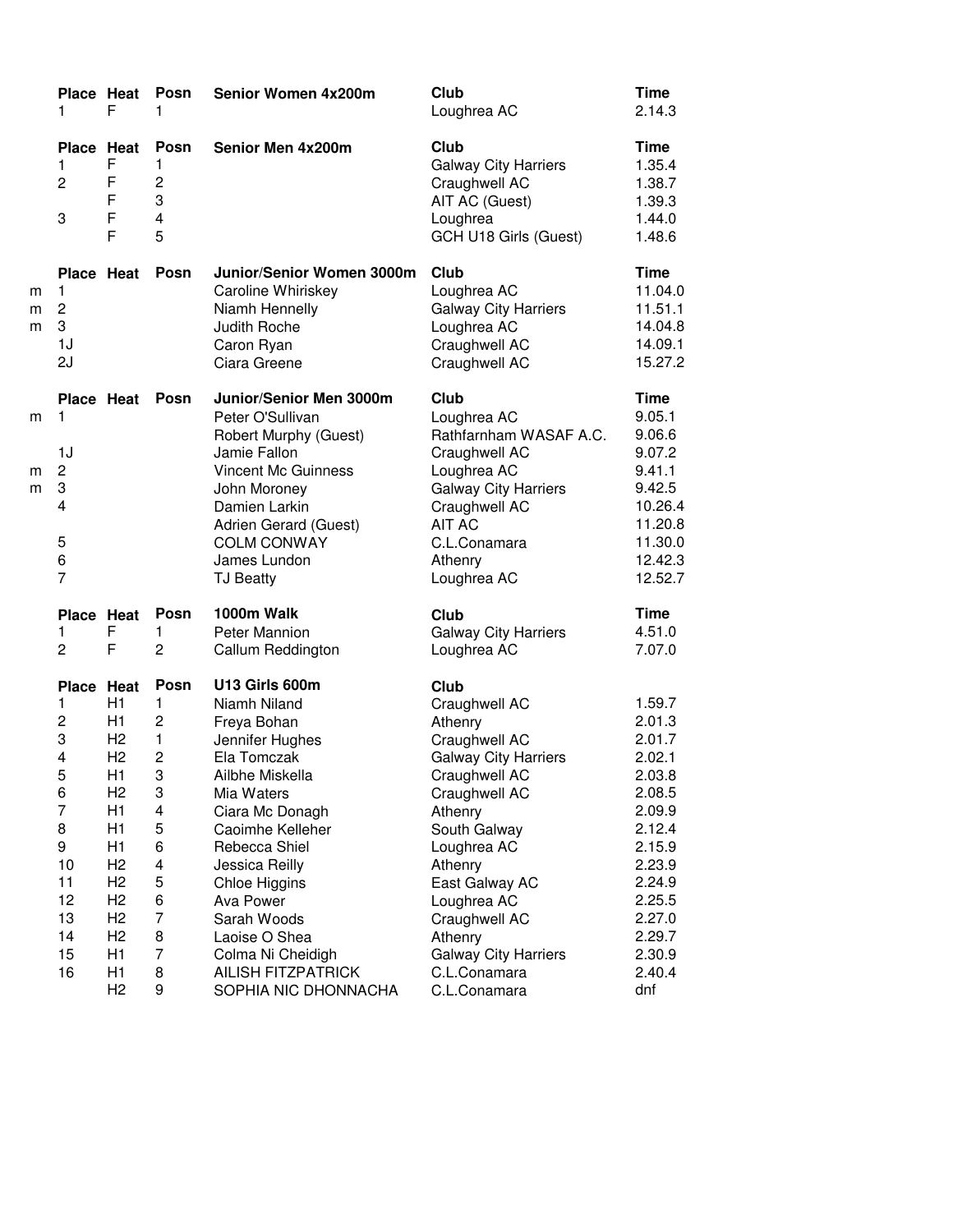| Place Heat   |                | Posn           | <b>U13 Boys 600m</b>            | Club                          | Time        |
|--------------|----------------|----------------|---------------------------------|-------------------------------|-------------|
| 1            | H1             | 1              | Kristan Flaherty                | <b>Galway City Harriers</b>   | 1.49.2      |
| 2            | H1             | $\overline{c}$ | Finbarr McFadden                | Craughwell AC                 | 1.50.6      |
| 3            | H <sub>2</sub> | 1              | Kyle Moorhead                   | Craughwell AC                 | 1.52.3      |
| 4            | H <sub>2</sub> | 2              | <b>Ruairi Collins</b>           | Athenry                       | 1.54.9      |
| 5            | H1             | 3              | Sean Cannon                     | Craughwell AC                 | 1.56.7      |
| 6            | H <sub>2</sub> | 3              | Robert McDonnell                | <b>Galway City Harriers</b>   | 1.57.4      |
| 7            | H1             | 4              | David Lee                       | Craughwell AC                 | 1.57.6      |
| 8            | H <sub>2</sub> | 4              | Naoise Faherty                  | <b>Galway City Harriers</b>   | 1.58.1      |
| 9            | H1             | 5              | Cillian Jordan                  | <b>Galway City Harriers</b>   | 1.59.1      |
| 10           | H1             | 6              | Shea Hennessy                   | Athenry                       | 2.00.4      |
| 11           | H <sub>2</sub> | 5              | Tom Fitzpatrick                 | <b>Ballinasloe &amp; Dist</b> | 2.02.6      |
| 12           | H <sub>2</sub> | 6              | Thomas Brogan                   | East Galway AC                | 2.05.9      |
| 13           | H1             | $\overline{7}$ | Cian Connolly                   | <b>Ballinasloe &amp; Dist</b> | 2.08.7      |
| 14           | H1             | 8              | <b>Adam Reilly</b>              | Athenry                       | 2.22.1      |
| Place        | Heat           | Posn           | U14 Girls 800m                  | Club                          | <b>Time</b> |
| 1            | H1             | 1              | Laoise Geraghty                 | <b>Galway City Harriers</b>   | 2.37.2      |
| 2            | H <sub>2</sub> | 1              | Rachael Hughes                  | Craughwell AC                 | 2.48.4      |
| 3            | H1             | 2              | Finola Kelly                    | Craughwell AC                 | 2.48.9      |
| 4            | H <sub>2</sub> | 2              | Sarah Gilhooley                 | Athenry                       | 2.49.5      |
| 5            | H1             | 3              | Roisin Colleran                 | East Galway AC                | 2.54.4      |
| 6            | H1             | 4              | Alannah Keane                   | East Galway AC                | 3.03.1      |
| 7            | H1             | 5              | Laura Carr                      | South Galway                  | 3.05.3      |
| 8            | H1             | 6              | Miriam Greene                   | <b>Galway City Harriers</b>   | 3.09.4      |
| 9            | H1             | $\overline{7}$ | Abigeal McNally                 | Craughwell AC                 | 3.13.9      |
| 10           | H <sub>2</sub> | 3              | <b>Andrea Trill</b>             | <b>Galway City Harriers</b>   | 3.24.9      |
| 11           | H <sub>2</sub> | 4              | <b>Clare Treacy</b>             | Craughwell AC                 | 3.30.8      |
| 12           | H <sub>2</sub> | 5              | Mary Duggan                     | <b>Galway City Harriers</b>   | 3.32.8      |
| 13           | H <sub>2</sub> | 6              | <b>Tracey Ryan</b>              | East Galway AC                | 3.57.7      |
|              |                |                |                                 |                               |             |
| Place Heat   |                | Posn           | <b>U14 Boys 800m</b>            | Club                          | Time        |
| 1            | F              | 1              | Shane Jennings                  | <b>Ballinasloe &amp; Dist</b> | 2.27.9      |
| 2            | F              | 2              | Diarmuid Kilcommins             | <b>Galway City Harriers</b>   | 2.43.1      |
| 3            | F              | 3              | <b>Cathal Walshe</b>            | Craughwell AC                 | 2.43.8      |
| 4            | F              | 4              | William Fitzgerald              | South Galway                  | 2.44.9      |
| 5            | F              | 5              | Joseph Madison                  | South Galway                  | 2.49.9      |
| 6            | F              | 6              | James Burke                     | <b>Ballinasloe &amp; Dist</b> | 2.50.1      |
| 7            | F              | $\overline{7}$ | Luke Roberts                    | Craughwell AC                 | 2.56.0      |
| 8            | F              | 8              | Liam Scully                     | <b>Galway City Harriers</b>   | 2.57.1      |
| 9            | F              | 9              | Eoghan Hanley                   | South Galway                  | 2.57.9      |
| 10           | F              | 10             | Daniel O Malley                 | Loughrea AC                   | 2.58.6      |
| 11           | F              | 11             | Rowan Harley                    | Ballinasloe & Dist            | 3.00.5      |
| <b>Place</b> | Heat           | Posn           | U15 Girls 800m                  | Club                          | <b>Time</b> |
| 1            | F              | 1              | Aoife Sheehy                    | <b>Galway City Harriers</b>   | 2.37.2      |
| 2            | F              | 2              | Laura Nally                     | <b>Galway City Harriers</b>   | 2.37.6      |
| 3            | F              | 3              | Aishling Kenny                  | Athenry                       | 2.43.9      |
| 4            | F              | 4              | Dearbhla Cronin                 | Athenry                       | 2.49.7      |
| 5            | F              | 5              | Amy Touhy                       | Craughwell AC                 | 2.58.9      |
| 6            | F              | 6              | Katie Mannion                   | East Galway AC                | 3.04.9      |
| 7            | F              | 7              | Niamh Whyte                     | East Galway AC                | 3.05.1      |
|              |                |                |                                 |                               |             |
| 8            | F              | 8              |                                 |                               | 3.10.6      |
| 9            | F              | 9              | Sarah Phillips<br>Ailish Hickey | Craughwell AC<br>Loughrea AC  | 3.10.9      |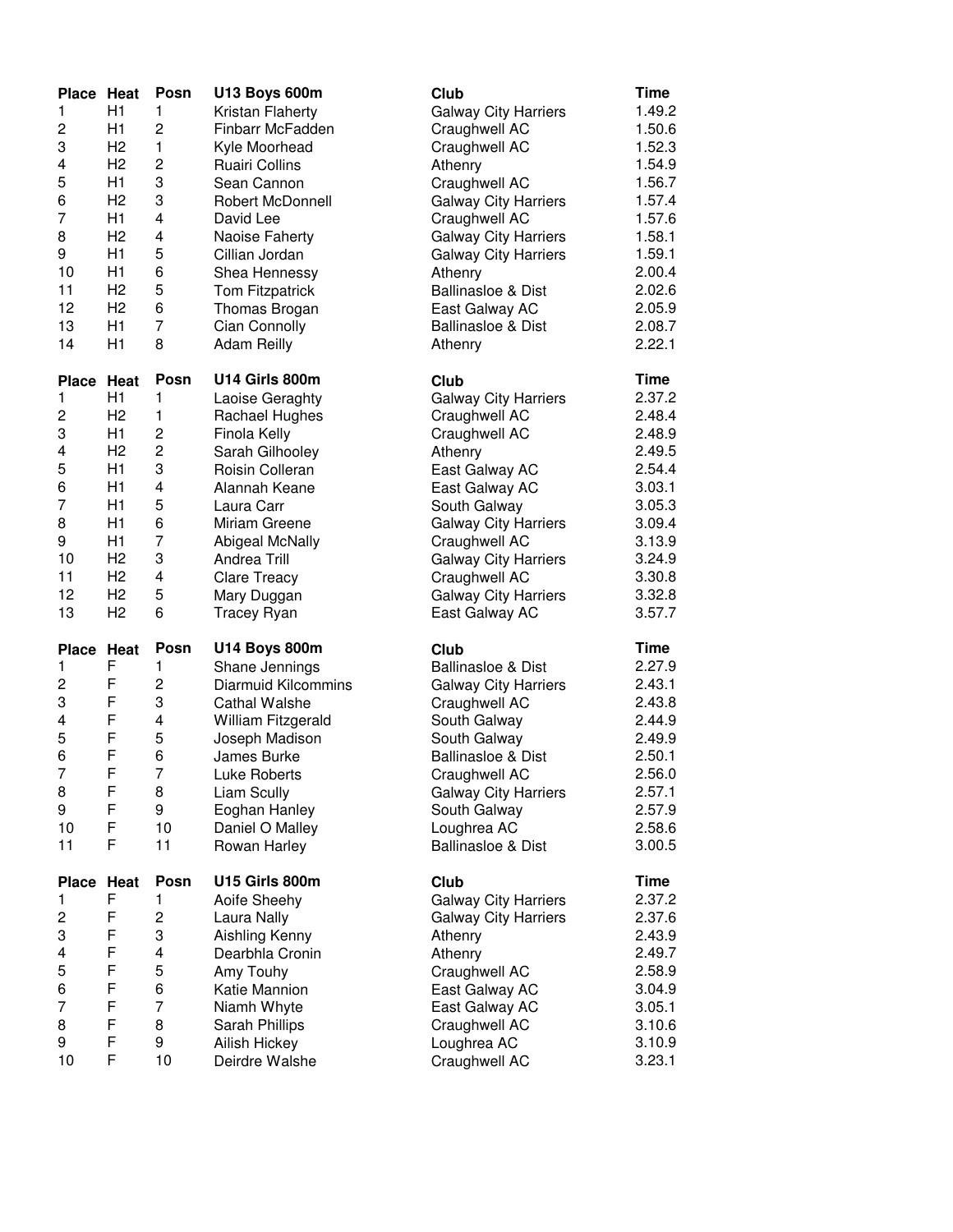| F<br>$\mathbf{1}$<br>$\mathbf{1}$<br>Oisin Lyons<br>Craughwell AC<br>m<br>F<br>$\overline{c}$<br>$\overline{\mathbf{c}}$<br>2.27.4<br>Dylan Corr<br><b>Galway City Harriers</b><br>m<br>3<br>3<br>F<br>2.33.3<br>Sean Delaney<br>Craughwell AC<br>m<br>F<br>4<br>4<br><b>JACK MAHER</b><br>2.36.9<br>C.L.Conamara<br>F<br>5<br>5<br>2.38.9<br>Luke Finn<br>Craughwell AC<br>F<br>6<br>6<br>2.47.9<br>Stephen Doran<br>Loughrea AC<br>F<br>$\overline{7}$<br>$\overline{7}$<br>3.07.3<br>Michael Healy<br><b>Galway City Harriers</b><br>F<br>8<br>8<br><b>Brian McKermitt</b><br>Craughwell AC<br>U16/17 Girls 800m<br>Posn<br>Club<br>Time<br><b>Place</b><br>Heat<br>F<br>1<br>1<br>Sarah McDonnell<br><b>Galway City Harriers</b><br>m<br>$\overline{c}$<br>F<br>$\overline{c}$<br>Dearbhaile Walsh<br>Craughwell AC<br>F<br>3<br>3<br>Craughwell AC<br>Grainne McDaid<br>m<br>F<br>4<br>4<br>C.L.Conamara<br>4.32.1<br><b>CAOIMHE DUNNE</b><br>U16/17 Boys 800m<br>Posn<br>Club<br>Place Heat<br>F<br>1<br>1<br>David Brown<br>Loughrea AC<br>$\overline{c}$<br>F<br>2<br>Liam Moran<br>Craughwell AC<br>m<br>F<br>3<br>3<br><b>Oisin Faherty</b><br><b>Galway City Harriers</b><br>m<br>F<br>4<br>4<br><b>Ben Garrard</b><br>Craughwell AC<br>F<br>5<br>5<br>2.20.1<br><b>Mathew Treacey</b><br>Athenry<br>F<br>6<br>6<br>East Galway AC<br>Liam Boyle<br>F<br>$\overline{7}$<br>$\overline{7}$<br>Aaron O'Halloran<br><b>Galway City Harriers</b><br>F<br>8<br>8<br>Peador O'Flatharta<br>Galway City hrs<br><b>Time</b><br>U10 Girls 400m<br>Posn<br>Club<br>Place Heat<br>1<br>H1<br>1<br>Ava McKeon<br><b>Ballinasloe &amp; Dist</b><br>2<br>H <sub>3</sub><br>1<br>1.21.6<br>Aoibheann Fitzpatrick<br><b>Ballinasloe &amp; Dist</b><br>3<br>H <sub>2</sub><br>1.24.9<br>1<br>Caoimhe Ni Thuairisg<br><b>Ballinasloe &amp; Dist</b><br>4<br>H1<br>$\overline{c}$<br>1.25.4<br>Jade Moorhead<br>Craughwell AC<br>5<br>$\overline{c}$<br>1.28.3<br>H <sub>3</sub><br>Caoimhe Farrell<br>Loughrea AC<br>6<br>3<br>H1<br>Ava Carr<br>Craughwell AC<br>$\overline{7}$<br>3<br>H <sub>3</sub><br>Sophie Farrell<br>South Galway<br>8<br>$\overline{\mathbf{4}}$<br>H <sub>3</sub><br>Craughwell AC<br>Clodagh O'Meara<br>9<br>5<br>H <sub>3</sub><br><b>Ruth Mannion</b><br>East Galway AC<br>10<br>4<br>H1<br>Sharon Dolphion<br>South Galway<br>$\overline{c}$<br>11<br>H <sub>2</sub><br>Eabha Rohan<br>Athenry<br>6<br>12<br>H <sub>3</sub><br>1.36.5<br>Rachel O Malley<br>Loughrea AC<br>H <sub>2</sub><br>3<br>13<br>Leah Moran<br>East Galway AC<br>7<br>H <sub>3</sub><br>14<br>Ellen Birmingham<br>South Galway<br>H <sub>2</sub><br>4<br>15<br>Rachael Kinnane<br>Craughwell AC<br>16<br>H1<br>5<br>Rachel Diskin<br>East Galway AC<br>17<br>H1<br>6<br><b>Molly Garrard</b><br>Craughwell AC<br>7<br>18<br>H1<br>South Galway<br>Holly Corcorcan<br>19<br>8<br>H1<br>Gillian Forde<br>Craughwell AC<br>5<br>20<br>H <sub>2</sub><br>1.44.1<br>Maria Porter<br>Loughrea AC<br>21<br>H <sub>2</sub><br>6<br>Ava Monaghan<br>South Galway<br>9<br>22<br>H <sub>1</sub><br>Aisling Dolphin<br>South Galway<br>23<br>H1<br>10<br><b>Emily Derrane</b><br>South Galway<br>1.47.1<br>$\overline{7}$<br>H <sub>2</sub><br>24<br>Ella Bergin<br>1.47.5<br>South Galway<br>RÓISÍN NÍ CHLOCHARTAIGH<br>11<br>25<br>H1<br>C.L.Conamara<br>1.52.7<br>8<br>26<br>H <sub>2</sub><br>Loughrea AC<br>Evanna Finn | Place Heat | Posn | <b>U15 Boys 800m</b> | Club | <b>Time</b> |
|----------------------------------------------------------------------------------------------------------------------------------------------------------------------------------------------------------------------------------------------------------------------------------------------------------------------------------------------------------------------------------------------------------------------------------------------------------------------------------------------------------------------------------------------------------------------------------------------------------------------------------------------------------------------------------------------------------------------------------------------------------------------------------------------------------------------------------------------------------------------------------------------------------------------------------------------------------------------------------------------------------------------------------------------------------------------------------------------------------------------------------------------------------------------------------------------------------------------------------------------------------------------------------------------------------------------------------------------------------------------------------------------------------------------------------------------------------------------------------------------------------------------------------------------------------------------------------------------------------------------------------------------------------------------------------------------------------------------------------------------------------------------------------------------------------------------------------------------------------------------------------------------------------------------------------------------------------------------------------------------------------------------------------------------------------------------------------------------------------------------------------------------------------------------------------------------------------------------------------------------------------------------------------------------------------------------------------------------------------------------------------------------------------------------------------------------------------------------------------------------------------------------------------------------------------------------------------------------------------------------------------------------------------------------------------------------------------------------------------------------------------------------------------------------------------------------------------------------------------------------------------------------------------------------------------------------------------------------------------------------------------------------------------------------------------------------------------------------------------------------------------------------------------------------------------------------------------------------------------------------------------------------------------------------------------------------------------------------------------------------------------------------------------------|------------|------|----------------------|------|-------------|
|                                                                                                                                                                                                                                                                                                                                                                                                                                                                                                                                                                                                                                                                                                                                                                                                                                                                                                                                                                                                                                                                                                                                                                                                                                                                                                                                                                                                                                                                                                                                                                                                                                                                                                                                                                                                                                                                                                                                                                                                                                                                                                                                                                                                                                                                                                                                                                                                                                                                                                                                                                                                                                                                                                                                                                                                                                                                                                                                                                                                                                                                                                                                                                                                                                                                                                                                                                                                                |            |      |                      |      | 2.17.5      |
|                                                                                                                                                                                                                                                                                                                                                                                                                                                                                                                                                                                                                                                                                                                                                                                                                                                                                                                                                                                                                                                                                                                                                                                                                                                                                                                                                                                                                                                                                                                                                                                                                                                                                                                                                                                                                                                                                                                                                                                                                                                                                                                                                                                                                                                                                                                                                                                                                                                                                                                                                                                                                                                                                                                                                                                                                                                                                                                                                                                                                                                                                                                                                                                                                                                                                                                                                                                                                |            |      |                      |      |             |
|                                                                                                                                                                                                                                                                                                                                                                                                                                                                                                                                                                                                                                                                                                                                                                                                                                                                                                                                                                                                                                                                                                                                                                                                                                                                                                                                                                                                                                                                                                                                                                                                                                                                                                                                                                                                                                                                                                                                                                                                                                                                                                                                                                                                                                                                                                                                                                                                                                                                                                                                                                                                                                                                                                                                                                                                                                                                                                                                                                                                                                                                                                                                                                                                                                                                                                                                                                                                                |            |      |                      |      |             |
|                                                                                                                                                                                                                                                                                                                                                                                                                                                                                                                                                                                                                                                                                                                                                                                                                                                                                                                                                                                                                                                                                                                                                                                                                                                                                                                                                                                                                                                                                                                                                                                                                                                                                                                                                                                                                                                                                                                                                                                                                                                                                                                                                                                                                                                                                                                                                                                                                                                                                                                                                                                                                                                                                                                                                                                                                                                                                                                                                                                                                                                                                                                                                                                                                                                                                                                                                                                                                |            |      |                      |      |             |
|                                                                                                                                                                                                                                                                                                                                                                                                                                                                                                                                                                                                                                                                                                                                                                                                                                                                                                                                                                                                                                                                                                                                                                                                                                                                                                                                                                                                                                                                                                                                                                                                                                                                                                                                                                                                                                                                                                                                                                                                                                                                                                                                                                                                                                                                                                                                                                                                                                                                                                                                                                                                                                                                                                                                                                                                                                                                                                                                                                                                                                                                                                                                                                                                                                                                                                                                                                                                                |            |      |                      |      |             |
|                                                                                                                                                                                                                                                                                                                                                                                                                                                                                                                                                                                                                                                                                                                                                                                                                                                                                                                                                                                                                                                                                                                                                                                                                                                                                                                                                                                                                                                                                                                                                                                                                                                                                                                                                                                                                                                                                                                                                                                                                                                                                                                                                                                                                                                                                                                                                                                                                                                                                                                                                                                                                                                                                                                                                                                                                                                                                                                                                                                                                                                                                                                                                                                                                                                                                                                                                                                                                |            |      |                      |      |             |
|                                                                                                                                                                                                                                                                                                                                                                                                                                                                                                                                                                                                                                                                                                                                                                                                                                                                                                                                                                                                                                                                                                                                                                                                                                                                                                                                                                                                                                                                                                                                                                                                                                                                                                                                                                                                                                                                                                                                                                                                                                                                                                                                                                                                                                                                                                                                                                                                                                                                                                                                                                                                                                                                                                                                                                                                                                                                                                                                                                                                                                                                                                                                                                                                                                                                                                                                                                                                                |            |      |                      |      |             |
|                                                                                                                                                                                                                                                                                                                                                                                                                                                                                                                                                                                                                                                                                                                                                                                                                                                                                                                                                                                                                                                                                                                                                                                                                                                                                                                                                                                                                                                                                                                                                                                                                                                                                                                                                                                                                                                                                                                                                                                                                                                                                                                                                                                                                                                                                                                                                                                                                                                                                                                                                                                                                                                                                                                                                                                                                                                                                                                                                                                                                                                                                                                                                                                                                                                                                                                                                                                                                |            |      |                      |      | 3.08.9      |
|                                                                                                                                                                                                                                                                                                                                                                                                                                                                                                                                                                                                                                                                                                                                                                                                                                                                                                                                                                                                                                                                                                                                                                                                                                                                                                                                                                                                                                                                                                                                                                                                                                                                                                                                                                                                                                                                                                                                                                                                                                                                                                                                                                                                                                                                                                                                                                                                                                                                                                                                                                                                                                                                                                                                                                                                                                                                                                                                                                                                                                                                                                                                                                                                                                                                                                                                                                                                                |            |      |                      |      |             |
|                                                                                                                                                                                                                                                                                                                                                                                                                                                                                                                                                                                                                                                                                                                                                                                                                                                                                                                                                                                                                                                                                                                                                                                                                                                                                                                                                                                                                                                                                                                                                                                                                                                                                                                                                                                                                                                                                                                                                                                                                                                                                                                                                                                                                                                                                                                                                                                                                                                                                                                                                                                                                                                                                                                                                                                                                                                                                                                                                                                                                                                                                                                                                                                                                                                                                                                                                                                                                |            |      |                      |      | 2.31.3      |
|                                                                                                                                                                                                                                                                                                                                                                                                                                                                                                                                                                                                                                                                                                                                                                                                                                                                                                                                                                                                                                                                                                                                                                                                                                                                                                                                                                                                                                                                                                                                                                                                                                                                                                                                                                                                                                                                                                                                                                                                                                                                                                                                                                                                                                                                                                                                                                                                                                                                                                                                                                                                                                                                                                                                                                                                                                                                                                                                                                                                                                                                                                                                                                                                                                                                                                                                                                                                                |            |      |                      |      | 2.39.5      |
|                                                                                                                                                                                                                                                                                                                                                                                                                                                                                                                                                                                                                                                                                                                                                                                                                                                                                                                                                                                                                                                                                                                                                                                                                                                                                                                                                                                                                                                                                                                                                                                                                                                                                                                                                                                                                                                                                                                                                                                                                                                                                                                                                                                                                                                                                                                                                                                                                                                                                                                                                                                                                                                                                                                                                                                                                                                                                                                                                                                                                                                                                                                                                                                                                                                                                                                                                                                                                |            |      |                      |      | 2.56.1      |
|                                                                                                                                                                                                                                                                                                                                                                                                                                                                                                                                                                                                                                                                                                                                                                                                                                                                                                                                                                                                                                                                                                                                                                                                                                                                                                                                                                                                                                                                                                                                                                                                                                                                                                                                                                                                                                                                                                                                                                                                                                                                                                                                                                                                                                                                                                                                                                                                                                                                                                                                                                                                                                                                                                                                                                                                                                                                                                                                                                                                                                                                                                                                                                                                                                                                                                                                                                                                                |            |      |                      |      |             |
|                                                                                                                                                                                                                                                                                                                                                                                                                                                                                                                                                                                                                                                                                                                                                                                                                                                                                                                                                                                                                                                                                                                                                                                                                                                                                                                                                                                                                                                                                                                                                                                                                                                                                                                                                                                                                                                                                                                                                                                                                                                                                                                                                                                                                                                                                                                                                                                                                                                                                                                                                                                                                                                                                                                                                                                                                                                                                                                                                                                                                                                                                                                                                                                                                                                                                                                                                                                                                |            |      |                      |      |             |
|                                                                                                                                                                                                                                                                                                                                                                                                                                                                                                                                                                                                                                                                                                                                                                                                                                                                                                                                                                                                                                                                                                                                                                                                                                                                                                                                                                                                                                                                                                                                                                                                                                                                                                                                                                                                                                                                                                                                                                                                                                                                                                                                                                                                                                                                                                                                                                                                                                                                                                                                                                                                                                                                                                                                                                                                                                                                                                                                                                                                                                                                                                                                                                                                                                                                                                                                                                                                                |            |      |                      |      | 2.12.6      |
|                                                                                                                                                                                                                                                                                                                                                                                                                                                                                                                                                                                                                                                                                                                                                                                                                                                                                                                                                                                                                                                                                                                                                                                                                                                                                                                                                                                                                                                                                                                                                                                                                                                                                                                                                                                                                                                                                                                                                                                                                                                                                                                                                                                                                                                                                                                                                                                                                                                                                                                                                                                                                                                                                                                                                                                                                                                                                                                                                                                                                                                                                                                                                                                                                                                                                                                                                                                                                |            |      |                      |      | 2.14.6      |
|                                                                                                                                                                                                                                                                                                                                                                                                                                                                                                                                                                                                                                                                                                                                                                                                                                                                                                                                                                                                                                                                                                                                                                                                                                                                                                                                                                                                                                                                                                                                                                                                                                                                                                                                                                                                                                                                                                                                                                                                                                                                                                                                                                                                                                                                                                                                                                                                                                                                                                                                                                                                                                                                                                                                                                                                                                                                                                                                                                                                                                                                                                                                                                                                                                                                                                                                                                                                                |            |      |                      |      | 2.17.3      |
|                                                                                                                                                                                                                                                                                                                                                                                                                                                                                                                                                                                                                                                                                                                                                                                                                                                                                                                                                                                                                                                                                                                                                                                                                                                                                                                                                                                                                                                                                                                                                                                                                                                                                                                                                                                                                                                                                                                                                                                                                                                                                                                                                                                                                                                                                                                                                                                                                                                                                                                                                                                                                                                                                                                                                                                                                                                                                                                                                                                                                                                                                                                                                                                                                                                                                                                                                                                                                |            |      |                      |      | 2.19.7      |
|                                                                                                                                                                                                                                                                                                                                                                                                                                                                                                                                                                                                                                                                                                                                                                                                                                                                                                                                                                                                                                                                                                                                                                                                                                                                                                                                                                                                                                                                                                                                                                                                                                                                                                                                                                                                                                                                                                                                                                                                                                                                                                                                                                                                                                                                                                                                                                                                                                                                                                                                                                                                                                                                                                                                                                                                                                                                                                                                                                                                                                                                                                                                                                                                                                                                                                                                                                                                                |            |      |                      |      |             |
|                                                                                                                                                                                                                                                                                                                                                                                                                                                                                                                                                                                                                                                                                                                                                                                                                                                                                                                                                                                                                                                                                                                                                                                                                                                                                                                                                                                                                                                                                                                                                                                                                                                                                                                                                                                                                                                                                                                                                                                                                                                                                                                                                                                                                                                                                                                                                                                                                                                                                                                                                                                                                                                                                                                                                                                                                                                                                                                                                                                                                                                                                                                                                                                                                                                                                                                                                                                                                |            |      |                      |      | 2.22.2      |
|                                                                                                                                                                                                                                                                                                                                                                                                                                                                                                                                                                                                                                                                                                                                                                                                                                                                                                                                                                                                                                                                                                                                                                                                                                                                                                                                                                                                                                                                                                                                                                                                                                                                                                                                                                                                                                                                                                                                                                                                                                                                                                                                                                                                                                                                                                                                                                                                                                                                                                                                                                                                                                                                                                                                                                                                                                                                                                                                                                                                                                                                                                                                                                                                                                                                                                                                                                                                                |            |      |                      |      | 2.22.6      |
|                                                                                                                                                                                                                                                                                                                                                                                                                                                                                                                                                                                                                                                                                                                                                                                                                                                                                                                                                                                                                                                                                                                                                                                                                                                                                                                                                                                                                                                                                                                                                                                                                                                                                                                                                                                                                                                                                                                                                                                                                                                                                                                                                                                                                                                                                                                                                                                                                                                                                                                                                                                                                                                                                                                                                                                                                                                                                                                                                                                                                                                                                                                                                                                                                                                                                                                                                                                                                |            |      |                      |      | 2.44.2      |
|                                                                                                                                                                                                                                                                                                                                                                                                                                                                                                                                                                                                                                                                                                                                                                                                                                                                                                                                                                                                                                                                                                                                                                                                                                                                                                                                                                                                                                                                                                                                                                                                                                                                                                                                                                                                                                                                                                                                                                                                                                                                                                                                                                                                                                                                                                                                                                                                                                                                                                                                                                                                                                                                                                                                                                                                                                                                                                                                                                                                                                                                                                                                                                                                                                                                                                                                                                                                                |            |      |                      |      |             |
|                                                                                                                                                                                                                                                                                                                                                                                                                                                                                                                                                                                                                                                                                                                                                                                                                                                                                                                                                                                                                                                                                                                                                                                                                                                                                                                                                                                                                                                                                                                                                                                                                                                                                                                                                                                                                                                                                                                                                                                                                                                                                                                                                                                                                                                                                                                                                                                                                                                                                                                                                                                                                                                                                                                                                                                                                                                                                                                                                                                                                                                                                                                                                                                                                                                                                                                                                                                                                |            |      |                      |      | 1.17.9      |
|                                                                                                                                                                                                                                                                                                                                                                                                                                                                                                                                                                                                                                                                                                                                                                                                                                                                                                                                                                                                                                                                                                                                                                                                                                                                                                                                                                                                                                                                                                                                                                                                                                                                                                                                                                                                                                                                                                                                                                                                                                                                                                                                                                                                                                                                                                                                                                                                                                                                                                                                                                                                                                                                                                                                                                                                                                                                                                                                                                                                                                                                                                                                                                                                                                                                                                                                                                                                                |            |      |                      |      |             |
|                                                                                                                                                                                                                                                                                                                                                                                                                                                                                                                                                                                                                                                                                                                                                                                                                                                                                                                                                                                                                                                                                                                                                                                                                                                                                                                                                                                                                                                                                                                                                                                                                                                                                                                                                                                                                                                                                                                                                                                                                                                                                                                                                                                                                                                                                                                                                                                                                                                                                                                                                                                                                                                                                                                                                                                                                                                                                                                                                                                                                                                                                                                                                                                                                                                                                                                                                                                                                |            |      |                      |      |             |
|                                                                                                                                                                                                                                                                                                                                                                                                                                                                                                                                                                                                                                                                                                                                                                                                                                                                                                                                                                                                                                                                                                                                                                                                                                                                                                                                                                                                                                                                                                                                                                                                                                                                                                                                                                                                                                                                                                                                                                                                                                                                                                                                                                                                                                                                                                                                                                                                                                                                                                                                                                                                                                                                                                                                                                                                                                                                                                                                                                                                                                                                                                                                                                                                                                                                                                                                                                                                                |            |      |                      |      |             |
|                                                                                                                                                                                                                                                                                                                                                                                                                                                                                                                                                                                                                                                                                                                                                                                                                                                                                                                                                                                                                                                                                                                                                                                                                                                                                                                                                                                                                                                                                                                                                                                                                                                                                                                                                                                                                                                                                                                                                                                                                                                                                                                                                                                                                                                                                                                                                                                                                                                                                                                                                                                                                                                                                                                                                                                                                                                                                                                                                                                                                                                                                                                                                                                                                                                                                                                                                                                                                |            |      |                      |      |             |
|                                                                                                                                                                                                                                                                                                                                                                                                                                                                                                                                                                                                                                                                                                                                                                                                                                                                                                                                                                                                                                                                                                                                                                                                                                                                                                                                                                                                                                                                                                                                                                                                                                                                                                                                                                                                                                                                                                                                                                                                                                                                                                                                                                                                                                                                                                                                                                                                                                                                                                                                                                                                                                                                                                                                                                                                                                                                                                                                                                                                                                                                                                                                                                                                                                                                                                                                                                                                                |            |      |                      |      | 1.28.5      |
|                                                                                                                                                                                                                                                                                                                                                                                                                                                                                                                                                                                                                                                                                                                                                                                                                                                                                                                                                                                                                                                                                                                                                                                                                                                                                                                                                                                                                                                                                                                                                                                                                                                                                                                                                                                                                                                                                                                                                                                                                                                                                                                                                                                                                                                                                                                                                                                                                                                                                                                                                                                                                                                                                                                                                                                                                                                                                                                                                                                                                                                                                                                                                                                                                                                                                                                                                                                                                |            |      |                      |      | 1.31.4      |
|                                                                                                                                                                                                                                                                                                                                                                                                                                                                                                                                                                                                                                                                                                                                                                                                                                                                                                                                                                                                                                                                                                                                                                                                                                                                                                                                                                                                                                                                                                                                                                                                                                                                                                                                                                                                                                                                                                                                                                                                                                                                                                                                                                                                                                                                                                                                                                                                                                                                                                                                                                                                                                                                                                                                                                                                                                                                                                                                                                                                                                                                                                                                                                                                                                                                                                                                                                                                                |            |      |                      |      | 1.32.2      |
|                                                                                                                                                                                                                                                                                                                                                                                                                                                                                                                                                                                                                                                                                                                                                                                                                                                                                                                                                                                                                                                                                                                                                                                                                                                                                                                                                                                                                                                                                                                                                                                                                                                                                                                                                                                                                                                                                                                                                                                                                                                                                                                                                                                                                                                                                                                                                                                                                                                                                                                                                                                                                                                                                                                                                                                                                                                                                                                                                                                                                                                                                                                                                                                                                                                                                                                                                                                                                |            |      |                      |      | 1.33.9      |
|                                                                                                                                                                                                                                                                                                                                                                                                                                                                                                                                                                                                                                                                                                                                                                                                                                                                                                                                                                                                                                                                                                                                                                                                                                                                                                                                                                                                                                                                                                                                                                                                                                                                                                                                                                                                                                                                                                                                                                                                                                                                                                                                                                                                                                                                                                                                                                                                                                                                                                                                                                                                                                                                                                                                                                                                                                                                                                                                                                                                                                                                                                                                                                                                                                                                                                                                                                                                                |            |      |                      |      | 1.34.9      |
|                                                                                                                                                                                                                                                                                                                                                                                                                                                                                                                                                                                                                                                                                                                                                                                                                                                                                                                                                                                                                                                                                                                                                                                                                                                                                                                                                                                                                                                                                                                                                                                                                                                                                                                                                                                                                                                                                                                                                                                                                                                                                                                                                                                                                                                                                                                                                                                                                                                                                                                                                                                                                                                                                                                                                                                                                                                                                                                                                                                                                                                                                                                                                                                                                                                                                                                                                                                                                |            |      |                      |      | 1.35.7      |
|                                                                                                                                                                                                                                                                                                                                                                                                                                                                                                                                                                                                                                                                                                                                                                                                                                                                                                                                                                                                                                                                                                                                                                                                                                                                                                                                                                                                                                                                                                                                                                                                                                                                                                                                                                                                                                                                                                                                                                                                                                                                                                                                                                                                                                                                                                                                                                                                                                                                                                                                                                                                                                                                                                                                                                                                                                                                                                                                                                                                                                                                                                                                                                                                                                                                                                                                                                                                                |            |      |                      |      |             |
|                                                                                                                                                                                                                                                                                                                                                                                                                                                                                                                                                                                                                                                                                                                                                                                                                                                                                                                                                                                                                                                                                                                                                                                                                                                                                                                                                                                                                                                                                                                                                                                                                                                                                                                                                                                                                                                                                                                                                                                                                                                                                                                                                                                                                                                                                                                                                                                                                                                                                                                                                                                                                                                                                                                                                                                                                                                                                                                                                                                                                                                                                                                                                                                                                                                                                                                                                                                                                |            |      |                      |      | 1.38.2      |
|                                                                                                                                                                                                                                                                                                                                                                                                                                                                                                                                                                                                                                                                                                                                                                                                                                                                                                                                                                                                                                                                                                                                                                                                                                                                                                                                                                                                                                                                                                                                                                                                                                                                                                                                                                                                                                                                                                                                                                                                                                                                                                                                                                                                                                                                                                                                                                                                                                                                                                                                                                                                                                                                                                                                                                                                                                                                                                                                                                                                                                                                                                                                                                                                                                                                                                                                                                                                                |            |      |                      |      | 1.38.8      |
|                                                                                                                                                                                                                                                                                                                                                                                                                                                                                                                                                                                                                                                                                                                                                                                                                                                                                                                                                                                                                                                                                                                                                                                                                                                                                                                                                                                                                                                                                                                                                                                                                                                                                                                                                                                                                                                                                                                                                                                                                                                                                                                                                                                                                                                                                                                                                                                                                                                                                                                                                                                                                                                                                                                                                                                                                                                                                                                                                                                                                                                                                                                                                                                                                                                                                                                                                                                                                |            |      |                      |      | 1.40.5      |
|                                                                                                                                                                                                                                                                                                                                                                                                                                                                                                                                                                                                                                                                                                                                                                                                                                                                                                                                                                                                                                                                                                                                                                                                                                                                                                                                                                                                                                                                                                                                                                                                                                                                                                                                                                                                                                                                                                                                                                                                                                                                                                                                                                                                                                                                                                                                                                                                                                                                                                                                                                                                                                                                                                                                                                                                                                                                                                                                                                                                                                                                                                                                                                                                                                                                                                                                                                                                                |            |      |                      |      | 1.40.7      |
|                                                                                                                                                                                                                                                                                                                                                                                                                                                                                                                                                                                                                                                                                                                                                                                                                                                                                                                                                                                                                                                                                                                                                                                                                                                                                                                                                                                                                                                                                                                                                                                                                                                                                                                                                                                                                                                                                                                                                                                                                                                                                                                                                                                                                                                                                                                                                                                                                                                                                                                                                                                                                                                                                                                                                                                                                                                                                                                                                                                                                                                                                                                                                                                                                                                                                                                                                                                                                |            |      |                      |      | 1.41.2      |
|                                                                                                                                                                                                                                                                                                                                                                                                                                                                                                                                                                                                                                                                                                                                                                                                                                                                                                                                                                                                                                                                                                                                                                                                                                                                                                                                                                                                                                                                                                                                                                                                                                                                                                                                                                                                                                                                                                                                                                                                                                                                                                                                                                                                                                                                                                                                                                                                                                                                                                                                                                                                                                                                                                                                                                                                                                                                                                                                                                                                                                                                                                                                                                                                                                                                                                                                                                                                                |            |      |                      |      | 1.41.6      |
|                                                                                                                                                                                                                                                                                                                                                                                                                                                                                                                                                                                                                                                                                                                                                                                                                                                                                                                                                                                                                                                                                                                                                                                                                                                                                                                                                                                                                                                                                                                                                                                                                                                                                                                                                                                                                                                                                                                                                                                                                                                                                                                                                                                                                                                                                                                                                                                                                                                                                                                                                                                                                                                                                                                                                                                                                                                                                                                                                                                                                                                                                                                                                                                                                                                                                                                                                                                                                |            |      |                      |      | 1.42.9      |
|                                                                                                                                                                                                                                                                                                                                                                                                                                                                                                                                                                                                                                                                                                                                                                                                                                                                                                                                                                                                                                                                                                                                                                                                                                                                                                                                                                                                                                                                                                                                                                                                                                                                                                                                                                                                                                                                                                                                                                                                                                                                                                                                                                                                                                                                                                                                                                                                                                                                                                                                                                                                                                                                                                                                                                                                                                                                                                                                                                                                                                                                                                                                                                                                                                                                                                                                                                                                                |            |      |                      |      |             |
|                                                                                                                                                                                                                                                                                                                                                                                                                                                                                                                                                                                                                                                                                                                                                                                                                                                                                                                                                                                                                                                                                                                                                                                                                                                                                                                                                                                                                                                                                                                                                                                                                                                                                                                                                                                                                                                                                                                                                                                                                                                                                                                                                                                                                                                                                                                                                                                                                                                                                                                                                                                                                                                                                                                                                                                                                                                                                                                                                                                                                                                                                                                                                                                                                                                                                                                                                                                                                |            |      |                      |      | 1.44.7      |
|                                                                                                                                                                                                                                                                                                                                                                                                                                                                                                                                                                                                                                                                                                                                                                                                                                                                                                                                                                                                                                                                                                                                                                                                                                                                                                                                                                                                                                                                                                                                                                                                                                                                                                                                                                                                                                                                                                                                                                                                                                                                                                                                                                                                                                                                                                                                                                                                                                                                                                                                                                                                                                                                                                                                                                                                                                                                                                                                                                                                                                                                                                                                                                                                                                                                                                                                                                                                                |            |      |                      |      | 1.45.3      |
|                                                                                                                                                                                                                                                                                                                                                                                                                                                                                                                                                                                                                                                                                                                                                                                                                                                                                                                                                                                                                                                                                                                                                                                                                                                                                                                                                                                                                                                                                                                                                                                                                                                                                                                                                                                                                                                                                                                                                                                                                                                                                                                                                                                                                                                                                                                                                                                                                                                                                                                                                                                                                                                                                                                                                                                                                                                                                                                                                                                                                                                                                                                                                                                                                                                                                                                                                                                                                |            |      |                      |      |             |
|                                                                                                                                                                                                                                                                                                                                                                                                                                                                                                                                                                                                                                                                                                                                                                                                                                                                                                                                                                                                                                                                                                                                                                                                                                                                                                                                                                                                                                                                                                                                                                                                                                                                                                                                                                                                                                                                                                                                                                                                                                                                                                                                                                                                                                                                                                                                                                                                                                                                                                                                                                                                                                                                                                                                                                                                                                                                                                                                                                                                                                                                                                                                                                                                                                                                                                                                                                                                                |            |      |                      |      |             |
|                                                                                                                                                                                                                                                                                                                                                                                                                                                                                                                                                                                                                                                                                                                                                                                                                                                                                                                                                                                                                                                                                                                                                                                                                                                                                                                                                                                                                                                                                                                                                                                                                                                                                                                                                                                                                                                                                                                                                                                                                                                                                                                                                                                                                                                                                                                                                                                                                                                                                                                                                                                                                                                                                                                                                                                                                                                                                                                                                                                                                                                                                                                                                                                                                                                                                                                                                                                                                |            |      |                      |      |             |
|                                                                                                                                                                                                                                                                                                                                                                                                                                                                                                                                                                                                                                                                                                                                                                                                                                                                                                                                                                                                                                                                                                                                                                                                                                                                                                                                                                                                                                                                                                                                                                                                                                                                                                                                                                                                                                                                                                                                                                                                                                                                                                                                                                                                                                                                                                                                                                                                                                                                                                                                                                                                                                                                                                                                                                                                                                                                                                                                                                                                                                                                                                                                                                                                                                                                                                                                                                                                                |            |      |                      |      | 1.53.9      |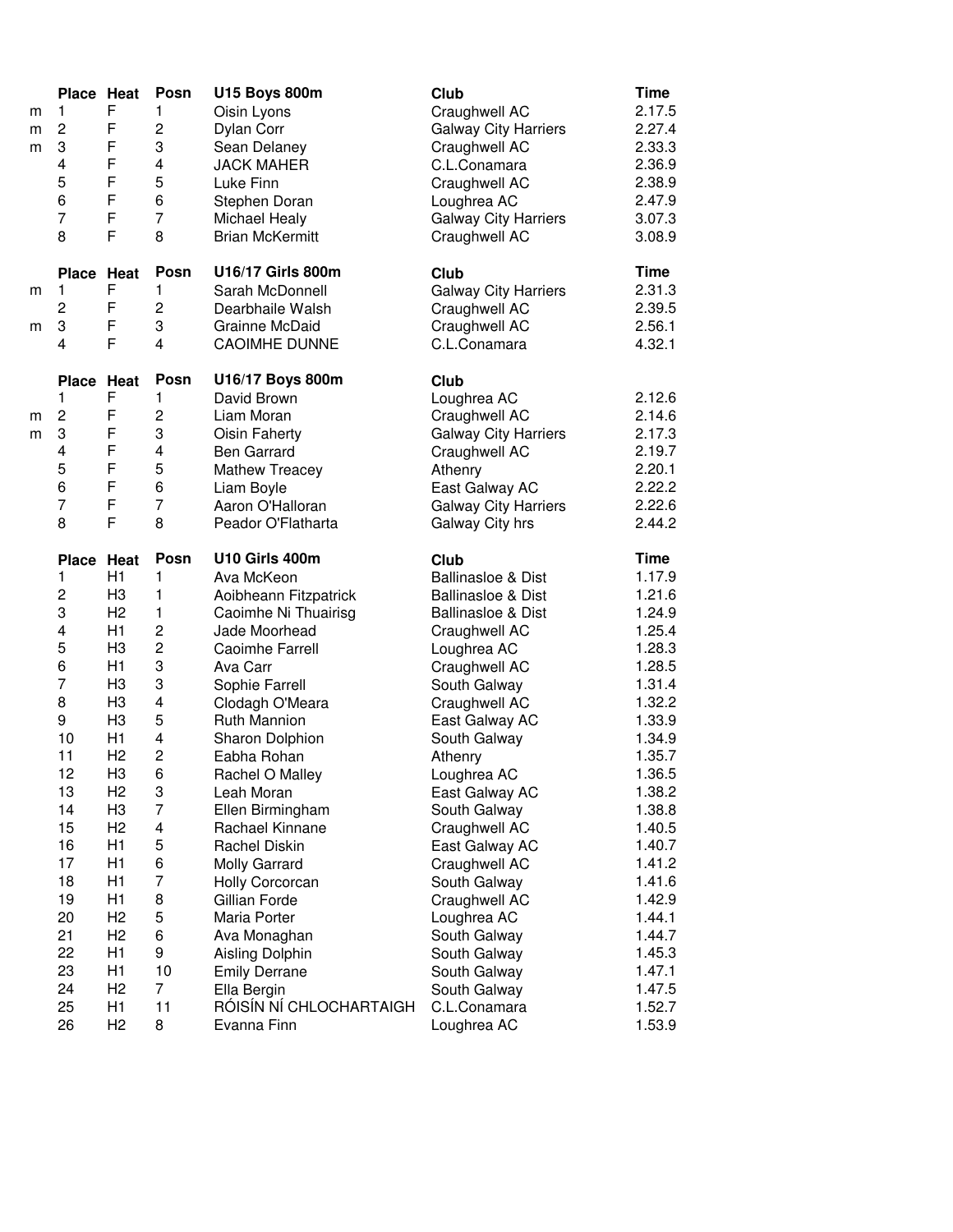|   | Place Heat              |                      | Posn                    | <b>U10 Boys 400m</b>           | Club                               | <b>Time</b>      |
|---|-------------------------|----------------------|-------------------------|--------------------------------|------------------------------------|------------------|
|   | 1                       | H1                   | 1                       | David Mannion                  | South Galway                       | 1.15.3           |
|   | 2                       | H1                   | $\overline{c}$          | Stephen Mannion                | South Galway                       | 1.16.8           |
| m | 3                       | H1                   | 3                       | Daniel Keane                   | Loughrea AC                        | 1.19.9           |
|   | 4                       | H <sub>2</sub>       | 1                       | <b>JACOB CONROY</b>            | C.L.Conamara                       | 1.20.3           |
|   | 5                       | H <sub>2</sub>       | $\overline{c}$          | Mark Kilkenny                  | <b>Ballinasloe &amp; Dist</b>      | 1.20.6           |
|   | $\,6$                   | H <sub>2</sub>       | 3                       | <b>Cathal Duffy</b>            | Loughrea AC                        | 1.21.2           |
|   | $\overline{7}$          | H1                   | $\overline{\mathbf{4}}$ | Niall Jennings                 | <b>Ballinasloe &amp; Dist</b>      | 1.23.7           |
|   | 8                       | H1                   | 5                       | Daniel Galvin                  | Craughwell AC                      | 1.24.2           |
|   | 9                       | H1                   | 6                       | Sean Duggan                    | <b>Galway City Harriers</b>        | 1.25.2           |
|   | 10                      | H1                   | 7                       | Kevin Brogan                   | East Galway AC                     | 1.25.9           |
|   | 11                      | H <sub>2</sub>       | 4                       | Sean Dunne                     | <b>Galway City Harriers</b>        | 1.26.4           |
|   | 12                      | H <sub>2</sub>       | 5                       | Evan Deely                     | Loughrea AC                        | 1.28.4           |
|   | 13                      | H1                   | 8                       | <b>Adam Furey</b>              | Craughwell AC                      | 1.28.7           |
|   | 14                      | H <sub>2</sub>       | 6                       | Eoin Connell                   | <b>Ballinasloe &amp; Dist</b>      | 1.32.7           |
|   | 15                      | H1                   | 9                       | <b>Dillon Corcoran</b>         | South Galway                       | 1.35.2           |
|   | 15                      | H <sub>2</sub>       | $\overline{7}$          | Colm O'Brien                   | Craughwell AC                      | 1.35.2           |
|   | 17                      | H <sub>2</sub>       | 8                       | Darragh Diskin                 |                                    | 1.36.3           |
|   | 18                      | H <sub>2</sub>       | 9                       | Lucas Sheedy                   | East Galway AC                     | 1.42.5           |
|   |                         | H <sub>2</sub>       |                         |                                | South Galway                       |                  |
|   | 19                      |                      | 10                      | Sean Malone                    | South Galway                       | 1.44.4           |
|   | 20                      | H1                   | 10                      | Eoin Lebranche                 | Loughrea AC                        | 1.46.4           |
|   | 21                      | H <sub>2</sub>       | 11                      | Sean Kelleher                  | South Galway                       | 1.47.5           |
|   | Place Heat              |                      | Posn                    | U11 Girls 600m                 | Club                               | <b>Time</b>      |
|   | 1                       | H <sub>2</sub>       | 1                       | Emma moore                     | <b>Galway City Harriers</b>        | 2.04.1           |
|   |                         |                      |                         |                                |                                    |                  |
|   | $\overline{\mathbf{c}}$ | H <sub>3</sub>       | 1                       | Emily Miskella                 | Craughwell AC                      | 2.08.7           |
|   | 3                       | H <sub>2</sub>       | $\overline{c}$          | Aoibhínn Keane                 | East Galway AC                     | 2.14.2           |
|   | 4                       | H1                   | 1                       | Caoimhe Connolly               | Craughwell AC                      | 2.14.3           |
|   | 5                       | H <sub>3</sub>       | $\overline{c}$          | Gillian McGrath                | <b>Galway City Harriers</b>        | 2.16.6           |
|   | $\,6$                   | H1                   | $\overline{c}$          | Sophie Obrien                  | Athenry                            | 2.21.0           |
|   | $\overline{7}$          | H <sub>2</sub>       | 3                       | Carla Noone                    | Loughrea AC                        | 2.21.4           |
|   | 8                       | H <sub>2</sub>       | 4                       | Siun McInernay                 | Craughwell AC                      | 2.22.3           |
|   | 9                       | H1                   | 3                       | Molly Sullivan                 | Craughwell AC                      | 2.22.4           |
|   | 10                      | H1                   | $\overline{\mathbf{4}}$ | <b>Bridget Prendergast</b>     | Loughrea AC                        | 2.22.9           |
|   | 11                      | H <sub>2</sub>       | 5                       | Emma Mitchell                  | Ballinasloe & Dist                 | 2.23.8           |
|   | 12                      | H <sub>3</sub>       | 3                       | Aoife Wall                     |                                    | 2.24.3           |
|   | 13                      | H <sub>3</sub>       | 4                       | <b>Tara Scully</b>             | Athenry<br>South Galway            | 2.24.6           |
|   | 14                      | H <sub>2</sub>       |                         | Leah Mulchair                  |                                    |                  |
|   |                         |                      | 6                       | Hannah Whelan                  | South Galway                       | 2.25.2           |
|   | 15                      | H <sub>3</sub>       | 5<br>7                  |                                | Craughwell AC                      | 2.25.6           |
|   | 15                      | H <sub>2</sub>       |                         | Georgia Mcdonnell              | Loughrea AC                        | 2.26.1           |
|   | 17                      | H <sub>1</sub>       | 5                       | Roisin Dalton                  | South Galway                       | 2.28.5           |
|   | 18                      | H1                   | 6                       | Hannah O'Grady                 | <b>Galway City Harriers</b>        | 2.30.9           |
|   | 19                      | H1                   | 7                       | Leah Farrelly                  | Craughwell AC                      | 2.31.2           |
|   | 20                      | H <sub>3</sub>       | 6                       | <b>ROSA KELLY</b>              | C.L.Conamara                       | 2.33.3           |
|   | 21                      | H <sub>3</sub>       | 7                       | Claire Egan                    | Loughrea AC                        | 2.35.3           |
|   | 22                      | H1                   | 8                       | Emma Ryan                      | East Galway AC                     | 2.37.5           |
|   | 23                      | H <sub>2</sub>       | 8                       | Regina Maduka                  | Craughwell AC                      | 2.46.4           |
|   | 24<br>25                | H1<br>H <sub>3</sub> | 9<br>8                  | Olivia Cure<br>Shauna Mitchell | South Galway<br>Ballinasloe & Dist | 2.51.5<br>2.53.0 |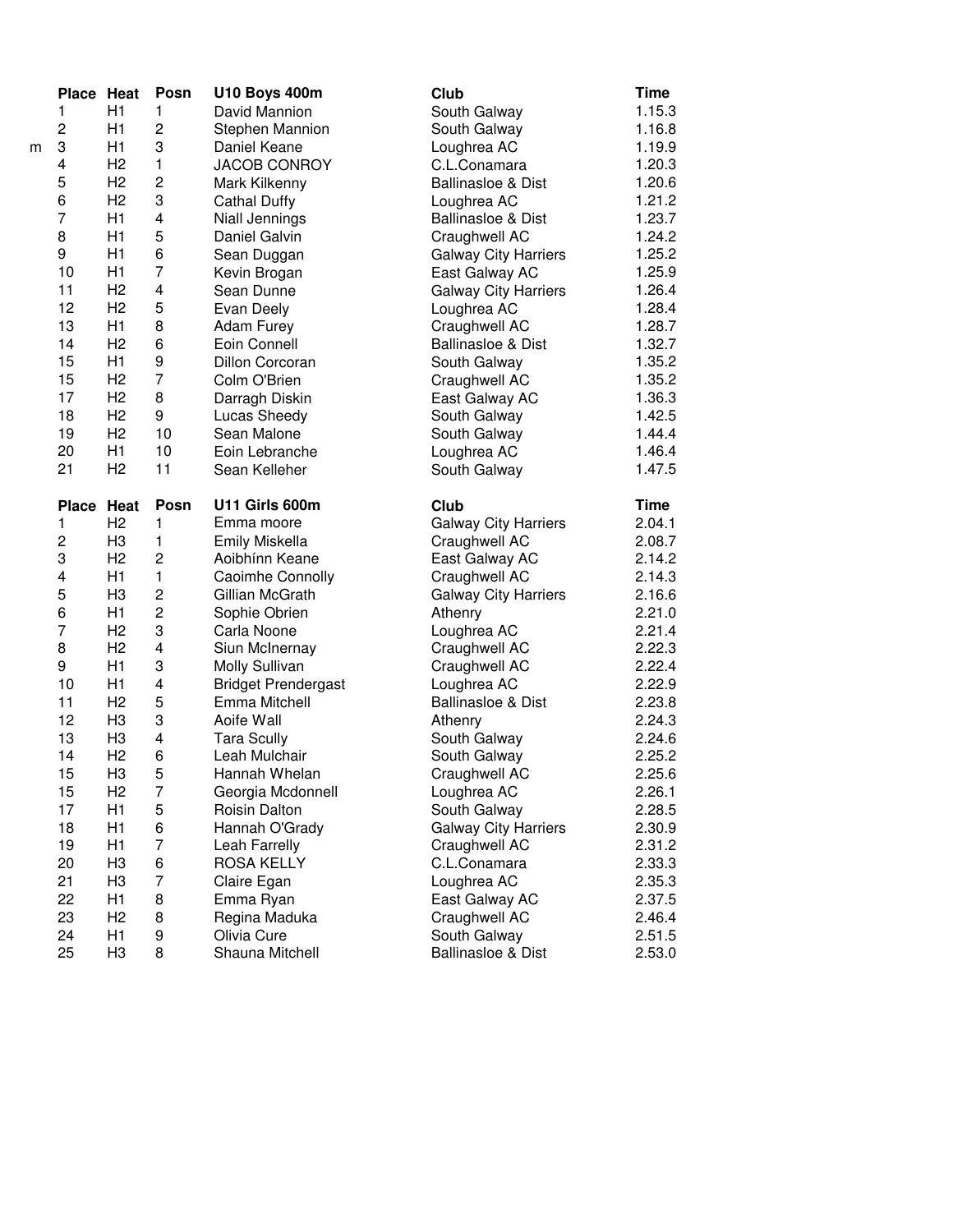| Place Heat   |                | Posn           | <b>U11 Boys 600m</b>  | Club                          | Time        |
|--------------|----------------|----------------|-----------------------|-------------------------------|-------------|
| 1            | H <sub>2</sub> | 1              | Shane Fitzpatrick     | <b>Ballinasloe &amp; Dist</b> | 1.58.6      |
| 2            | H <sub>3</sub> | 1              | Fearghus Deeley       | Athenry                       | 2.00.1      |
| 3            | H1             | 1              | <b>Conor Harley</b>   | <b>Ballinasloe &amp; Dist</b> | 2.01.7      |
| 4            | H1             | 2              | Calum Healey          | Athenry                       | 2.02.7      |
| 5            | H <sub>3</sub> | 2              | Finn McIntyre         | Athenry                       | 2.03.9      |
| 6            | H <sub>2</sub> | 2              | Conor Hoade           | Craughwell AC                 | 2.05.6      |
| 7            | H1             | 3              | <b>Adam Stewart</b>   | Craughwell AC                 | 2.06.1      |
| 8            | H <sub>2</sub> | 3              | Darragh McNelis       | Athenry                       | 2.06.2      |
| 9            | H1             | 4              | Enna O'Riordan        | Galway City hrs               | 2.07.2      |
| 10           | H1             | 5              | Nigel Kelly           | Craughwell AC                 | 2.09.4      |
| 11           | H <sub>3</sub> | 3              | Darragh Donohue       | Loughrea AC                   | 2.10.9      |
| 12           | H <sub>3</sub> | 4              | Darragh McCartin      | Craughwell AC                 | 2.11.6      |
| 13           | H <sub>3</sub> | 5              | Eoin Byrne            | Craughwell AC                 | 2.12.2      |
| 14           | H <sub>2</sub> | 4              | Leon Connaire         | Loughrea AC                   | 2.13.7      |
| 15           | H <sub>3</sub> | 6              | <b>Thomas Power</b>   | Loughrea AC                   | 2.15.2      |
| 15           | H <sub>3</sub> | 7              | <b>Ryan Trill</b>     | <b>Galway City Harriers</b>   | 2.15.7      |
| 17           | H <sub>2</sub> | 5              | Daithi Kilcommins     | <b>Galway City Harriers</b>   | 2.16.6      |
| 17           | H <sub>3</sub> | 8              | Michael Trehy         | Craughwell AC                 | 2.16.6      |
| 19           | H <sub>2</sub> | 6              | Robert Urquhart       | Craughwell AC                 | 2.17.2      |
| 20           | H1             | 6              | Lorcan Leahy          | Loughrea AC                   | 2.17.7      |
| 21           | H <sub>3</sub> | 9              | Mattie Kennedy        | Craughwell AC                 | 2.18.2      |
| 22           | H1             | 7              | Cian Daly             | Craughwell AC                 | 2.18.6      |
| 23           | H1             | 8              | Aaron Shannon         | Craughwell AC                 | 2.19.4      |
| 24           | H1             | 9              | Mark Egan             | Craughwell AC                 | 2.19.6      |
| 25           | H1             | 10             | Michael Leahy         | South Galway                  | 2.21.4      |
| 26           | H <sub>2</sub> | 7              | Kieran O'Connor       | Craughwell AC                 | 2.22.8      |
| 27           | H <sub>3</sub> | 10             | Noah Keane            | Craughwell AC                 | 2.23.9      |
| 28           | H <sub>2</sub> | 8              | Odhran Keane          | Craughwell AC                 | 2.24.9      |
| 29           | H1             | 11             | Ella Lyons            | Craughwell AC                 | 2.26.2      |
| 30           | H <sub>3</sub> | 11             | Ólin Murray           | East Galway AC                | 2.27.5      |
| 31           | H1             | 12             | Jack Kinane           | Craughwell AC                 | 2.28.2      |
| 32           | H <sub>2</sub> | 9              | Ben Brady             | Craughwell AC                 | 2.28.3      |
| 33           | H <sub>2</sub> | 10             | Fabian Fleetwood      | Craughwell AC                 | 2.28.7      |
| 34           | H <sub>3</sub> | 12             | <b>Tiernan Leen</b>   | Craughwell AC                 | 2.29.5      |
| 35           | H <sub>2</sub> | 11             | David Headd           | Loughrea AC                   | 2.36.7      |
| 36           | H <sub>2</sub> | 12             | Daniel McInernay      | Craughwell AC                 | 2.37.9      |
|              |                |                |                       |                               |             |
| <b>Place</b> | Heat           | Posn           | U12 Girls 600m        | <b>Club</b>                   | <b>Time</b> |
| 1            | H <sub>2</sub> | 1              | Kara McCleane         | <b>Galway City Harriers</b>   | 1.57.2      |
| 2            | H <sub>2</sub> | $\overline{c}$ | Ellie Cronin          | Athenry                       | 2.03.3      |
| 3            | H1             | $\mathbf{1}$   | Ciara Dunne           | <b>Galway City Harriers</b>   | 2.04.3      |
| 4            | H <sub>3</sub> | 1              | <b>Chellene Trill</b> | <b>Galway City Harriers</b>   | 2.06.9      |
| 5            | H <sub>3</sub> | 2              | Kaci Moran            | Athenry                       | 2.07.4      |
| 6            | H <sub>2</sub> | 3              | Roisin Kelly          | Loughrea AC                   | 2.09.8      |
| 7            | H1             | 2              | Ciara Griffin         | Athenry                       | 2.12.0      |
| 8            | H3             | 3              | Laura Kenny           | Athenry                       | 2.14.4      |
| 9            | H <sub>2</sub> | 4              | Abbie Callanan        | South Galway                  | 2.15.2      |
| 10           | H <sub>2</sub> | 5              | Emma Jane Moran       | Craughwell AC                 | 2.15.6      |
| 11           | H <sub>3</sub> | 4              | Ailbhe Doyle          | Craughwell AC                 | 2.15.9      |
| 12           | H <sub>2</sub> | 6              | Kate Reilly           | Craughwell AC                 | 2.16.1      |
| 13           | H <sub>3</sub> | 5              | Joanna Healy          | <b>Galway City Harriers</b>   | 2.17.6      |
| 14           | H <sub>3</sub> | 6              | Denise Deely          | Loughrea AC                   | 2.18.9      |
| 15           | H1             | 3              | <b>JESSICA CONROY</b> | C.L.Conamara                  | 2.20.4      |
| 15           | H1             | 4              | Ciara Hughes          | Craughwell AC                 | 2.21.8      |
|              |                |                |                       |                               |             |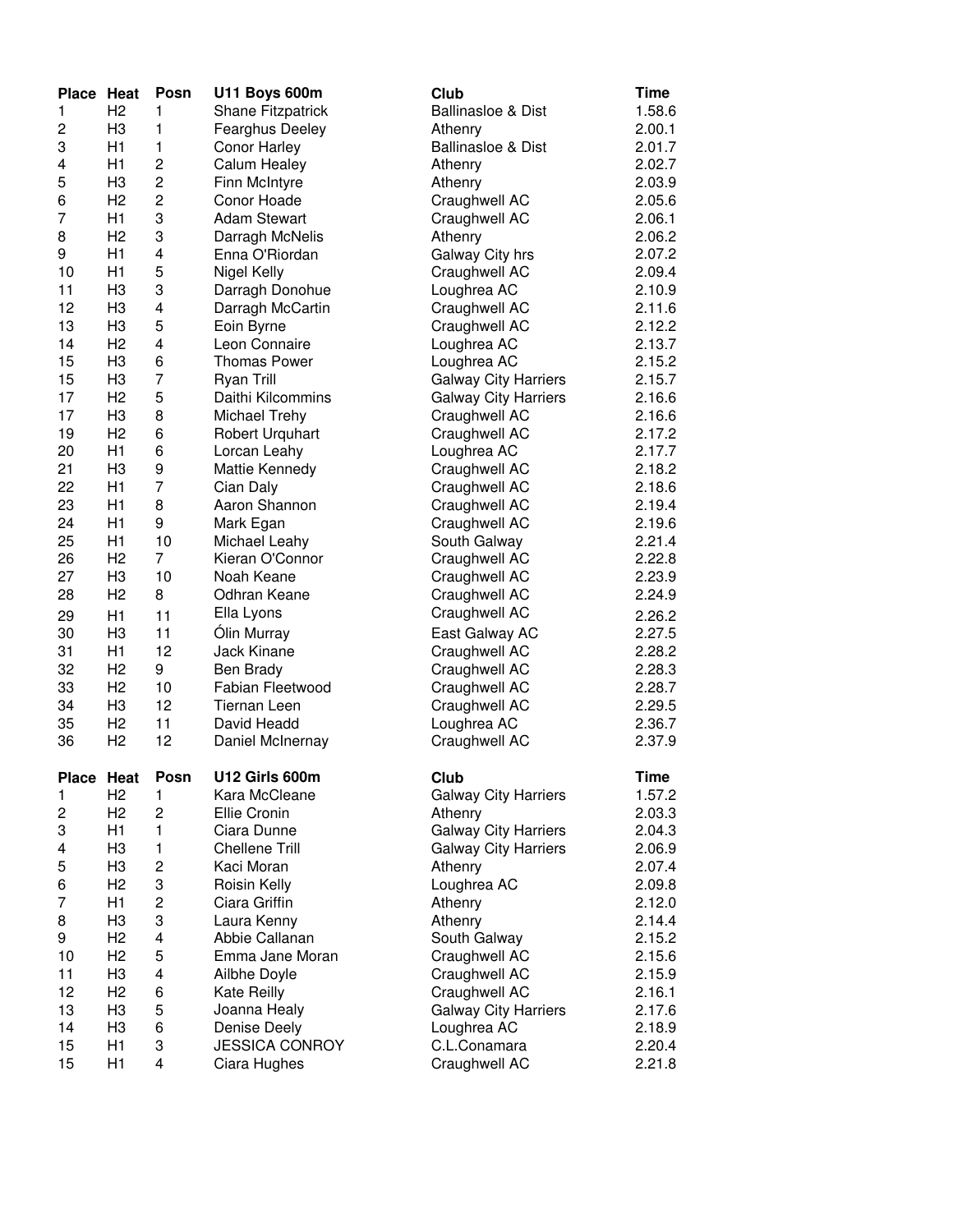|   | 16             | H <sub>3</sub> | 7                       | Asia Clarke                               | Craughwell AC                   | 2.22.7           |
|---|----------------|----------------|-------------------------|-------------------------------------------|---------------------------------|------------------|
|   | 17             | H1             | 5                       | Sinead Duggan                             | <b>Galway City Harriers</b>     | 2.23.7           |
|   | 19             | H1             | 6                       | Iseult Connaughtan                        | Craughwell AC                   | 2.25.3           |
|   | 20             | H1             | 7                       | Laoise Bond                               | Craughwell AC                   | 2.25.9           |
|   | 21             | H1             | 8                       | <b>Katie Porter</b>                       | Loughrea AC                     | 2.26.9           |
|   | 22             | H <sub>2</sub> | $\overline{7}$          | Hannah King                               | <b>Galway City Harriers</b>     | 2.27.6           |
|   | 23             | H1             | 9                       | Ella Farrell                              | South Galway                    | 2.27.8           |
|   | 24             | H <sub>3</sub> | 8                       | Claire Lebranche                          | Loughrea AC                     | 2.28.4           |
|   | 25             | H1             | 10                      | Ailish Larkin                             | Loughrea AC                     | 2.28.8           |
|   | 26             | H <sub>3</sub> | 9                       | Ava Hackett                               | Loughrea AC                     | 2.34.9           |
|   | 27             | H1             | 11                      | Alisha Noone                              | Loughrea AC                     | 2.37.6           |
|   | 28             | H <sub>2</sub> | 8                       | Katie Gilchrist                           | Loughrea AC                     | 2.39.2           |
|   | 29             | H <sub>2</sub> | 9                       | Jessica Duffy                             | Loughrea AC                     | 2.44.2           |
|   | 30             | H <sub>3</sub> | 10                      | AOIFE DUNWORTH                            | C.L.Conamara                    | 2.48.9           |
|   | 31             | H <sub>2</sub> | 10                      | Laura Daley                               | Craughwell AC                   | 2.50.3           |
|   | <b>Place</b>   | Heat           | Posn                    | <b>U12 Boys 600m</b>                      | Club                            | Time             |
|   | 1              | H1             | 1                       | Louis Corr                                | <b>Galway City Harriers</b>     | 1.57.4           |
|   | $\overline{c}$ | H1             | $\overline{c}$          | Shaun Gilligan                            | Craughwell AC                   | 1.58.6           |
|   | 3              | H <sub>2</sub> | 1                       | Sam O'Neill                               | Craughwell AC                   | 2.00.2           |
|   | 4              | H <sub>1</sub> | 3                       | Liam Leen                                 | Craughwell AC                   | 2.00.5           |
|   | 5              | H1             | 4                       | Sean Cotter                               | Craughwell AC                   | 2.05.2           |
|   | 5              | H <sub>2</sub> | 2                       | Gavin Kelly                               | Craughwell AC                   | 2.05.2           |
|   | $\overline{7}$ | H1             | 5                       | <b>Thady Moran</b>                        | East Galway AC                  | 2.08.3           |
|   | 8              | H <sub>2</sub> | 3                       | Gavin Lee                                 | Craughwell AC                   | 2.08.4           |
|   | 9              | H <sub>2</sub> | $\overline{\mathbf{4}}$ | Fionn McArdle                             | Craughwell AC                   | 2.10.7           |
|   | 10             | H1             | 6                       | <b>Ethan Earls</b>                        | Loughrea AC                     | 2.16.3           |
|   | 11             | H1             | $\overline{7}$          | Geordan Mangan                            | Athenry                         | 2.17.1           |
|   | 12             | H1             | 8                       | <b>Ben Lawlor</b>                         | Craughwell AC                   | 2.18.2           |
|   | 13             | H <sub>2</sub> | 5                       | Oisin Davis                               | Craughwell AC                   | 2.19.4           |
|   | 14             | H1             | 9                       | Ethan Reddington                          | Loughrea AC                     | 2.19.7           |
|   | 15             | H <sub>2</sub> | 6                       | <b>Vincent Cannon</b>                     | Loughrea AC                     | 2.20.8           |
|   | 16             | H <sub>1</sub> | 10                      | Ben Mulchair                              | South Galway                    | 2.21.1           |
|   | 17             | H <sub>2</sub> | 7                       | <b>MATTHEW NEE</b>                        | C.L.Conamara                    | 2.21.3           |
|   | 18             | H <sub>2</sub> | 8                       | Conor O'Dwyer                             | South Galway                    | 2.21.5           |
|   | 19             | H <sub>2</sub> | 9                       | Calum Holly                               | Athenry                         | 2.46.3           |
|   | <b>Place</b>   | Heat           | Posn                    | <b>Senior Women 800m</b>                  | Club                            | Time             |
| m | 1              | F              | 1                       | Maebh Brannigan                           | <b>Galway City Harriers</b>     | 2.20.5           |
|   | 2              | F              | 2                       | Niamh Hennelly                            | <b>Galway City Harriers</b>     | 2.37.9           |
|   |                | F              | 3                       | Olivia ni Shuilleabhaim (Guest)           | AIT AC                          | 2.42.1           |
|   |                | F              | 4                       | Osi Ugonoh (Guest)                        | <b>AIT AC</b>                   | 2.51.9           |
|   | 3              | F              | 5                       | Judith Roche                              | Loughrea AC                     | 3.22.9           |
|   | 4              | F              | 6                       | SIOBHÁN NÍ RÍAIN                          | C.L.Conamara                    | 4.07.1           |
|   | Place          | Heat           | Posn                    | Senior Men 800m                           | Club                            | <b>Time</b>      |
|   |                |                |                         | Tim Francony (Guest)                      | <b>UCD AC</b>                   | 2.00.1           |
| m |                | H <sub>2</sub> | 1                       |                                           |                                 |                  |
|   | 1              | H2             | 2                       | Paul Joyce                                | Craughwell AC                   | 2.04.0           |
|   |                | H <sub>2</sub> | 3                       |                                           |                                 | 2.04.7           |
|   |                | H <sub>2</sub> | 4                       | Ronan Kearns (Guest)<br>CJ Isayas (Guest) | Rathfarnham AC<br><b>AIT AC</b> | 2.05.1           |
|   |                | H <sub>2</sub> |                         |                                           |                                 |                  |
|   |                | H1             | 5                       | Chris Malone (Guest)                      | <b>AIT AC</b>                   | 2.10.6           |
|   | 2              |                | $\mathbf{1}$            | Gavin Cooney                              | Craughwell AC                   | 2.11.3           |
|   | 3              | H1             | 2                       | Vincent Mc Guinness                       | Loughrea AC                     | 2.14.5           |
|   |                | H1             | 3                       | Killian O'Donnell (Guest)                 | Roscommon A.C.                  | 2.15.9           |
|   |                | H1             | 4                       | Kevin Nolan (Guest)                       | <b>AIT AC</b>                   | 2.16.1           |
|   | 4              | H <sub>2</sub> | 6                       | Jack Regan                                | Galway City hrs                 | 2.17.8           |
|   | 5              | H1<br>H1       | 5<br>6                  | Sean McDermott<br>Charles Lawn (Guest)    | Castlegar AC<br>AIT AC          | 2.19.3<br>2.36.6 |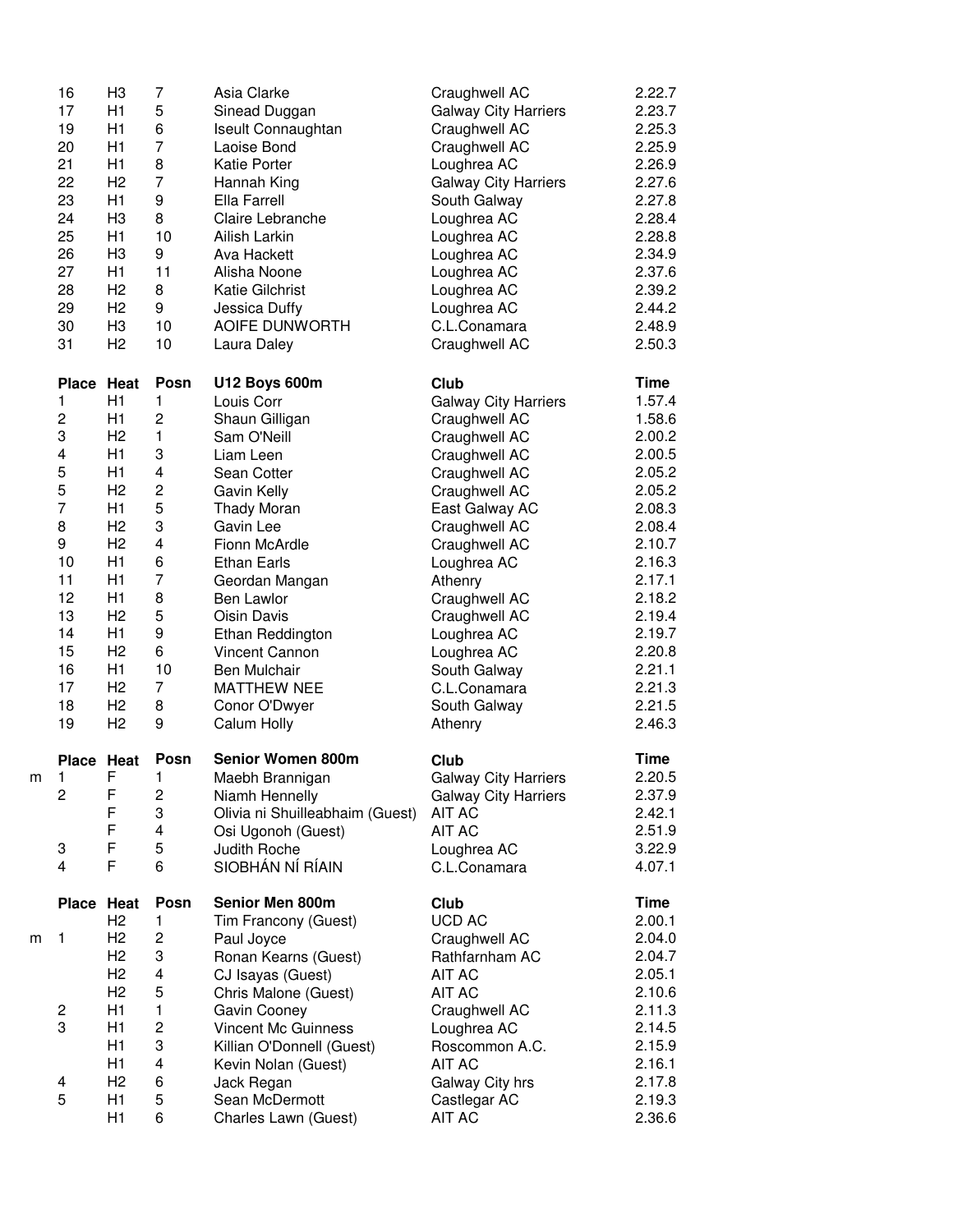| m | Place Heat<br>1<br>$\overline{c}$<br>3<br>4<br>5<br>6<br>7 | H <sub>2</sub><br>H1<br>H1<br>H <sub>2</sub><br>H <sub>2</sub><br>H1<br>H1 | Posn<br>1<br>$\mathbf{1}$<br>$\overline{c}$<br>$\overline{c}$<br>3<br>3<br>4 | U16/17 Girls 200m<br>Michelle Duggan<br><b>Tara McNally</b><br>Nicole King<br>Sarah McDonnell<br>Dearbhaile Walsh<br><b>Molly Mannion</b><br>Mary Dunphy | Club<br>Craughwell AC<br>Craughwell AC<br><b>Galway City Harriers</b><br><b>Galway City Harriers</b><br>Craughwell AC<br>East Galway AC<br>Craughwell AC | <b>Time</b><br>27.52<br>27.64<br>27.82<br>27.84<br>30.31<br>30.44<br>31.00 |
|---|------------------------------------------------------------|----------------------------------------------------------------------------|------------------------------------------------------------------------------|----------------------------------------------------------------------------------------------------------------------------------------------------------|----------------------------------------------------------------------------------------------------------------------------------------------------------|----------------------------------------------------------------------------|
|   | <b>Place</b>                                               | Heat                                                                       | Posn                                                                         | U16/17 Boys 200m                                                                                                                                         | Club                                                                                                                                                     | <b>Time</b>                                                                |
|   | 1                                                          | H <sub>2</sub>                                                             | 1                                                                            | Cillin Greene                                                                                                                                            | <b>Galway City Harriers</b>                                                                                                                              | 23.86                                                                      |
|   | $\overline{c}$                                             | H1                                                                         | 1                                                                            | Jack Dempsey                                                                                                                                             | <b>Galway City Harriers</b>                                                                                                                              | 24.82                                                                      |
|   | 3                                                          | H1                                                                         | 2                                                                            | Luke O'Shaughnessy                                                                                                                                       | <b>Galway City Harriers</b>                                                                                                                              | 25.02                                                                      |
|   | 4                                                          | H <sub>2</sub>                                                             | $\overline{c}$                                                               | Eoghan Dobey                                                                                                                                             | <b>Galway City Harriers</b>                                                                                                                              | 25.20                                                                      |
|   | 5                                                          | H1                                                                         | 3                                                                            | Sean Kilmartin                                                                                                                                           | <b>Galway City Harriers</b>                                                                                                                              | 25.35                                                                      |
|   | 6<br>$\overline{7}$                                        | H <sub>2</sub>                                                             | 3                                                                            | David Brown                                                                                                                                              | Loughrea AC                                                                                                                                              | 25.60                                                                      |
|   | 8                                                          | H1<br>H <sub>2</sub>                                                       | 4<br>4                                                                       | Matthew McKiernan                                                                                                                                        | Craughwell AC                                                                                                                                            | 26.35                                                                      |
|   | 9                                                          | H1                                                                         | 5                                                                            | Sean Garman<br>Callum Reddington                                                                                                                         | Craughwell AC<br>Loughrea AC                                                                                                                             | 27.51<br>30.52                                                             |
|   |                                                            |                                                                            |                                                                              |                                                                                                                                                          |                                                                                                                                                          |                                                                            |
|   | <b>Place</b>                                               | Heat                                                                       | Posn                                                                         | <b>Senior Women 200m</b>                                                                                                                                 | Club                                                                                                                                                     | <b>Time</b>                                                                |
|   | 1                                                          | H <sub>2</sub>                                                             | 1                                                                            | <b>Sinead Treacy</b>                                                                                                                                     | Craughwell AC                                                                                                                                            | 26.19                                                                      |
|   |                                                            | H <sub>2</sub>                                                             | 2                                                                            | Aisling Watters (Guest)                                                                                                                                  | Navan AC                                                                                                                                                 | 27.36                                                                      |
|   | $\overline{c}$                                             | H <sub>2</sub>                                                             | 3                                                                            | Maeve Farrell                                                                                                                                            | Loughrea AC                                                                                                                                              | 29.43                                                                      |
|   |                                                            | H1                                                                         | 1                                                                            | Guest                                                                                                                                                    |                                                                                                                                                          | 29.43                                                                      |
|   |                                                            | H1                                                                         | $\overline{c}$                                                               | Monique Botha (Guest)                                                                                                                                    | AIT AC                                                                                                                                                   | 29.88                                                                      |
| m | 3                                                          | H1                                                                         | 3                                                                            | Rachel Mannion                                                                                                                                           | East Galway AC                                                                                                                                           | 32.03                                                                      |
|   | 4<br>5                                                     | H <sub>2</sub>                                                             | 4                                                                            | Siobhan Glynn                                                                                                                                            | Loughrea AC                                                                                                                                              | 35.19                                                                      |
|   |                                                            | H1                                                                         | 4                                                                            | Kate Greaney                                                                                                                                             | <b>Galway City Harriers</b>                                                                                                                              | 36.61                                                                      |
|   | Place Heat                                                 |                                                                            | Posn                                                                         | Senior Men 200m                                                                                                                                          | Club                                                                                                                                                     | <b>Time</b>                                                                |
| m | 1                                                          | H1                                                                         | 1                                                                            | Robert Meagher                                                                                                                                           | <b>Galway City Harriers</b>                                                                                                                              | 23.29                                                                      |
|   |                                                            | H <sub>2</sub>                                                             | 1                                                                            | Conor Wilson (Guest)                                                                                                                                     | <b>AIT AC</b>                                                                                                                                            | 23.29                                                                      |
|   |                                                            | H <sub>2</sub>                                                             | 2                                                                            | Nick Ennis (Guest)                                                                                                                                       | <b>Crusaders AC</b>                                                                                                                                      | 23.50                                                                      |
| m | 2                                                          | H1                                                                         | $\overline{c}$                                                               | Conor Duggan                                                                                                                                             | Craughwell AC                                                                                                                                            | 23.55                                                                      |
|   | 3                                                          | H1                                                                         | 3                                                                            | Somto Orajabu                                                                                                                                            | <b>Galway City Harriers</b>                                                                                                                              | 24.14                                                                      |
|   | 4                                                          | H1                                                                         | 4                                                                            | <b>Aidan Conneely</b>                                                                                                                                    | Craughwell AC                                                                                                                                            | 24.28                                                                      |
|   | 5<br>6                                                     | H1                                                                         | 5<br>3                                                                       | Ronan Esslement                                                                                                                                          | <b>Galway City Harriers</b>                                                                                                                              | 24.99                                                                      |
|   |                                                            | H <sub>2</sub>                                                             |                                                                              | Nathan Cafolla                                                                                                                                           | <b>Galway City Harriers</b>                                                                                                                              | 25.50                                                                      |
|   | Place Heat                                                 |                                                                            | Posn                                                                         | <b>Elite Mile</b>                                                                                                                                        | Club                                                                                                                                                     | <b>Time</b>                                                                |
|   | 1                                                          | F                                                                          | $\mathbf{1}$                                                                 | <b>John Travers</b>                                                                                                                                      | Donore Harriers AC / AIT AC                                                                                                                              | 4:01.47                                                                    |
|   | $\overline{\mathbf{c}}$                                    | F                                                                          | 2                                                                            | Danny Mooney                                                                                                                                             | Letterkenny AC                                                                                                                                           | 4:02.88                                                                    |
|   | 3                                                          | F                                                                          | 3                                                                            | Joe Warne                                                                                                                                                | Doheny AC / DCU AC                                                                                                                                       | 4:04.06                                                                    |
|   | 4                                                          | F                                                                          | 4                                                                            | John Coghlan                                                                                                                                             | MSB AC / DCU AC                                                                                                                                          | 4:10.65                                                                    |
|   | 5                                                          | F                                                                          | 5                                                                            | <b>Emmet Dunleavy</b>                                                                                                                                    | Sligo AC                                                                                                                                                 | 4:12.10                                                                    |
|   | 6                                                          | F                                                                          | 6                                                                            | <b>Richard Owens</b>                                                                                                                                     | Sli Cualainn AC / UCD AC                                                                                                                                 | 4:13.97                                                                    |
|   | $\overline{7}$                                             | F                                                                          | $\overline{7}$                                                               | Kevin Kelly                                                                                                                                              | St. Coca's                                                                                                                                               | 4:26.46                                                                    |
|   |                                                            |                                                                            |                                                                              | <b>Conor Bradley</b>                                                                                                                                     | City of Derry AC                                                                                                                                         | dnf                                                                        |
|   |                                                            |                                                                            |                                                                              | David Harper                                                                                                                                             | Sligo AC                                                                                                                                                 | dnf                                                                        |
|   |                                                            |                                                                            |                                                                              | Tim Francony                                                                                                                                             | <b>UCD AC</b>                                                                                                                                            | pacer                                                                      |
|   |                                                            |                                                                            |                                                                              | Dermot McDermott                                                                                                                                         | Sligo AC                                                                                                                                                 | pacer                                                                      |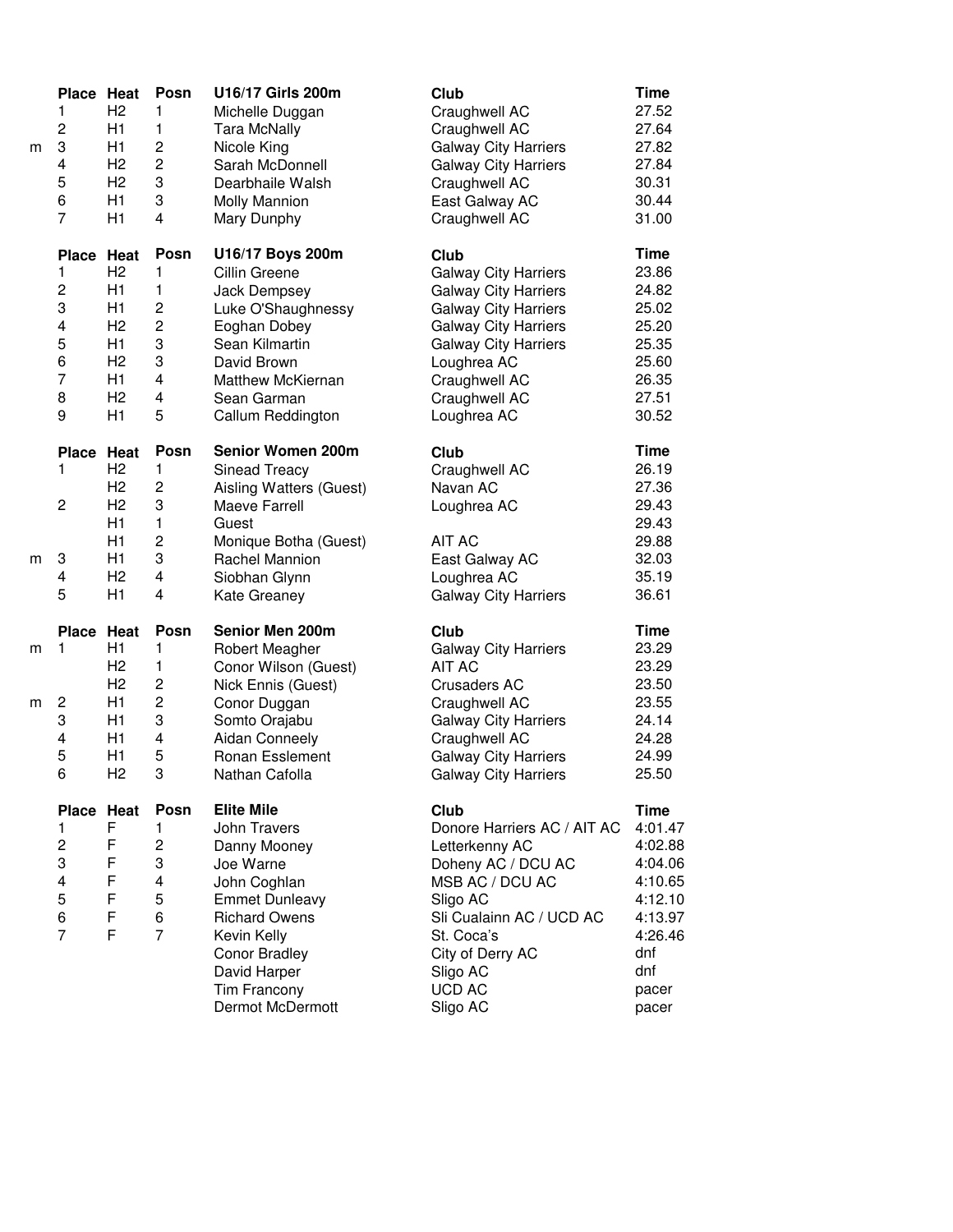| Place Heat<br>1<br>2<br>3<br>4<br>5<br>6<br>7<br>8<br>9<br>10                   | H1<br>H1<br>H <sub>2</sub><br>H <sub>2</sub><br>H <sub>2</sub><br>H1<br>H <sub>2</sub><br>H1<br>H1<br>H <sub>2</sub>                                                       | Posn<br>1<br>$\overline{c}$<br>1<br>$\overline{\mathbf{c}}$<br>3<br>3<br>4<br>4<br>5<br>5                             | U10 Girls 4x100m<br>Sarah Byrne<br>Sadbh Mc Donagh<br>Ava Carr<br>Sophie Farrell<br>Niamh Lennon<br>Ava Hackett<br>Jade Welton<br>Aisling Dolphin<br><b>Mairead Tucker</b><br>Abbie Rooney                                                             | Club<br>Craughwell AC<br>Athenry<br>Craughwell AC<br>South Galway<br>East Galway AC<br>Loughrea AC<br>Craughwell AC<br>South Galway<br>Craughwell AC<br>Craughwell AC                                                                        | <b>Time</b><br>1.11.88<br>1.12.18<br>1.14.12<br>1.15.68<br>1.16.11<br>1.16.41<br>1.17.83<br>1.20.06<br>1.21.51<br>1.30.29                           |
|---------------------------------------------------------------------------------|----------------------------------------------------------------------------------------------------------------------------------------------------------------------------|-----------------------------------------------------------------------------------------------------------------------|--------------------------------------------------------------------------------------------------------------------------------------------------------------------------------------------------------------------------------------------------------|----------------------------------------------------------------------------------------------------------------------------------------------------------------------------------------------------------------------------------------------|-----------------------------------------------------------------------------------------------------------------------------------------------------|
| Place Heat<br>1<br>$\overline{\mathbf{c}}$<br>3<br>4<br>5<br>6                  | F<br>F<br>F<br>F<br>F<br>F                                                                                                                                                 | Posn<br>1<br>$\overline{c}$<br>3<br>4<br>5<br>6                                                                       | <b>U10 Boys 4x100m</b><br>Evan Hallinan<br>Stephen Mannion<br>Eoin Lebranche<br>Kenneth O'Connor<br>Dillon Corcoran<br>Evan Quinn                                                                                                                      | Club<br>Craughwell AC<br>South Galway<br>Loughrea AC<br>Craughwell AC<br>South Galway<br>Craughwell AC                                                                                                                                       | <b>Time</b><br><b>NT</b><br>ΝT<br>NT<br><b>NT</b><br><b>NT</b><br><b>NT</b>                                                                         |
| Place Heat<br>1<br>2<br>3<br>4<br>5<br>6<br>7<br>8<br>9<br>10<br>11<br>12<br>13 | H1<br>H1<br>H <sub>3</sub><br>H <sub>2</sub><br>H1<br>H <sub>3</sub><br>H <sub>2</sub><br>H <sub>3</sub><br>H <sub>3</sub><br>H <sub>2</sub><br>H1<br>H <sub>2</sub><br>H1 | Posn<br>1<br>$\overline{c}$<br>1<br>1<br>3<br>$\overline{\mathbf{c}}$<br>$\overline{c}$<br>3<br>4<br>3<br>4<br>4<br>5 | <b>U11 Boys 4x100m</b><br>Charlie Naughton<br>Calum Healey<br>Liam Mulveen<br>Liam McDonagh<br>David Mannion<br>Gerard O'Riordan<br>Daniel Keane<br>Niall Cummins<br><b>Cathal Duffy</b><br>Oisin Keane<br>Ficra Bond<br>Mark Egan<br>Daniel McInernay | <b>Ballinasloe &amp; Dist</b><br>Athenry<br>Craughwell AC<br>Craughwell AC<br>South Galway<br><b>Galway City Harriers</b><br>Loughrea AC<br>Craughwell AC<br>Loughrea AC<br>Craughwell AC<br>Craughwell AC<br>Craughwell AC<br>Craughwell AC | Time<br>1.01.87<br>1.02.50<br>1.04.47<br>1.05.31<br>1.06.99<br>1.07.21<br>1.08.24<br>1.09.63<br>1.09.84<br>1.11.84<br>1.12.83<br>1.13.41<br>1.16.52 |
| Place Heat<br>1<br>$\overline{c}$<br>3<br>4<br>5<br>6<br>7<br>8                 | H1<br>H <sub>2</sub><br>H1<br>H <sub>2</sub><br>H1<br>H <sub>2</sub><br>H1<br>H <sub>2</sub>                                                                               | Posn<br>1<br>1<br>$\overline{2}$<br>$\overline{c}$<br>3<br>3<br>4<br>4                                                | U11 Girls 4x100m<br>Emma Mitchell<br>Emma moore<br>Emily Miskella<br>Roisin Dalton<br>Sadbh Mc Donagh<br>Molly Sullivan<br><b>Roisin Farrally</b><br>Josie Fallon                                                                                      | Club<br><b>Ballinasloe &amp; Dist</b><br><b>Galway City Harriers</b><br>Craughwell AC<br>South Galway<br>Athenry<br>Craughwell AC<br>Loughrea AC<br>Craughwell AC                                                                            | <b>Time</b><br>1.07.68<br>1.07.81<br>1.08.06<br>1.08.96<br>1.09.97<br>1.10.66<br>1.14.91<br>1.21.16                                                 |
| Place Heat<br>1<br>$\overline{\mathbf{c}}$<br>3<br>4<br>5<br>6<br>7<br>8<br>9   | H1<br>H1<br>H1<br>H1<br>H <sub>2</sub><br>H <sub>2</sub><br>H <sub>2</sub><br>H1<br>H <sub>2</sub>                                                                         | Posn<br>1<br>$\overline{c}$<br>3<br>$\overline{\mathbf{4}}$<br>1<br>$\overline{\mathbf{c}}$<br>3<br>5<br>4            | U12 Girls 4x100m<br><b>Chellene Trill</b><br>Denise Deely<br>Laoise Bond<br>Ellie Cronin<br>Ailbhe-Lisa Hanney<br>Ciara Hughes<br>Alisha Noone<br>Roisin Dalton<br>Carla Noone                                                                         | Club<br><b>Galway City Harriers</b><br>Loughrea AC<br>Craughwell AC<br>Athenry<br><b>Galway City Harriers</b><br>Craughwell AC<br>Loughrea AC<br>South Galway<br>Loughrea AC                                                                 | <b>Time</b><br>1.02.68<br>1.03.34<br>1.04.44<br>1.06.47<br>1.06.59<br>1.07.26<br>1.09.03<br>1.09.43<br>1.14.41                                      |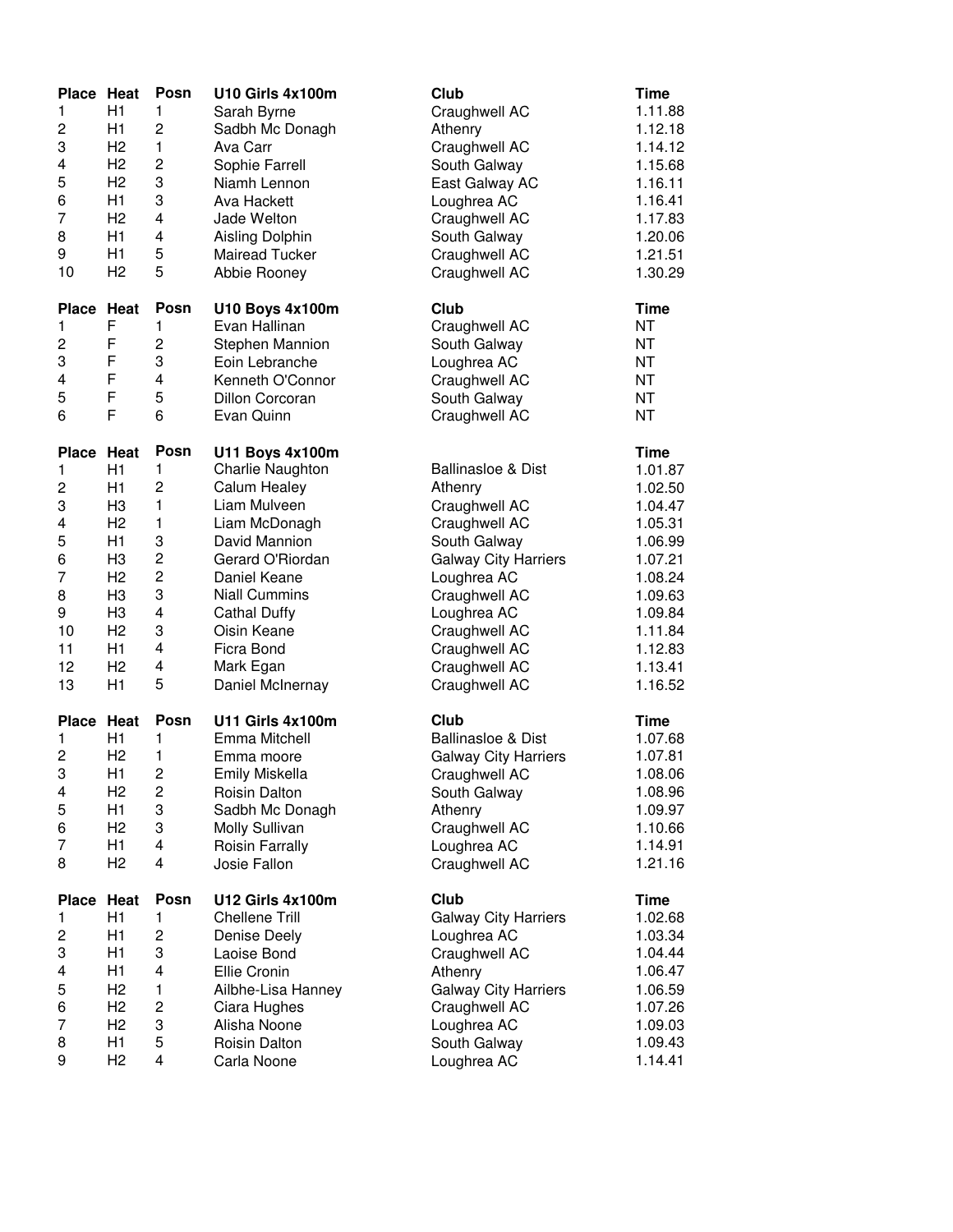| Place Heat     |                | Posn | <b>U12 Boys 4x100m</b> | Club           | Time    |
|----------------|----------------|------|------------------------|----------------|---------|
| $\mathbf{1}$   | H <sub>2</sub> |      | Shaun Gilligan         | Craughwell AC  | 1.00.53 |
| $\overline{2}$ | H <sub>2</sub> | 2    | Thady Moran            | East Galway AC | 1.02.80 |
| 3              | H1             |      | Ben Lawlor             | Craughwell AC  | 1.03.72 |
| $\overline{4}$ | H1             | 2    | Sean Cotter            | Craughwell AC  | 1.06.39 |
| 5              | H1             | 3    | Ethan Reddington       | Loughrea AC    | 1.06.67 |
| 6              | H1             | 4    | <b>Rory Connors</b>    | South Galway   | 1.09.10 |
| 7              | H2             | З    | Ben Mulchair           | South Galway   | 1.10.54 |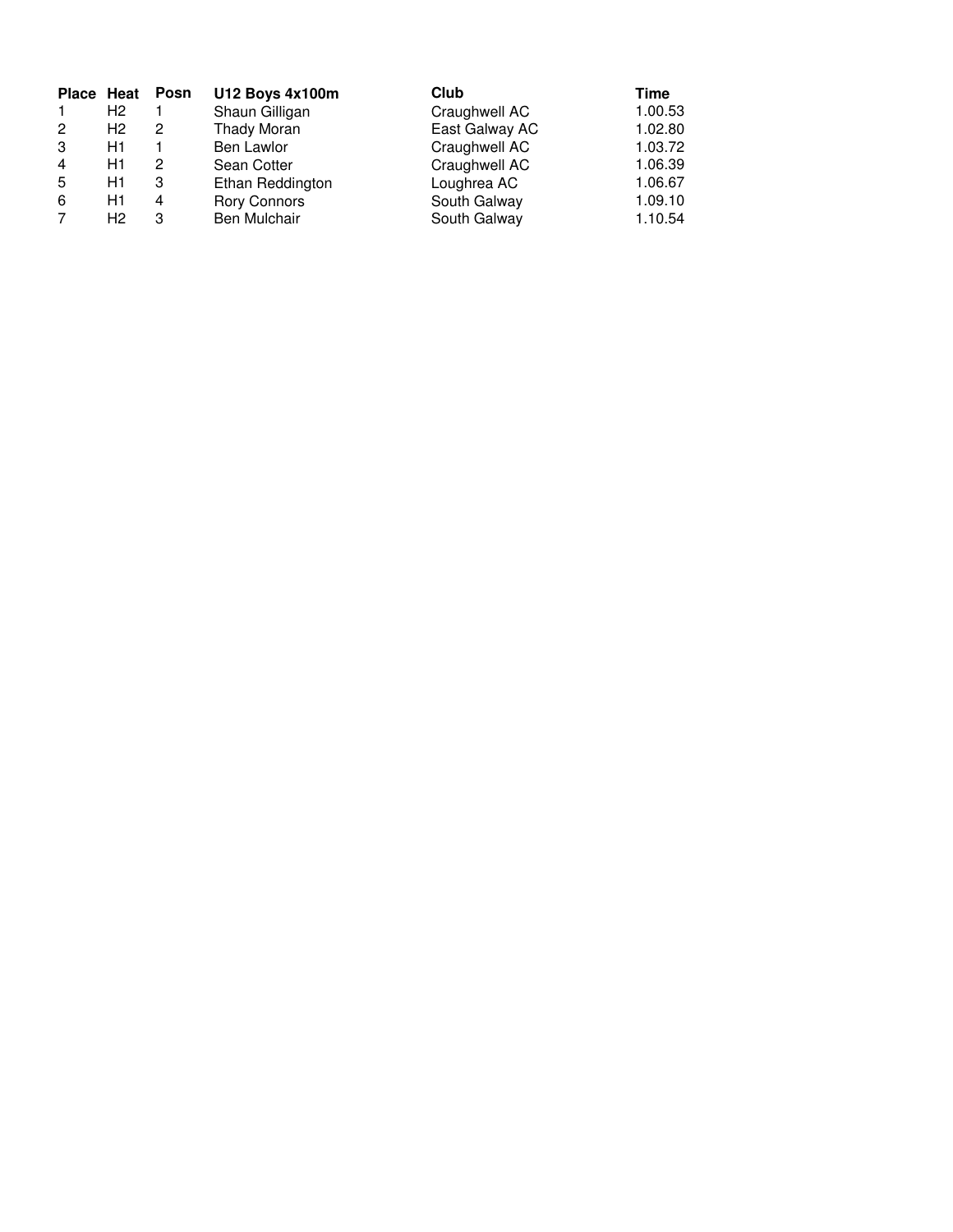| m | <b>Place</b><br>$\mathbf{1}$ | Senior Women Shot (3kg)<br><b>Mary Barrett</b> | Club<br>Loughrea AC         | <b>Attempt 1</b><br>9.71 | <b>Attempt 2</b><br>10.39 | <b>Attempt 3</b><br>10.24 | <b>Best</b><br>10.39 |
|---|------------------------------|------------------------------------------------|-----------------------------|--------------------------|---------------------------|---------------------------|----------------------|
|   |                              | Carol O Donnell (Guest) (4kg)                  | <b>AIT AC</b>               | 6.01                     | 5.23                      | 5.97                      | 6.01                 |
| m | $\overline{2}$               | SIOBHÁN NÍ RÍAIN                               | C.L.Conamara                | <b>NT</b>                | <b>NT</b>                 | 3.59                      | 3.59                 |
|   | <b>Place</b>                 | U16/17 Girls Shot (3kg)                        | Club                        | <b>Attempt 1</b>         | <b>Attempt 2</b>          | <b>Attempt 3</b>          | <b>Best</b>          |
|   | $\mathbf{1}$                 | Aoife Greene                                   | Craughwell AC               | 4.95                     | 5.44                      | 6.02                      | 6.02                 |
|   | $\overline{2}$               | <b>Laoise Collins</b>                          | Athenry                     | 5.92                     | 5.74                      | 5.69                      | 5.92                 |
|   | $\overline{3}$               | <b>CAOIMHE DUNNE</b>                           | C.L.Conamara                | 3.82                     | 4.13                      | 4.30                      | 4.30                 |
|   | <b>Place</b>                 | U16/17 Boys Shot (5kg)                         | Club                        | <b>Attempt 1</b>         | <b>Attempt 2</b>          | <b>Attempt 3</b>          | <b>Best</b>          |
|   | 1                            | <b>Jack Sheils</b>                             | Loughrea AC                 | <b>NT</b>                | <b>NT</b>                 | 6.78                      | 6.78                 |
|   | $\overline{2}$               | STEPHEN MCDONAGH                               | C.L.Conamara                | <b>NT</b>                | 5.81                      | 6.47                      | 6.47                 |
|   | <b>Place</b>                 | Senior Men Shot (6kg)                          | Club                        | <b>Attempt 1</b>         | <b>Attempt 2</b>          | <b>Attempt 3</b>          | <b>Best</b>          |
| m | 1                            | Richard O'Hanlon                               | <b>Galway City Harriers</b> | 10.17                    | 9.80                      | <b>NT</b>                 | 10.17                |
|   | <b>Place</b>                 | U15 Girls Shot (2.72kg)                        | Club                        | <b>Attempt 1</b>         | <b>Attempt 2</b>          | <b>Attempt 3</b>          |                      |
|   | 1                            | Siobhan McGrath                                | Loughrea AC                 | 7.69                     | 7.80                      | 7.63                      | 7.80                 |
|   | $\overline{2}$               | Laura Cunningham                               | Craughwell AC               | 6.81                     | 6.80                      | 7.11                      | 7.11                 |
|   | 3                            | Caoilin Milton                                 | Craughwell AC               | 7.03                     | 6.97                      | 6.90                      | 7.03                 |
|   | 4                            | Emma Reynolds                                  | Loughrea AC                 | <b>NT</b>                | 6.26                      | 6.48                      | 6.48                 |
|   | 5                            | Shauna Tobin                                   | Craughwell AC               | 6.39                     | 5.94                      | 6.00                      | 6.39                 |
|   | 6                            | Erica Leslie                                   | Loughrea AC                 | 6.23                     | 5.00                      | 5.34                      | 6.23                 |
|   | $\overline{7}$               | Sarah Phillips                                 | Craughwell AC               | 5.75                     | <b>NT</b>                 | 5.41                      | 5.75                 |
|   | 8                            | Eibhlin NicCormaic                             | Craughwell AC               | 5.40                     | 4.83                      | 4.79                      | 5.40                 |
|   | 9                            | Katie Mannion                                  | East Galway AC              | NT                       | <b>NT</b>                 | 4.95                      | 4.95                 |
|   | 10                           | Mairidh NicCormaic                             | Craughwell AC               | 4.93                     | 4.48                      | 4.08                      | 4.93                 |
|   | 11                           | <b>Arlene Earls</b>                            | Loughrea AC                 | 4.67                     | 4.53                      | 4.84                      | 4.84                 |
|   | 12                           | Michelle Keane                                 | Craughwell AC               | <b>NT</b>                | 3.93                      | 3.86                      | 3.93                 |
|   | <b>Place</b>                 | U15 Boys Shot (3.25kg)                         | Club                        | <b>Attempt 1</b>         | <b>Attempt 2</b>          | <b>Attempt 3</b>          | <b>Best</b>          |
|   | $\mathbf{1}$                 | <b>Luke Connors</b>                            | South Galway                | 7.13                     | 7.63                      | 7.31                      | 7.63                 |
|   | <b>Place</b>                 | U14 Girls Shot (2kg)                           | Club                        | <b>Attempt 1</b>         | <b>Attempt 2</b>          | <b>Attempt 3</b>          | <b>Best</b>          |
|   | 1                            | Andrea Trill                                   | <b>Galway City Harriers</b> | 8.74                     | 8.23                      | 8.40                      | 8.74                 |
|   | 2                            | Sarah Callanan                                 | Craughwell AC               | 7.89                     | 7.82                      | 7.83                      | 7.89                 |
|   | 3                            | <b>ELAINE NEE</b>                              | C.L.Conamara                | 6.87                     | 7.33                      | <b>NT</b>                 | 7.33                 |
|   | 4                            | <b>AISLING LYDON</b>                           | C.L.Conamara                | 6.18                     | 6.24                      | 6.23                      | 6.24                 |
|   | 5                            | Emma Urquhart                                  | Craughwell AC               | 5.08                     | 5.77                      | <b>NT</b>                 | 5.77                 |
|   | 6                            | Carol Allison                                  | Loughrea AC                 | 5.47                     | 5.57                      | 5.68                      | 5.68                 |
|   | 7                            | <b>Clare Treacy</b>                            | Craughwell AC               | 5.54                     | 5.38                      | 3.78                      | 5.54                 |
|   | 8                            | Niamh Treacy                                   | Craughwell AC               | 5.43                     | 5.32                      | 5.32                      | 5.43                 |
|   | 9                            | Aoife Fogarty                                  | Loughrea AC                 | 5.26                     | 4.58                      | 4.52                      | 5.26                 |
|   | 10                           | Hannah Shalvey                                 | Loughrea AC                 | 5.06                     | 5.20                      | 4.94                      | 5.20                 |
|   | 11                           | <b>Abigeal McNally</b>                         | Craughwell AC               | 4.06                     | <b>NT</b>                 | 3.59                      | 4.06                 |
|   |                              | Shiona McArdle                                 | Craughwell AC               | NT                       | <b>NT</b>                 | <b>NT</b>                 | <b>NT</b>            |
|   | <b>Place</b>                 | U14 Boys Shot (2.72kg)                         | Club                        | <b>Attempt 1</b>         | <b>Attempt 2</b>          | <b>Attempt 3</b>          | <b>Best</b>          |
|   | $\mathbf{1}$                 | Michael Hand                                   | Craughwell AC               | 9.73                     | 9.20                      | 9.07                      | 9.73                 |
|   | $\overline{2}$               | <b>DAVID NAUGHTON</b>                          | C.L.Conamara                | 5.31                     | 5.67                      | 6.08                      | 6.08                 |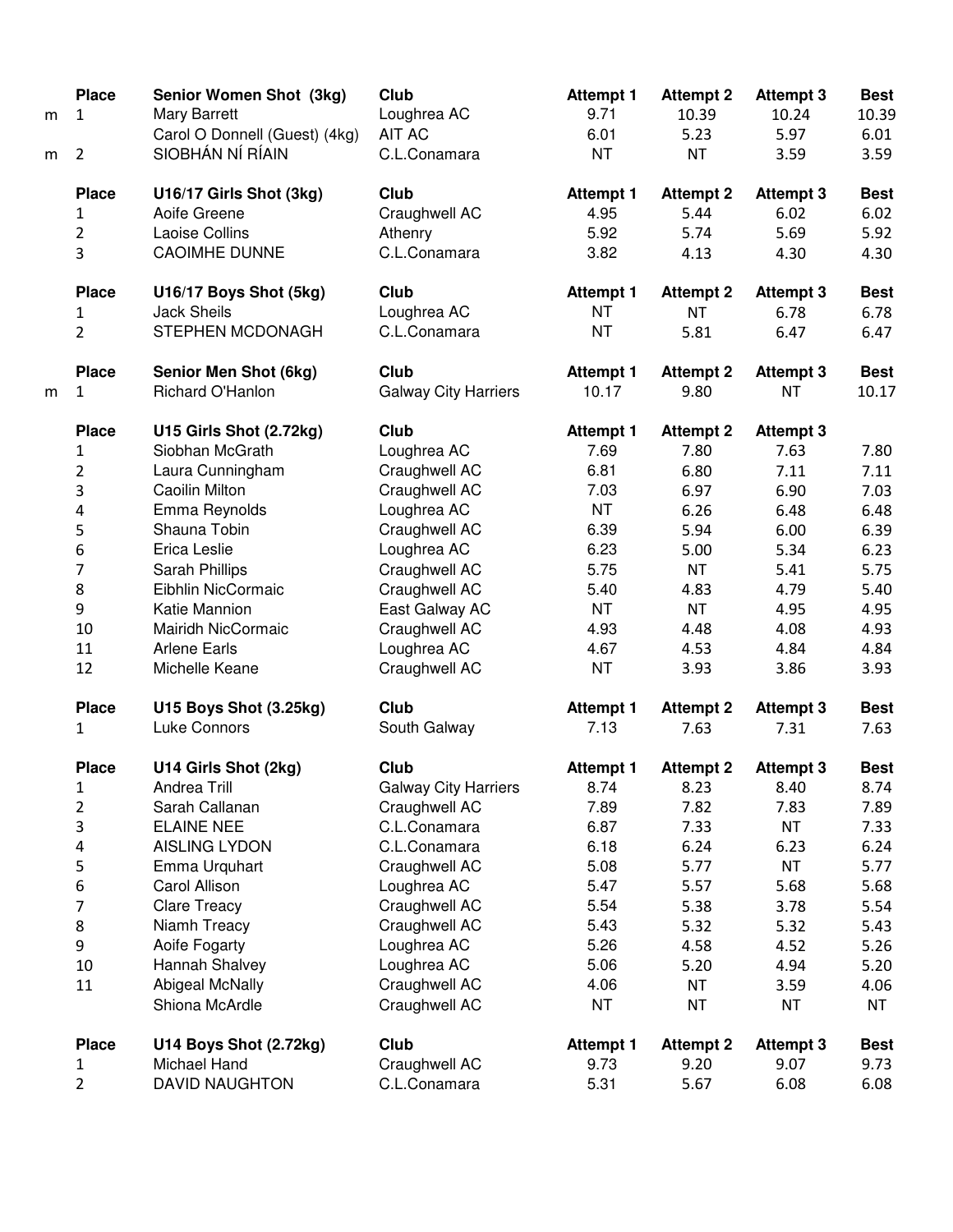| <b>Place</b>   | U13 Girls Shot (2kg) | Club           | <b>Attempt 1</b> | <b>Attempt 2</b> | <b>Attempt 3</b> | <b>Best</b> |
|----------------|----------------------|----------------|------------------|------------------|------------------|-------------|
| 1              | <b>Chloe Casey</b>   | Loughrea AC    | 7.80             | 8.39             | 7.48             | 8.39        |
| 2              | Eva Kelly            | Craughwell AC  | 7.16             | 7.70             | 8.13             | 8.13        |
| 3              | Zoe Gilligan         | Craughwell AC  | 6.56             | 6.64             | 6.47             | 6.64        |
| 4              | Sarah McCartin       | Craughwell AC  | 6.53             | 6.56             | 6.53             | 6.56        |
| 5              | Amber Whelton        | Craughwell AC  | 5.45             | 5.88             | 5.75             | 5.88        |
| 6              | Maeve Dawson         | Craughwell AC  | 4.90             | 4.84             | 5.52             | 5.52        |
| 7              | Caoimhe Kelleher     | South Galway   | 5.27             | 5.16             | 4.68             | 5.27        |
| 8              | Sarah Woods          | Craughwell AC  | 4.71             | 5.23             | 5.26             | 5.26        |
| 9              | Emer Mulveen         | Craughwell AC  | 4.98             | 5.10             | 3.91             | 5.10        |
| 10             | Sinead Keane         | Craughwell AC  | 4.36             | 4.78             | 4.69             | 4.78        |
|                | Savina Maloney       | Craughwell AC  | <b>NT</b>        | <b>NT</b>        | <b>NT</b>        | <b>NT</b>   |
| <b>Place</b>   | U13 Boys Shot (2kg)  | Club           | <b>Attempt 1</b> | <b>Attempt 2</b> | <b>Attempt 3</b> | <b>Best</b> |
| 1              | <b>Conor Roberts</b> | Craughwell AC  | 5.70             | 5.95             | 6.08             | 6.08        |
| 2              | <b>Garvin Surlis</b> | Craughwell AC  | 2.53             | 5.93             | <b>NT</b>        | 5.93        |
| 3              | Thomas Brogan        | East Galway AC | <b>NT</b>        | 4.70             | 5.70             | 5.70        |
| 4              | Cian Garman          | Craughwell AC  | 5.68             | 5.23             | <b>NT</b>        | 5.68        |
| 5              | Gavin Headd          | Loughrea AC    | 3.32             | 5.22             | 5.52             | 5.52        |
| 6              | Darragh Conaghan     | Loughrea AC    | 4.96             | 5.03             | 4.79             | 5.03        |
| <b>Place</b>   | U12 Girls Shot (2kg) | Club           | <b>Attempt 1</b> | <b>Attempt 2</b> | <b>Attempt 3</b> | <b>Best</b> |
| 1              | Alisha Noone         | Loughrea AC    | 5.16             | 4.78             | 4.33             | 5.16        |
| 2              | Lauren McNally       | Craughwell AC  | 4.39             | 4.80             | 4.04             | 4.80        |
| 3              | Susie Motk           | Loughrea AC    | 4.45             | 3.87             | 4.49             | 4.49        |
| 4              | Aoife O'Connor       | Craughwell AC  | 3.24             | 4.42             | 4.12             | 4.42        |
| 5              | Emma Stewart         | Loughrea AC    | 4.03             | 4.12             | 4.31             | 4.31        |
| 6              | Aoibhin Farrell      | Loughrea AC    | 3.98             | 4.12             | 3.94             | 4.12        |
| 7              | Jessica Duffy        | Loughrea AC    | 3.67             | 3.51             | 3.80             | 3.80        |
| 8              | Laura Kenny          | Athenry        | 3.25             | 3.24             | 3.46             | 3.46        |
| <b>Place</b>   | U12 Boys Shot (2kg)  | Club           | <b>Attempt 1</b> | <b>Attempt 2</b> | <b>Attempt 3</b> | <b>Best</b> |
| 1              | Darragh Burke        | East Galway AC | 6.50             | 6.59             | 6.90             | 6.90        |
| $\overline{2}$ | Lennan Doyle         | East Galway AC | 5.72             | 5.55             | 6.42             | 6.42        |
| 3              | Jamie Burke          | East Galway AC | 5.97             | 5.82             | 5.08             | 5.97        |
| 4              | Dara Sheeran         | Craughwell AC  | 4.92             | 4.94             | 5.97             | 5.97        |
| 5              | Conor Trehy          | Craughwell AC  | 4.96             | 5.58             | 4.99             | 5.58        |
| 6              | <b>Braon Shannon</b> | Craughwell AC  | 5.26             | 5.44             | 5.47             | 5.47        |
| 7              | LUCAS Ó CEALLACHÁIN  | C.L.Conamara   | 5.05             | 5.15             | 4.88             | 5.15        |
| 8              | Fionn McArdle        | Craughwell AC  | 4.96             | 5.03             | 4.79             | 5.03        |
| 9              | Sam O'Neill          | Craughwell AC  | 3.82             | 4.53             | NT               | 4.53        |
| 10             | Ethan Reddington     | Loughrea AC    | 4.40             | 4.21             | 4.22             | 4.40        |
| 11             | Sean Cotter          | Craughwell AC  | 4.05             | 4.40             | 4.19             | 4.40        |
| 12             | Vincent Cannon       | Loughrea AC    | <b>NT</b>        | 4.05             | 4.26             | 4.26        |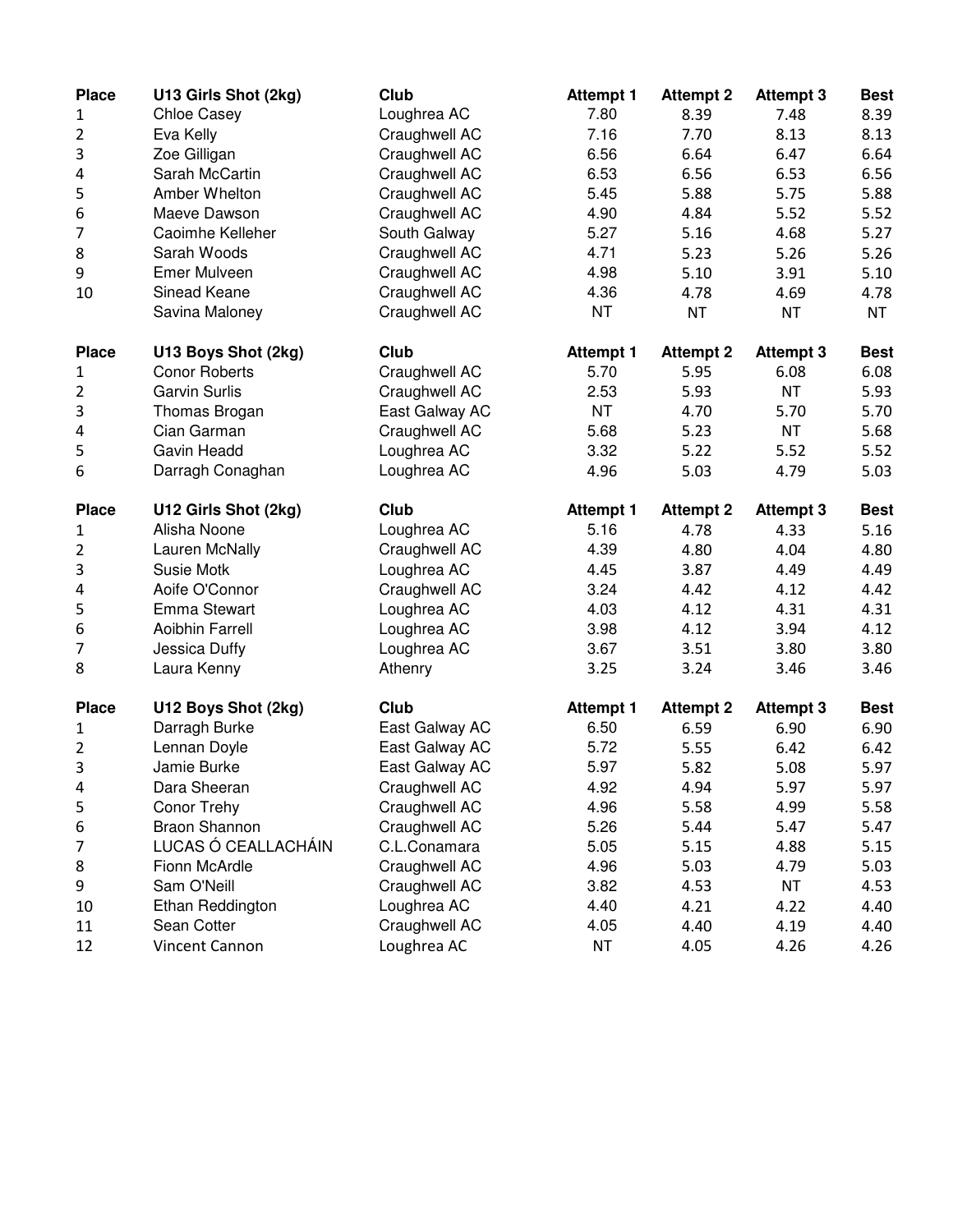| Place                   | U14 Girls High Jump    | Club            |            |              |                | 1.15 1.20 1.25 1.30      | 1.35       |                                              | Best           |            |              |             |              |            |                                                                       |    |      |
|-------------------------|------------------------|-----------------|------------|--------------|----------------|--------------------------|------------|----------------------------------------------|----------------|------------|--------------|-------------|--------------|------------|-----------------------------------------------------------------------|----|------|
| 1                       | <b>Tara Slattery</b>   | Craughwell AC   |            | o            | O              | XO                       | XXX        |                                              | 1.30           |            |              |             |              |            |                                                                       |    |      |
| $\overline{\mathbf{c}}$ | Eabha Leech            | Craughwell AC   | o          | $\mathsf{o}$ | O              | <b>XXX</b>               |            |                                              | 1.25           |            |              |             |              |            |                                                                       |    |      |
| 3                       | Niamh Treacy           | Craughwell AC   |            | XO           | XO             | <b>XXX</b>               |            |                                              | 1.25           |            |              |             |              |            |                                                                       |    |      |
| Place                   | U14 Boys High Jump     | Club            |            | 1.15 1.20    |                | 1.25 1.30 1.35           |            | 1.40                                         |                | Best       |              |             |              |            |                                                                       |    |      |
| 1                       | Michael Hand           | Craughwell AC   |            | O            | O              | $\mathsf{o}$             | O          | XXX                                          |                | 1.35       |              |             |              |            |                                                                       |    |      |
| Place                   | U13 Girls High Jump    | Club            |            | 1.00 1.05    |                | 1.10 1.15 1.20           |            | 1.25                                         | 1.30           | 1.35       | 1.38         |             | <b>Best</b>  |            |                                                                       |    |      |
| 1                       | Leanagh Gilligan       | Craughwell AC   |            |              | o              | o                        | o          | o                                            | $\circ$        | o          | XXX          |             | 1.35         |            |                                                                       |    |      |
| 2                       | Freya Bohan            | Athenry         | o          | $\mathsf{o}$ | o              | o                        | o          | XO                                           | XXX            |            |              |             | 1.25         |            |                                                                       |    |      |
| 3                       | Amber Whelton          | Craughwell AC   |            |              | o              | o                        | o          | <b>XXX</b>                                   |                |            |              |             | 1.20         |            |                                                                       |    |      |
| 4                       | Aoilbhe Deeley         | Athenry         | о          | o            | XXO            | o                        | <b>XXX</b> |                                              |                |            |              |             | 1.15         |            |                                                                       |    |      |
| Place                   | U13 Boys High Jump     | Club            |            | 1.00 1.05    | 1.10           |                          | 1.15 1.20  |                                              | 1.25 1.30      |            | Best         |             |              |            |                                                                       |    |      |
| 1                       | <b>Garvin Surlis</b>   | Craughwell AC   |            |              | o              | XO                       | o          | XO                                           | <b>XXX</b>     |            | 1.25         |             |              |            |                                                                       |    |      |
| $\overline{\mathbf{c}}$ | Ryan Gallagher         | Craughwell AC   |            |              |                | o                        | o          | XXX                                          |                |            | 1.20         |             |              |            |                                                                       |    |      |
| 3                       | Sean Cannon            | Craughwell AC   |            |              | o              | XXO                      | o          | XXX                                          |                |            | 1.20         |             |              |            |                                                                       |    |      |
| Place                   | U15 Girls High Jump    | Club            |            | 1.25 1.30    |                | 1.35 1.40                |            | Best                                         |                |            |              |             |              |            |                                                                       |    |      |
| 1                       | Ciana Reidy            | Craughwell AC   | о          | o            | XO             | <b>XXX</b>               |            | 1.35                                         |                |            |              |             |              |            |                                                                       |    |      |
| 1                       | Lorraine Delaney       | Craughwell AC   | o          | o            | XO             | XXX                      |            | 1.35                                         |                |            |              |             |              |            |                                                                       |    |      |
| 3                       | Aoife Walshe           | Craughwell AC   | o          | o            | XX             |                          |            | 1.30                                         |                |            |              |             |              |            |                                                                       |    |      |
| Place                   | U15 Boys High Jump     | Club            |            | 1.25 1.30    | 1.35           |                          | 1.40 1.45  | 1.50 1.55                                    |                |            | Best         |             |              |            |                                                                       |    |      |
| 1                       | Jerry Keary            | Craughwell AC   |            | o            | o              | o                        | o          | o                                            | XXX            |            | 1.50         |             |              |            |                                                                       |    |      |
| 2                       | Sean Delaney           | Craughwell AC   |            | o            | o              | o                        | <b>XXO</b> | $\circ$                                      | XXX            |            | 1.50         |             |              |            |                                                                       |    |      |
| 3                       | Peter Martin           | Craughwell AC   | o          | XXO          | <b>XXX</b>     |                          |            |                                              |                |            | 1.30         |             |              |            |                                                                       |    |      |
| Place                   | U16/17 Girls High Jump | Club            | 1.15       | 1.20         | 1.25           |                          | 1.30 1.35  | 1.40 1.45                                    |                | 1.50       | 1.55         |             | <b>Best</b>  |            |                                                                       |    |      |
| 1                       | Aisling Keady          | Craughwell AC   | o          | o            | o              | o                        | $\circ$    | o                                            | $\mathsf{o}$   | XO         | <b>XXX</b>   |             | 1.50         |            |                                                                       |    |      |
| $\overline{\mathbf{c}}$ | Anja Quinn             | Loughrea AC     | o          | o            | о              | o                        | XO         | XO                                           | <b>XXX</b>     |            |              |             | 1.40         |            |                                                                       |    |      |
| 3                       | Aoife Greene           | Craughwell AC   |            | o            | XO             | $\mathsf{o}$             | <b>XXO</b> | <b>XXX</b>                                   |                |            |              |             | 1.35         |            |                                                                       |    |      |
| 4                       | Tammy Klynsmith        | Craughwell AC   | o          | o            | о              | XO                       | XXX        |                                              |                |            |              |             | 1.30         |            |                                                                       |    |      |
| Place                   | Senior Women High Jump | Club            |            |              |                |                          |            |                                              |                |            |              |             |              |            | 1.15 1.20 1.25 1.30 1.35 1.40 1.45 1.50 1.55 1.60 1.65 1.70 1.75 1.80 |    | Best |
| $\mathbf{1}$            | Cathriona Farrell      | Craughwell AC   |            |              |                |                          |            |                                              |                |            |              |             | $\mathsf{o}$ | O          | O                                                                     | XO | 1.80 |
| $\overline{\mathbf{c}}$ | Sinead Touhy           | Athenry         |            |              |                |                          |            |                                              |                | o          | o            | XXO         | XO           | <b>XXX</b> |                                                                       |    | 1.65 |
| 3                       | Sarah Finnegan         | Craughwell AC   |            |              | o              | o                        | o          | XO                                           | o              | <b>XXX</b> |              |             |              |            |                                                                       |    | 1.45 |
| 4                       | Mary Barrett           | Loughrea AC     | o          | XXO          | XO             |                          |            |                                              |                |            |              |             |              |            |                                                                       |    | 1.25 |
| Place                   | U16/17 Boys High Jump  | Club            |            | 1.35 1.40    |                | 1.45 1.50 1.55           |            |                                              | Best           |            |              |             |              |            |                                                                       |    |      |
| 1                       | Mathew Treacey         | Athenry         | o          | $\mathsf{o}$ | o              | o                        | XXX        |                                              | 1.50           |            |              |             |              |            |                                                                       |    |      |
| 2                       | STEPHEN MCDONAGH       | C.L.Conamara    | o          | o            | <b>XXX</b>     |                          |            |                                              | 1.40           |            |              |             |              |            |                                                                       |    |      |
| 3                       | Liam Jennings          | Galway City hrs | <b>XXX</b> |              |                |                          |            |                                              | <b>NJ</b>      |            |              |             |              |            |                                                                       |    |      |
| Place                   | Senior Men High Jump   | Club            |            |              |                |                          |            | 1.35 1.40 1.45 1.50 1.55 1.60 1.65 1.70 1.75 |                |            |              | 1.80        | 1.85         |            | Best                                                                  |    |      |
| 1                       | Caomhan Conaghan       | Loughrea AC     |            |              |                |                          |            |                                              | $\mathsf{o}\,$ | XO         | $\mathsf{o}$ | XO          | XXX          |            | 1.80                                                                  |    |      |
| 2                       | Janic Schultz          | Loughrea AC     |            |              | 0              | o                        | o          | XO                                           | XXO            | <b>XXX</b> |              |             |              |            | 1.65                                                                  |    |      |
| 3                       | Evan Quirke            | Athenry         |            |              |                | XO                       | o          | XO                                           | XXX            |            |              |             |              |            | 1.60                                                                  |    |      |
| Place                   | U12 Girls High Jump    | Club            |            |              |                | 0.82 0.85 0.90 0.95 1.00 |            |                                              | $1.05$ 1.10    | 1.15       |              | <b>Best</b> |              |            |                                                                       |    |      |
| 1                       | Aine Kelly             | Craughwell AC   |            |              |                |                          | o          | o                                            | $\circ$        | XXX        |              | 1.10        |              |            |                                                                       |    |      |
| $\overline{\mathbf{c}}$ | Saoirse Healey         | Athenry         | о          | o            | о              | o                        | о          | XXO                                          | XO             | <b>XXX</b> |              | 1.10        |              |            |                                                                       |    |      |
| 3                       | Kaci Moran             | Athenry         | o          | o            | o              | o                        | XO         | XXO                                          | XO             | <b>XXX</b> |              | 1.10        |              |            |                                                                       |    |      |
| 4                       | Leanne Lynskey         | Craughwell AC   | o          | $\mathsf{o}$ | $\mathsf{o}\,$ | o                        | XO         | <b>XXX</b>                                   |                |            |              | 1.00        |              |            |                                                                       |    |      |
| Place                   | U12 Boys High Jump     | Club            |            | $0.82$ 0.85  |                |                          |            | 0.90 0.95 1.00 1.05 1.10 1.15                |                |            |              | <b>Best</b> |              |            |                                                                       |    |      |
| 1.                      | Padraig Martyn         | Craughwell AC   | o          | o            | o              | $\mathsf{o}$             | o          | o                                            | XXX            |            |              | 1.05        |              |            |                                                                       |    |      |
| 2                       | Ludhaigh Morgan        | Craughwell AC   | o          | o            | XO             | $\mathsf{o}$             | <b>XXX</b> |                                              |                |            |              | 0.95        |              |            |                                                                       |    |      |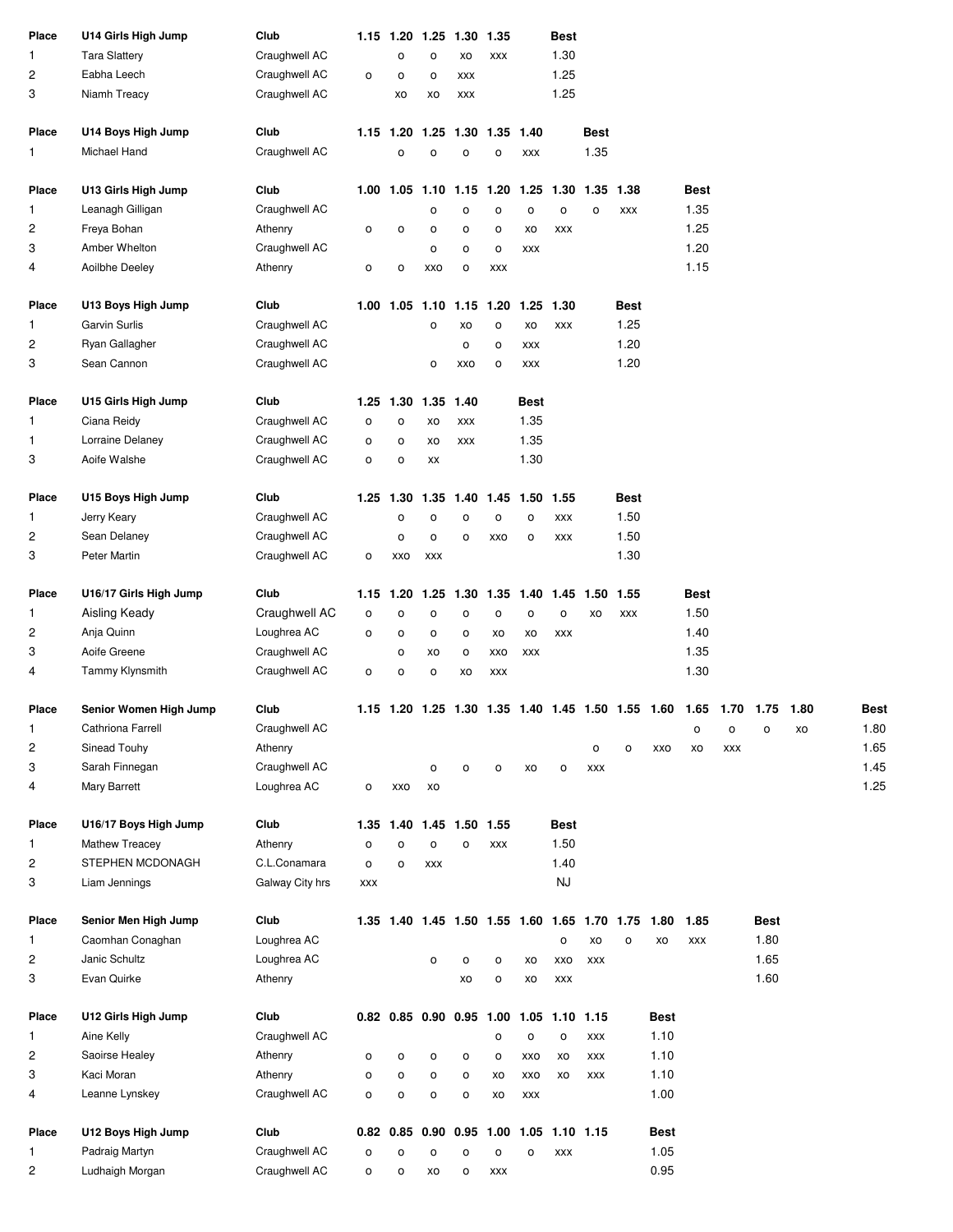| <b>Place</b>   | <b>U13 Girls Long Jump</b>              | Club            | Jump 1         | Jump 2         | Jump 3         | <b>Best</b>  |
|----------------|-----------------------------------------|-----------------|----------------|----------------|----------------|--------------|
| 1              | Leanagh Gilligan                        | Craughwell AC   | 4.18           | 4.05           | 4.08           | 4.18         |
| 2              | Eva Kelly                               | Craughwell AC   | 3.75           | 3.54           | 3.56           | 3.75         |
| 3              | Caoimhe Gilligan                        | Craughwell AC   | 3.53           | 3.46           | 3.49           | 3.53         |
| 4              | Zoe Moore                               | Galway City hrs | 3.45           | 3.46           | 3.48           | 3.48         |
| 5              | Zoe Gilligan                            | Craughwell AC   | 3.41           | 3.29           | 3.35           | 3.41         |
| 6              | Sinead Lyons                            | Athenry         | 2.89           | 3.03           | 3.06           | 3.06         |
| 7              | Shauna Finn                             | South Galway    | 2.93           | 3.04           |                | 3.04         |
| 8              | Ailbhe Miskella                         | Craughwell AC   | 3.04           | x              | X              | 3.04         |
| 9              | Eabha Schukat                           | Craughwell AC   | X              | 3.03           | X              | 3.03         |
| 10             | <b>Kirby Dooley</b>                     | Craughwell AC   | X              | 2.99           | x              | 2.99         |
| 11             | Alice McMahon                           | Craughwell AC   | 2.80           | 2.92           | X              | 2.92         |
| 12             | Elaine Dolphin                          | South Galway    | 2.83           | x              | X              | 2.83         |
| 13             | Savina Maloney                          | Craughwell AC   | 2.77           | x              | x              | 2.77         |
| 14             | Rebecca Shiel                           | Loughrea AC     | 2.73           | x              |                | 2.73         |
| 15             | Ava Power                               | Loughrea AC     | 2.71           | x              | X              | 2.71         |
| 16             | Emer Donnellan                          | Loughrea AC     | 2.40           | x              |                | 2.40         |
|                | Maeve Dawson                            | Craughwell AC   | $\pmb{\times}$ | x              | X              | NJ           |
| <b>Place</b>   | <b>U14 Girls Long Jump</b>              | Club            |                |                | Jump 3         | <b>Best</b>  |
| 1              | Siona Lawless                           | Craughwell AC   | Jump 1<br>4.41 | Jump 2<br>4.29 | 4.11           | 4.41         |
| $\overline{c}$ |                                         | Loughrea AC     |                |                |                |              |
|                | <b>Pearl Finnerty</b><br>Rachael Hughes | Craughwell AC   | 3.76<br>3.66   | x<br>3.71      | 3.89<br>3.66   | 3.89<br>3.71 |
| 3<br>4         | Sarah Gilhooley                         | Athenry         | 3.61           |                | 3.53           | 3.61         |
|                | <b>Tara Slattery</b>                    |                 |                | x              |                |              |
| 5              |                                         | Craughwell AC   | 3.43           | x              | 3.45           | 3.45         |
| 6              | Caoimhe Allen                           | Craughwell AC   | 3.29           | x              | $\pmb{\times}$ | 3.29         |
| 7              | Carol Allison                           | Loughrea AC     | 3.21           | x              | 3.28           | 3.28         |
| 8              | Ailbhe Conaghan                         | Craughwell AC   | 3.20           | x              | X              | 3.20         |
| 9              | Anna Farrelly                           | Craughwell AC   | 3.17           | x              | X              | 3.17         |
| 10             | Aoife Fogarty                           | Loughrea AC     | 2.81           | x              | X              | 2.81         |
|                | Hannah Shalvey                          | Loughrea AC     | x              | x              | x              | <b>NJ</b>    |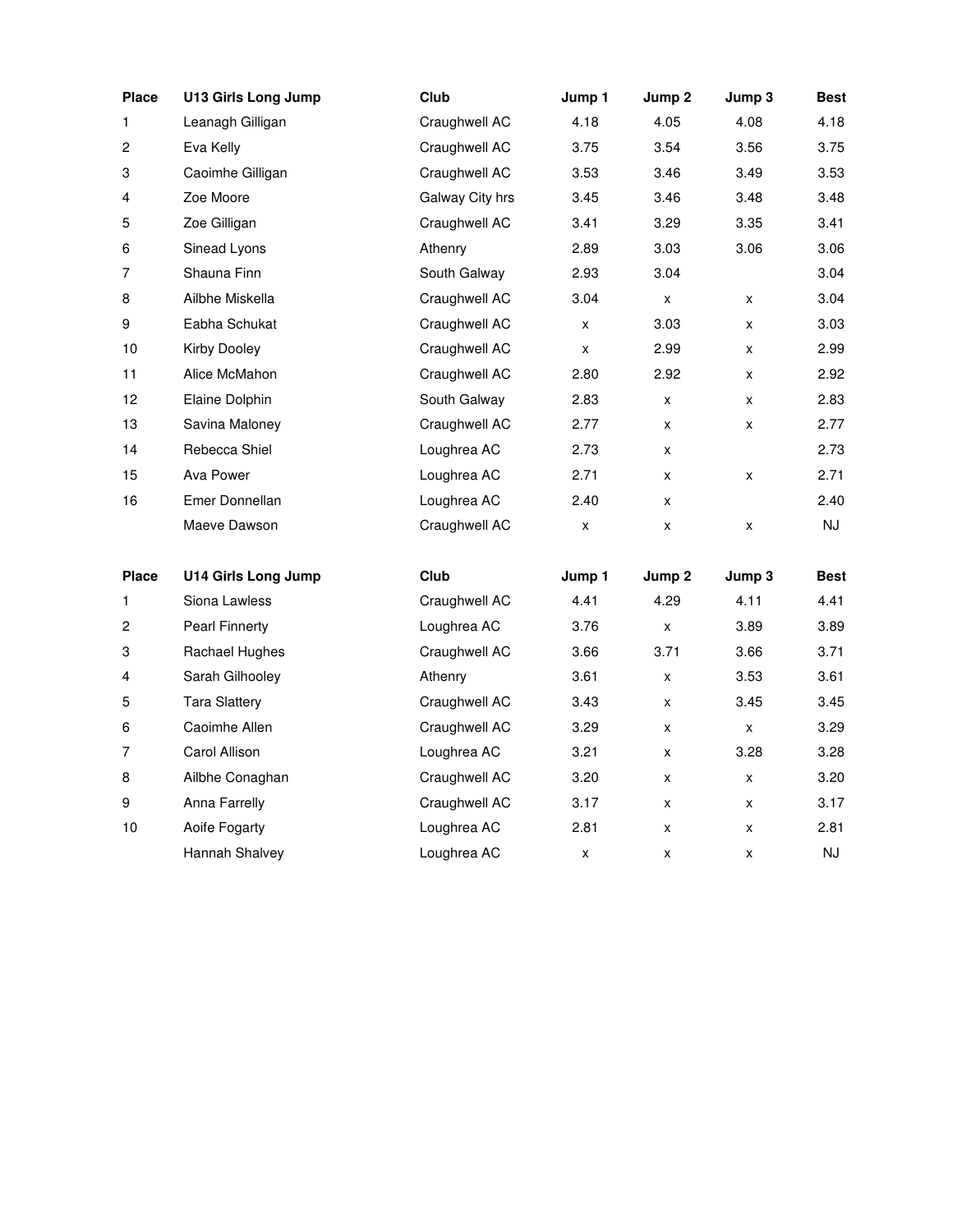|   | <b>Place</b>            | <b>U15 Girls Long Jump</b>    | Club          | Jump 1 | Jump 2         | Jump 3 | <b>Best</b> |
|---|-------------------------|-------------------------------|---------------|--------|----------------|--------|-------------|
|   | 1                       | Emma Reynolds                 | Loughrea AC   | 4.43   | 4.42           | 4.44   | 4.44        |
|   | $\overline{c}$          | Laura Cunningham              | Craughwell AC | x      | x              | 4.34   | 4.34        |
|   | 3                       | Lorraine Delaney              | Craughwell AC | 4.21   | X              | 4.17   | 4.21        |
|   | 4                       | <b>Arlene Earls</b>           | Loughrea AC   | 3.87   | X              | 4.19   | 4.19        |
|   | 5                       | Lauren Stewart                | Loughrea AC   | 3.95   | 3.82           | 4.00   | 4.00        |
|   | 6                       | Ciana Reidy                   | Craughwell AC | 3.94   | 3.88           | 3.98   | 3.98        |
|   | $\overline{7}$          | Caoilin Milton                | Craughwell AC | 3.83   | 3.62           | 3.76   | 3.83        |
|   | 8                       | Maeve Cannon                  | Craughwell AC | 3.74   | $\pmb{\times}$ | 3.63   | 3.74        |
|   | 9                       | Ciara Murphy                  | Craughwell AC | 2.96   | 2.85           | 3.55   | 3.55        |
|   | 10                      | Shauna Tobin                  | Craughwell AC | 2.59   | 3.47           | 3.38   | 3.47        |
|   | 11                      | Deirdre Walshe                | Craughwell AC | 3.20   | 3.18           | 3.18   | 3.20        |
|   | 12                      | Honor Cure                    | South Galway  | 2.84   | 2.86           | 2.93   | 2.93        |
|   | 13                      | Eibhlin NicCormaic            | Craughwell AC | X      | X              | 2.90   | 2.90        |
|   | 14                      | Amy Touhy                     | Craughwell AC | 2.80   | 2.65           | 2.72   | 2.80        |
|   | 15                      | Mairidh NicCormaic            | Craughwell AC | 2.65   | 2.50           | 2.57   | 2.65        |
|   | 16                      | Ailish Hicky                  | Loughrea AC   | 2.58   | 2.52           | 2.48   | 2.58        |
|   | 17                      | Michelle Keane                | Craughwell AC | X      | X              | 2.21   | 2.21        |
|   | <b>Place</b>            | U16/17 Girls Long Jump        | Club          | Jump 1 | Jump 2         | Jump 3 | <b>Best</b> |
|   | $\mathbf{1}$            | Mary Dunphy                   | Craughwell AC | 3.84   | 3.79           | 4.01   | 4.01        |
|   | $\overline{\mathbf{c}}$ | Tammy Klynsmith               | Craughwell AC | 3.18   | 3.71           | 2.91   | 3.71        |
|   | 3                       | Anja Quinn                    | Loughrea AC   | 3.57   | 3.64           | 3.69   | 3.69        |
|   | $\overline{\mathbf{4}}$ | Aoife Greene                  | Craughwell AC | 3.58   | 3.17           | 3.45   | 3.58        |
|   | 5                       | Laura Keane                   | Craughwell AC | 3.38   | 3.42           | 3.46   | 3.46        |
|   | 6                       | Clara Doran                   | Loughrea AC   | 2.98   | X              | 3.19   | 3.19        |
|   | <b>Place</b>            | <b>Senior Women Long Jump</b> | <b>Club</b>   | Jump 1 | Jump 2         | Jump 3 | <b>Best</b> |
|   | $\mathbf{1}$            | Sinead Treacy                 | Craughwell AC | 5.06   | 5.08           | X      | 5.08        |
| m | 2                       | Sarah Finnegan                | Craughwell AC | 4.62   | 4.50           | 4.55   | 4.62        |
| m | 3                       | Maeve Farrell                 | Loughrea AC   | 4.18   | 4.04           | X      | 4.18        |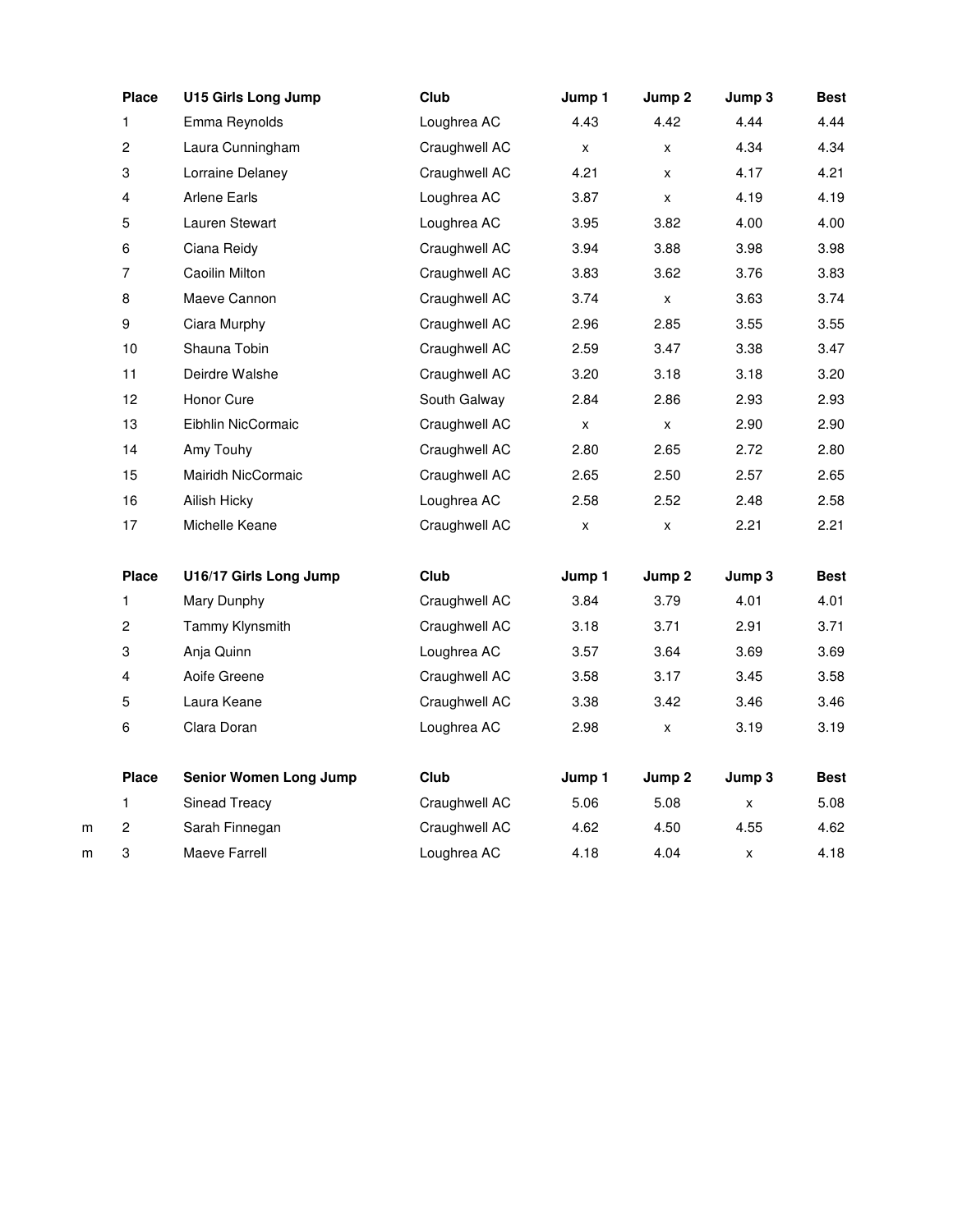| <b>Place</b>            | <b>U10 Girls Long Jump</b> | Club            | Jump 1 | Jump 2 | Jump 3 | <b>Best</b> |
|-------------------------|----------------------------|-----------------|--------|--------|--------|-------------|
| 1                       | Josie Fallon               | Craughwell AC   | 3.11   | 2.84   | 2.93   | 3.11        |
| $\overline{\mathbf{c}}$ | Caoimhe Farrell            | Loughrea AC     | 3.03   | 2.82   | 2.77   | 3.03        |
| 3                       | Ava Carr                   | Craughwell AC   | 2.57   | 2.26   | 2.53   | 2.57        |
| 4                       | Sarah Byrne                | Craughwell AC   | 2.44   | 2.57   | 2.47   | 2.57        |
| 5                       | Alana Grogan               | Craughwell AC   | 2.40   | 2.39   | 2.57   | 2.57        |
| 6                       | Jade Moorhead              | Craughwell AC   | 2.57   | 2.36   | 2.04   | 2.57        |
| 7                       | Mairead Tucker             | Craughwell AC   | 2.51   | 2.55   | 2.48   | 2.55        |
| 8                       | Grace Leen                 | Craughwell AC   | 2.00   | 2.45   | 2.52   | 2.52        |
| 9                       | Jade Welton                | Craughwell AC   | 2.43   | 2.37   | 2.52   | 2.52        |
| 10                      | Jeccica Moran              | Athenry         | 2.47   | 2.44   | 2.49   | 2.49        |
| 11                      | Helen Callaghan            | Craughwell AC   | 2.45   | 2.30   | 2.32   | 2.45        |
| 12                      | Rosemary Maduka            | Craughwell AC   | 2.29   | 2.43   | 2.44   | 2.44        |
| 13                      | Erin Kelly                 | Craughwell AC   | 2.05   | 2.43   | 2.35   | 2.43        |
| 14                      | Eabha Rohan                | Athenry         | 2.37   | 2.34   | 2.31   | 2.37        |
| 15                      | Chloe Allen                | Craughwell AC   | 2.28   | 2.25   | 2.30   | 2.30        |
| 16                      | Rachael Kinnane            | Craughwell AC   | 2.30   | 2.17   | 2.10   | 2.30        |
| 17                      | Evanna Finn                | Loughrea AC     | 1.98   | 2.27   | 2.18   | 2.27        |
| 18                      | Aoibhe Fahy                | Craughwell AC   | 2.24   | 2.05   | 2.02   | 2.24        |
| 19                      | Clodagh O'Meara            | Craughwell AC   | 1.85   | 2.20   | 2.21   | 2.21        |
| 20                      | Ella Lyons                 | Craughwell AC   | 2.13   | 1.95   | 2.05   | 2.13        |
| 21                      | Abbie Rooney               | Craughwell AC   | 2.00   | 1.98   | 2.10   | 2.10        |
| 22                      | Abigail O Shea             | Athenry         | 1.88   | 1.96   | 1.91   | 1.96        |
| 23                      | Niamh Lennon               | East Galway AC  | 1.92   | 1.91   | 1.89   | 1.92        |
| 24                      | Aleisha Callanan           | Craughwell AC   | 1.90   | 1.92   | 1.86   | 1.92        |
| 25                      | Aoibhe Stephens            | Craughwell AC   | 1.91   | 1.88   | 1.82   | 1.91        |
| 26                      | Megan Gilligan             | Craughwell AC   | 1.82   | 1.75   | 1.70   | 1.82        |
| 27                      | Ailbhe Madden              | Craughwell AC   | 1.60   | 1.17   | 1.56   | 1.60        |
| <b>Place</b>            | U11 Girls Long Jump        | Club            | Jump 1 | Jump 2 | Jump 3 | <b>Best</b> |
| 1                       | Rebecca Lynch              | Craughwell AC   | 3.00   | 3.00   | X      | 3.00        |
| $\overline{c}$          | Emily Miskella             | Craughwell AC   | 2.93   | 2.92   | 3.00   | 3.00        |
| 3                       | Sophie Obrien              | Athenry         | 2.88   | 2.95   | 2.98   | 2.98        |
| 4                       | Caoimhe Connolly           | Craughwell AC   | 2.86   | 2.69   | X      | 2.86        |
| 5                       | Molly Sullivan             | Craughwell AC   | 2.47   | 2.80   | 2.77   | 2.80        |
| 6                       | Roisin Farrally            | Loughrea AC     | 2.77   | 2.68   | X      | 2.77        |
| $\overline{7}$          | Georgia Mcdonnell          | Loughrea AC     | X      | 2.76   | X      | 2.76        |
| 8                       | Ava O'Riordan              | Galway City hrs | 2.53   | 2.61   | 2.45   | 2.61        |
| 9                       | Roisin Morris              | Athenry         | 2.35   | 2.52   | 2.53   | 2.53        |
| 10                      | Leah Farrelly              | Craughwell AC   | X      | 2.29   | 2.37   | 2.37        |
| 11                      | Olivia Koman               | Craughwell AC   | X      | 2.14   | X      | 2.14        |
| 12                      | Hannah Hynes               | Craughwell AC   | X      | 2.13   | x      | 2.13        |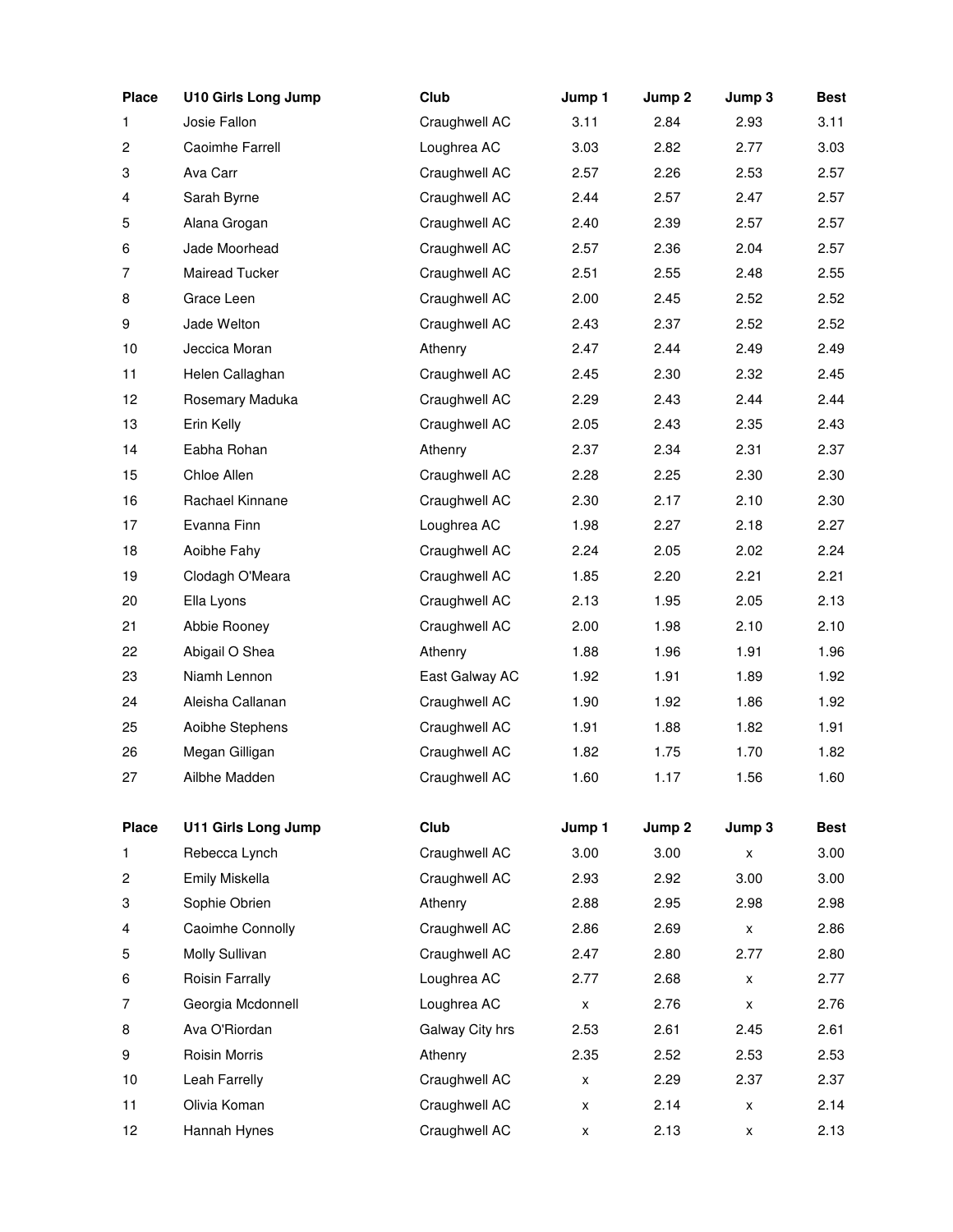| 13 | SHAUNADH NÍ CHLOCHARTAIGH C.L.Conamara |              | 1.79 | 1.95 | ∣.68 | 1.95 |
|----|----------------------------------------|--------------|------|------|------|------|
| 14 | <b>KERINA CASEY</b>                    | C.L.Conamara |      |      | 1.81 | 1.81 |
| 15 | Ella Murphy                            | South Galway |      | 1.66 | 1.68 | 1.68 |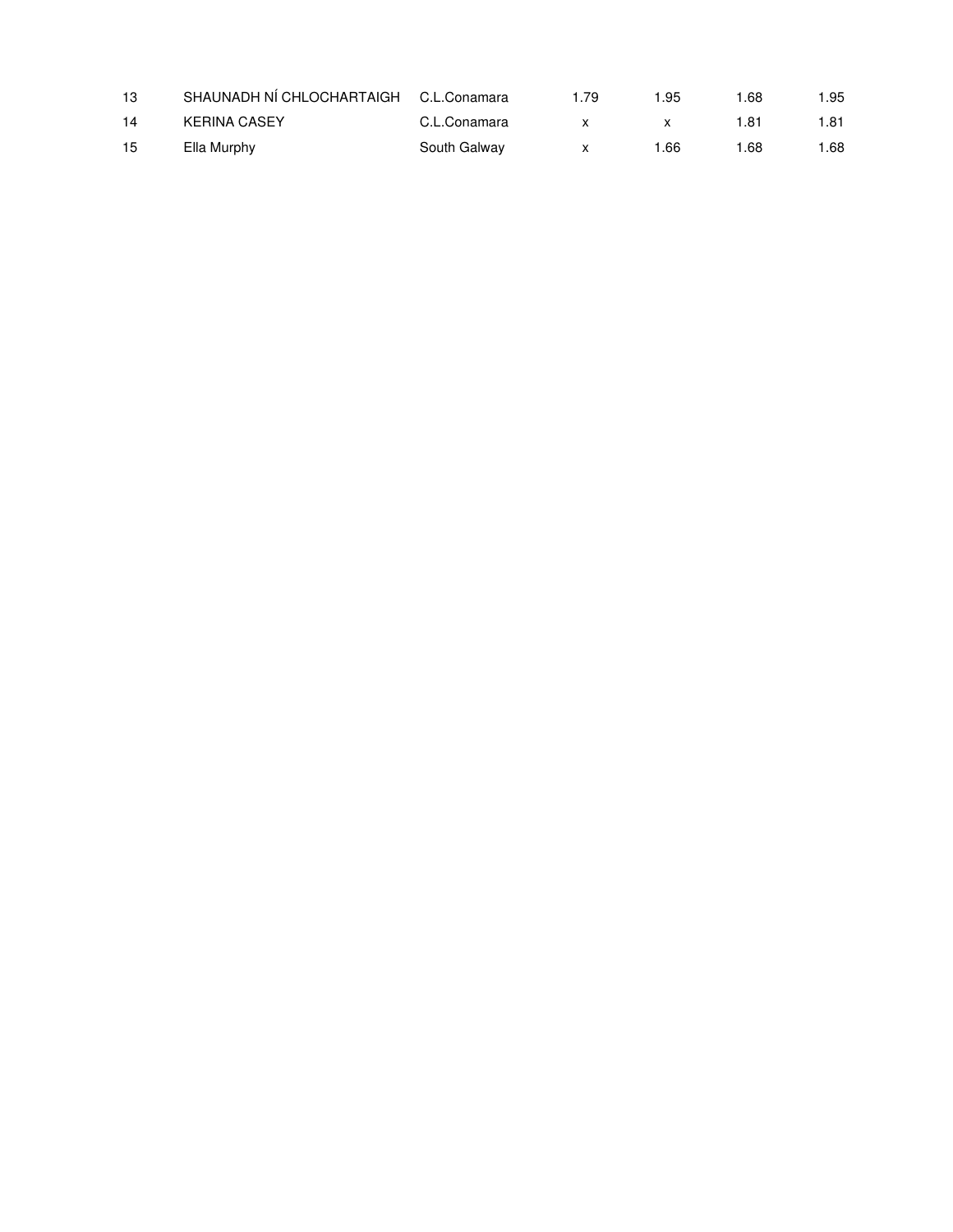| <b>Place</b> | <b>U12 Girls Long Jump</b> | Club            | Jump 1 | Jump 2             | Jump 3 | <b>Best</b> |
|--------------|----------------------------|-----------------|--------|--------------------|--------|-------------|
| 1            | Aoibhin Farrell            | Loughrea AC     | x      | 3.69               | 3.59   | 3.69        |
| 2            | Aine Kelly                 | Craughwell AC   | 3.42   | 3.63               | 3.49   | 3.63        |
| 3            | Ellie Cronin               | Athenry         | 3.34   | 3.40               | 3.47   | 3.47        |
| 4            | Kate Reilly                | Craughwell AC   | 3.34   | 3.24               | 3.30   | 3.34        |
| 5            | Emma Stewart               | Loughrea AC     | x      | 3.32               | 3.26   | 3.32        |
| 6            | Saoirse Healey             | Athenry         | 3.24   | 3.30               | 3.27   | 3.30        |
| 7            | Sinead Duggan              | Galway City hrs | 3.19   | 3.28               | 3.22   | 3.28        |
| 8            | Kara McClean               | Galway City hrs | 3.11   | 3.08               | 3.28   | 3.28        |
| 9            | Ciara Hughes               | Craughwell AC   | 3.14   | 3.15               | 3.20   | 3.20        |
| 10           | Ailbhe Doyle               | Craughwell AC   | 2.80   | 2.90               | 3.06   | 3.06        |
| 11           | Emma Jane Moran            | Craughwell AC   | 3.04   | 3.02               | 2.97   | 3.04        |
| 12           | Ava McCleane               | Galway City hrs | 3.01   | X                  | X      | 3.01        |
| 13           | Katie Porter               | Loughrea AC     | 2.80   | 2.95               | X      | 2.95        |
| 14           | Laoise Bond                | Craughwell AC   | X      | 2.91               | 2.82   | 2.91        |
| 15           | Abbie Callanan             | South Galway    | x      | $\pmb{\mathsf{x}}$ | 2.83   | 2.83        |
| 16           | Joanna Healy               | Galway City hrs | X      | 2.66               | 2.78   | 2.78        |
| 17           | Ailbhe-Lisa Hanney         | Galway City hrs | x      | $\pmb{\mathsf{x}}$ | 2.78   | 2.78        |
| 18           | Claire Lebranche           | Loughrea AC     | 2.70   | 2.76               | 2.51   | 2.76        |
| 19           | Lauren McNally             | Craughwell AC   | 2.73   | 2.74               | x      | 2.74        |
| 20           | Katie Gilchrist            | Loughrea AC     | 2.62   | 2.49               | x      | 2.62        |
| 21           | Asia Clarke                | Craughwell AC   | 2.52   | 2.44               | X      | 2.52        |
| 22           | Aoife O'Connor             | Craughwell AC   | 2.38   | X                  | X      | 2.38        |
| 23           | Alysia Noone               | Loughrea AC     | 2.35   | 2.15               | X      | 2.35        |
| 24           | Ciara Dunne                | Galway City hrs | 2.20   | 2.32               | X      | 2.32        |
| 25           | <b>Edel Farrelly</b>       | Craughwell AC   | X      | 2.30               | X      | 2.30        |
|              | Leanne Lynskey             | Craughwell AC   | x      | X                  | x      | <b>NJ</b>   |
|              | Iseult Connaughtan         | Craughwell AC   | x      | x                  | x      | NJ          |
|              | Chellene Trill             | Galway City hrs | x      | x                  | x      | NJ          |
|              | Gillian Forde              | Craughwell AC   | x      | X                  | X      | NJ          |
| <b>Place</b> | <b>U13 Boys Long Jump</b>  | Club            | Jump 1 | Jump 2             | Jump 3 | <b>Best</b> |
| 1            | Jonathon McGrath           | Galway City hrs | 3.78   | 3.95               | 3.78   | 3.95        |
| 2            | Alex Evans                 | Craughwell AC   | 3.94   | 3.93               | X      | 3.94        |
| 3            | Riain Kelly                | Galway City hrs | 3.53   | $\pmb{\mathsf{x}}$ | X      | 3.53        |
| 4            | Darragh Conaghan           | Loughrea AC     | 3.41   | 3.39               | 3.41   | 3.41        |
| 5            | Gavin Headd                | Loughrea AC     | X      | 3.17               | 3.28   | 3.28        |
| 6            | Conor Roberts              | Craughwell AC   | 3.23   | 3.03               | x      | 3.23        |
| 7            | Eli Sheedy                 | South Galway    | 2.98   | X                  | X      | 2.98        |
| 8            | Brandon Morgan             | Craughwell AC   | 2.48   | x                  |        | 2.48        |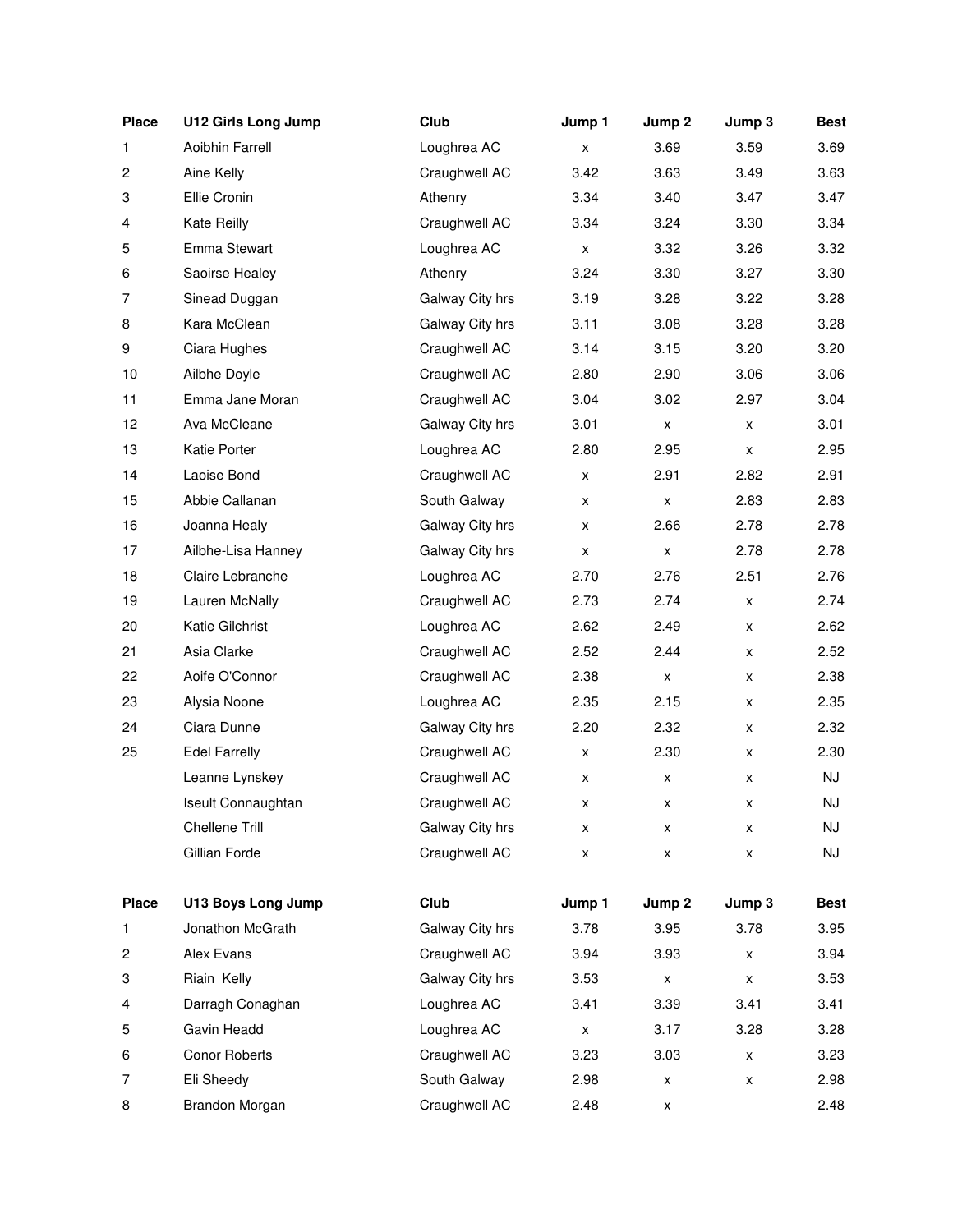| <b>Place</b>   | <b>U14 Boys Long Jump</b> | Club                          | Jump 1             | Jump 2 | Jump 3 | <b>Best</b> |
|----------------|---------------------------|-------------------------------|--------------------|--------|--------|-------------|
| 1              | Aubrey Obrien             | Athenry                       | x                  | 4.23   | 4.21   | 4.23        |
| 2              | Diarmuid Kilcommins       | Galway City hrs               | 4.11               | 3.99   | 3.96   | 4.11        |
| 3              | CHRISTOPHER CONNOLLY      | C.L.Conamara                  | 2.76               | 4.05   | 3.98   | 4.05        |
| 4              | Conor Hughes              | Craughwell AC                 | 3.83               | 3.87   | 3.89   | 3.89        |
| 5              | Oisin Shannon             | Craughwell AC                 | 3.45               | 3.36   | 3.82   | 3.82        |
| 6              | Shane Jennings            | <b>Ballinasloe &amp; Dist</b> | 3.61               | 3.77   | 3.53   | 3.77        |
| $\overline{7}$ | Daniel O Malley           | Loughrea AC                   | 3.49               | 3.54   | 3.42   | 3.54        |
| 8              | Rowan Harley              | Ballinasloe & Dist            | 3.17               | X      | X      | 3.17        |
| 9              | Luke Roberts              | Craughwell AC                 | 3.09               | X      | 2.24   | 3.09        |
| 10             | Eoghan Hanley             | South Galway                  | x                  | X      | 3.00   | 3.00        |
| 11             | Stephen Flatherty Kelly   | Galway City hrs               | 2.91               | X      | x      | 2.91        |
|                |                           |                               |                    |        |        |             |
| <b>Place</b>   | <b>U15 Boys Long Jump</b> | Club                          | Jump 1             | Jump 2 | Jump 3 | <b>Best</b> |
| 1              | Daniel Callanan-Forde     | Craughwell AC                 | x                  | 4.67   | 4.67   | 4.67        |
| 2              | Stephen Doran             | Loughrea AC                   | 4.10               | 4.34   | 4.35   | 4.35        |
| 3              | Cian Waters               | Craughwell AC                 | 4.01               | 4.28   | x      | 4.28        |
| 4              | Jerry Keary               | Craughwell AC                 | 4.19               | 4.09   | x      | 4.19        |
| 5              | Gavin Forde               | Craughwell AC                 | 3.89               | 3.98   | 4.10   | 4.10        |
| 6              | Peter Martin              | Craughwell AC                 | 3.97               | 4.05   | 4.08   | 4.08        |
| 7              | Luke Connors              | South Galway                  | 4.08               | 4.00   | 3.89   | 4.08        |
| 8              | Brendan O'Keeffe          | Craughwell AC                 | 3.54               | 3.64   | 3.75   | 3.75        |
| 9              | Luke Egan                 | Craughwell AC                 | 3.42               | 3.40   | x      | 3.42        |
|                | Shane Donnellnan          | Loughrea AC                   | x                  | X      | x      | NJ          |
|                |                           |                               |                    |        |        |             |
| <b>Place</b>   | U16/17 Boys Long Jump     | Club                          | Jump 1             | Jump 2 | Jump 3 | <b>Best</b> |
| 1              | Matthew McKiernan         | Craughwell AC                 | 5.10               | 5.28   | 5.42   | 5.42        |
| 2              | Brendan Lynch             | Loughrea AC                   | 4.77               | 4.87   | 4.96   | 4.96        |
| 3              | Sean Garman               | Craughwell AC                 | 4.51               | 4.30   | 4.72   | 4.72        |
| 4              | Peador O'Flatharta        | Galway City hrs               | 4.51               | 4.18   | 4.43   | 4.51        |
| 5              | Darragh Headd             | Loughrea AC                   | 3.71               | 3.85   | 3.84   | 3.85        |
| 6              | Jack Sheils               | Loughrea AC                   | $\pmb{\mathsf{x}}$ | 3.74   | 3.74   | 3.74        |
| 7              | Callum Reddington         | Loughrea AC                   | 3.32               | X      | X      | 3.32        |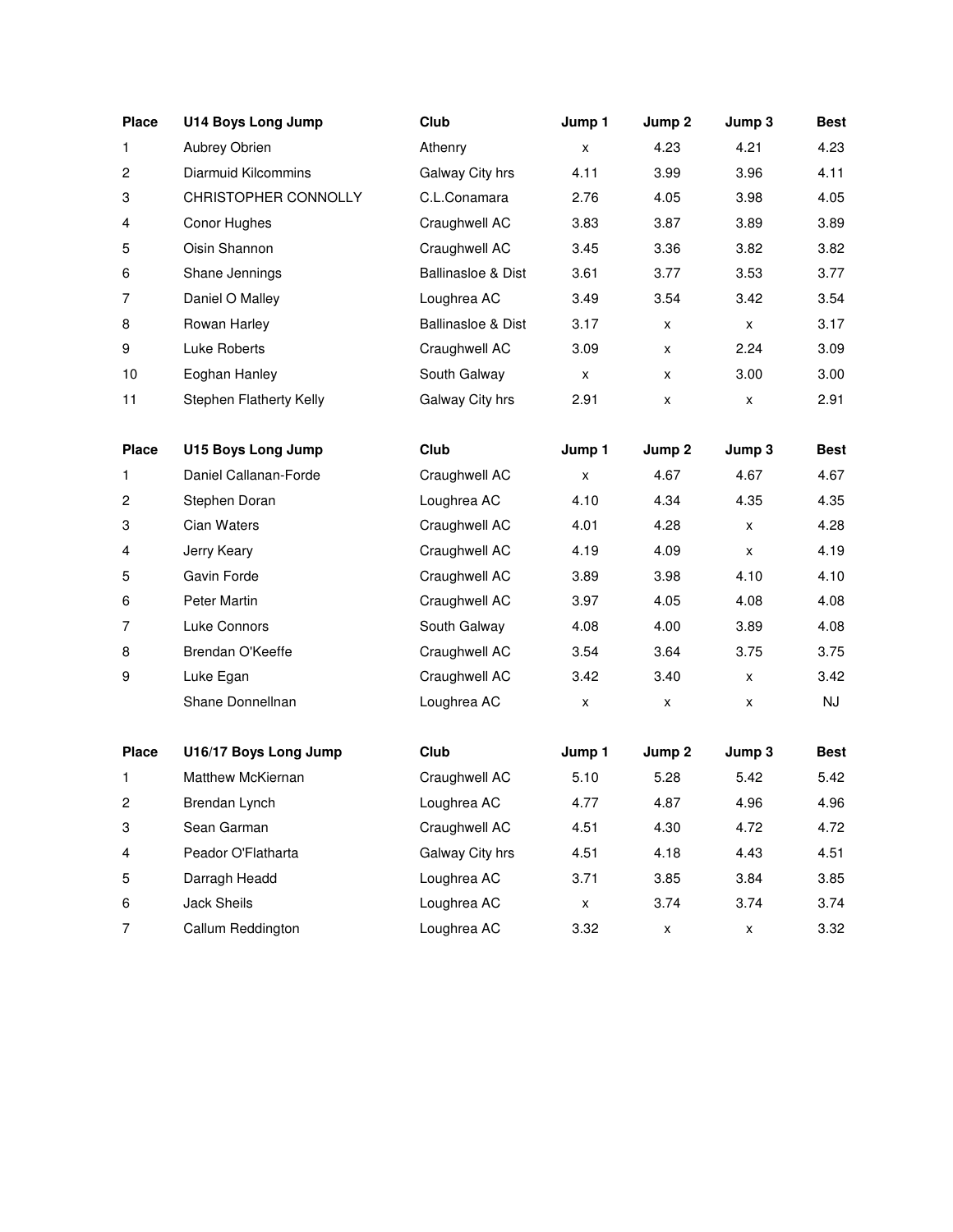|   | <b>Place</b>            | <b>Senior Men Long Jump</b> | Club                   | Jump 1             | Jump 2             | Jump 3 | <b>Best</b> |
|---|-------------------------|-----------------------------|------------------------|--------------------|--------------------|--------|-------------|
|   | 1                       | Evan Quirke                 | Athenry                | x                  | 5.67               | x      | 5.67        |
| m | 2                       | Caomhan Conaghan            | Loughrea AC            | 5.63               | $\pmb{\mathsf{x}}$ | X      | 5.63        |
| m | 3                       | David Farrell               | Craughwell AC          | 5.34               | 5.19               | 5.13   | 5.34        |
|   | 4                       | Nathan Cafolla              | Galway City hrs        | 5.17               | 4.97               | 4.97   | 5.17        |
|   | 5                       | Janic Shultz                | Loughrea AC            | 5.13               | 5.09               | 5.04   | 5.13        |
|   | 6                       | Conal Mahon (Guest)         | <b>Tir Chonaill AC</b> |                    | X                  | 5.05   | 5.05        |
|   | 7                       | Henrique Nkolovata          | Galway City hrs        | 4.88               | 4.97               | X      | 4.97        |
|   | 8                       | Gavin Cooney                | Craughwell AC          | 4.82               | 4.71               | 4.88   | 4.88        |
|   | 9                       | RYAN MAHER                  | C.L.Conamara           | x                  | 4.67               | 4.83   | 4.83        |
|   | <b>Place</b>            | <b>U10 Boys Long Jump</b>   | Club                   | Jump 1             | Jump 2             | Jump 3 | <b>Best</b> |
|   | 1                       | Evan Hallinan               | Craughwell AC          | 3.31               | 3.24               | 3.25   | 3.31        |
|   | $\mathbf{2}$            | Ficra Bond                  | Craughwell AC          | 2.88               | 2.91               | 2.98   | 2.98        |
|   | 3                       | Odhran Gilligan             | Craughwell AC          | 2.83               | 2.97               | 2.74   | 2.97        |
|   | 4                       | <b>Cathal Duffy</b>         | Loughrea AC            | 2.58               | 2.86               | 2.89   | 2.89        |
|   | 5                       | Cian Lavan                  | Craughwell AC          | 2.64               | 2.88               | 2.82   | 2.88        |
|   | 6                       | Evan Deely                  | Loughrea AC            | 2.66               | 2.75               | 2.67   | 2.75        |
|   | $\overline{7}$          | Kenneth O'Connor            | Craughwell AC          | 2.69               | 2.68               | 2.51   | 2.69        |
|   | 8                       | Shane Concannon             | Craughwell AC          | 2.67               | 2.46               | 2.50   | 2.67        |
|   | 9                       | Ryan McDonnell              | Craughwell AC          | 2.20               | 2.61               | 2.63   | 2.63        |
|   | 10                      | Evan Quinn                  | Craughwell AC          | 2.41               | 2.09               | 2.56   | 2.56        |
|   | 11                      | <b>MARK CONNOLLY</b>        | C.L.Conamara           | 2.35               | 2.42               | 2.41   | 2.42        |
|   | 12                      | Diarmuid Callanan           | South Galway           | 2.38               | 2.35               | 2.39   | 2.39        |
|   | 13                      | Sean Kelleher               | South Galway           | 2.35               | 2.24               | 2.28   | 2.35        |
|   | 14                      | Sean Dunne                  | Galway City hrs        | 2.23               | 2.16               | 2.09   | 2.23        |
|   | 15                      | <b>Adam Furey</b>           | Craughwell AC          | 2.16               | 1.96               | 2.23   | 2.23        |
|   | 16                      | Colm O'Brien                | Craughwell AC          | 1.69               | 2.13               | 2.07   | 2.13        |
|   | 17                      | Darragh Byrne               | South Galway           | 1.96               | 2.13               | 1.91   | 2.13        |
|   | 18                      | Killan Walsh                | Craughwell AC          | 1.96               | 1.82               | 1.91   | 1.96        |
|   | 19                      | Eoin Lebranche              | Loughrea AC            | 1.73               | 1.88               | 1.89   | 1.89        |
|   | 20                      | Conor Murphy                | South Galway           | 1.82               | 1.76               | 1.67   | 1.82        |
|   | 21                      | Arran Flynn                 | Craughwell AC          | 1.33               | 1.18               | 1.30   | 1.33        |
|   | <b>Place</b>            | U11 Boys Long Jump          | Club                   | Jump 1             | Jump 2             | Jump 3 | <b>Best</b> |
|   | 1                       | Leon Connaire               | Loughrea AC            | $\pmb{\mathsf{X}}$ | 3.28               | 3.32   | 3.32        |
|   | $\overline{\mathbf{c}}$ | Oisin Keane                 | Craughwell AC          | 3.23               | 3.13               | 3.20   | 3.23        |
|   | 3                       | <b>Adam Molloy</b>          | Athenry                | 3.15               | 3.02               | 3.06   | 3.15        |
|   | $\overline{\mathbf{4}}$ | Liam McDonagh               | Craughwell AC          | 3.13               | 2.93               | 2.83   | 3.13        |
|   | 5                       | Conor Knight                | Athenry                | 2.83               | 2.87               | 3.12   | 3.12        |
|   | 6                       | Lorcan Walsh                | South Galway           | X                  | 3.07               | 2.85   | 3.07        |
|   |                         |                             |                        |                    |                    |        |             |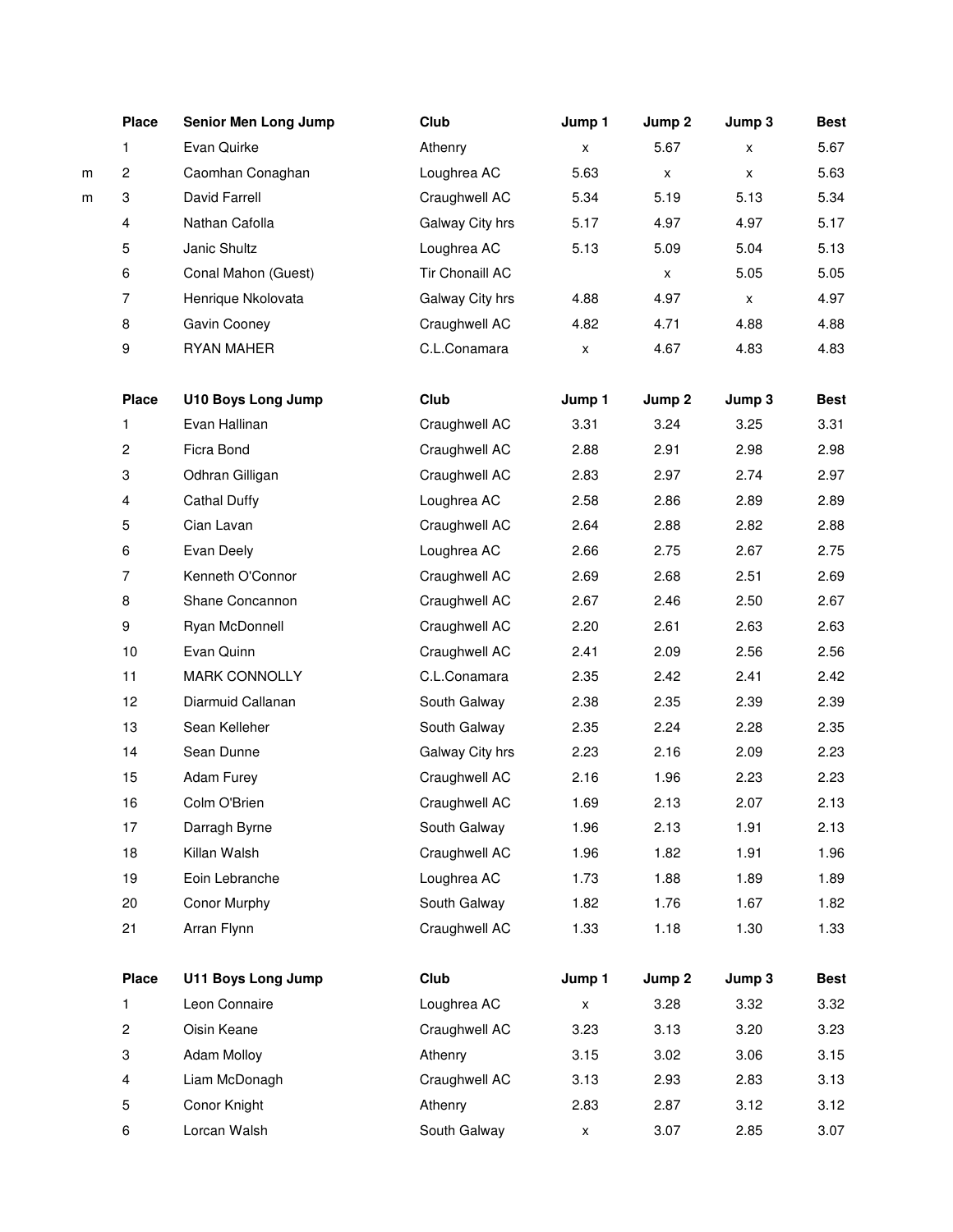| $\overline{7}$ | Liam Mulveen              | Craughwell AC   | 3.04               | 3.02               | 3.04   | 3.04        |
|----------------|---------------------------|-----------------|--------------------|--------------------|--------|-------------|
| 8              | Gerard O'Riordan          | Galway City hrs | 3.01               | X                  | 2.82   | 3.01        |
| 9              | Lukas Schukat             | Craughwell AC   | X                  | 2.92               | 3.00   | 3.00        |
| 10             | Mark Egan                 | Craughwell AC   | 2.88               | 2.76               | 2.97   | 2.97        |
| 11             | Darragh McCartin          | Craughwell AC   | 2.96               | 2.55               | 2.93   | 2.96        |
| 12             | Fergus Deely              | Athenry         | 2.77               | 2.83               | 2.96   | 2.96        |
| 13             | Eoin Byrne                | Craughwell AC   | 2.84               | 2.90               | X      | 2.90        |
| 14             | Michael Trehy             | Craughwell AC   | 2.62               | 2.90               | 2.82   | 2.90        |
| 15             | Kieran O'Connor           | Craughwell AC   | X                  | 2.73               | 2.88   | 2.88        |
| 16             | <b>Thomas Power</b>       | Loughrea AC     | 2.64               | X                  | X      | 2.64        |
| 17             | David Headd               | Loughrea AC     | 2.63               | X                  | X      | 2.63        |
| 18             | Lorcan Leahy              | Loughrea AC     | $\pmb{\mathsf{x}}$ | 2.58               | X      | 2.58        |
| 19             | <b>Tiernan Leen</b>       | Craughwell AC   | 2.43               | X                  | 2.38   | 2.43        |
| 20             | <b>Ben Brady</b>          | Craughwell AC   | 2.41               | X                  | X      | 2.41        |
| 21             | <b>OÍSÍN FITZPATRICK</b>  | C.L.Conamara    | 2.29               | x                  | X      | 2.29        |
| 22             | Enna O'Riordan            | Galway City hrs | 2.14               | x                  | x      | 2.14        |
| 23             | Oisin Quirke              | Craughwell AC   | 2.00               | x                  | X      | 2.00        |
| 24             | Ben Cunniffe              | Craughwell AC   | 1.93               | x                  | X      | 1.93        |
|                | Noah Keane                | Craughwell AC   | X                  | X                  | X      | NJ          |
|                | <b>Niall Cummins</b>      | Craughwell AC   | X                  | X                  | X      | NJ          |
|                | Robert Urquhart           | Craughwell AC   | x                  | x                  | X      | NJ          |
|                |                           |                 |                    |                    |        |             |
|                | Daniel McInernay          | Craughwell AC   | x                  | x                  | x      | NJ          |
| <b>Place</b>   | <b>U12 Boys Long Jump</b> | Club            | Jump 1             | Jump 2             | Jump 3 | <b>Best</b> |
| 1              | Louis Corr                | Galway City hrs | 3.68               | 3.85               | 3.85   | 3.85        |
| $\overline{c}$ | Padraig Martyn            | Craughwell AC   | X                  | 3.59               | 3.58   | 3.59        |
| 3              | Darragh Burke             | East Galway AC  | 3.22               | 3.52               | 3.35   | 3.52        |
| 4              | <b>Rory Connors</b>       | South Galway    | 3.03               | 3.29               | 3.49   | 3.49        |
| 5              | Geordan Mangan            | Athenry         | 3.17               | 3.47               | 3.18   | 3.47        |
| 6              | Conor Trehy               | Craughwell AC   | 2.33               | 3.41               | 3.30   | 3.41        |
| 7              | Fionn McArdle             | Craughwell AC   | 3.09               | 3.17               | 3.35   | 3.35        |
| 8              | Thady Moran               | East Galway AC  | 3.20               | 3.27               | 2.93   | 3.27        |
| 9              | Gavin Lee                 | Craughwell AC   | 2.94               | 3.06               | 3.16   | 3.16        |
| 10             | Jamie Burke               | East Galway AC  | 2.71               | 2.72               | 2.96   | 2.96        |
| 11             | Shaun Gilligan            | Craughwell AC   | 2.87               | $\pmb{\mathsf{x}}$ | 2.94   | 2.94        |
| 12             | Calum Holly               | Athenry         | 2.85               | 2.53               | 2.64   | 2.85        |
| 13             | Vincent Cannon            | Loughrea AC     | 2.82               | 2.84               | 2.82   | 2.84        |
| 14             | Ethan Reddington          | Loughrea AC     | X                  | 2.84               | 2.75   | 2.84        |
| 15             | Ethan Earls               | Loughrea AC     | $\pmb{\mathsf{x}}$ | X                  | 2.60   | 2.60        |
| 16             | Conor O'Dwyer             | South Galway    | 2.47               | X                  | 2.47   | 2.47        |
| 17             | Liam Lennon               | East Galway AC  | 2.47               | x                  | X      | 2.47        |